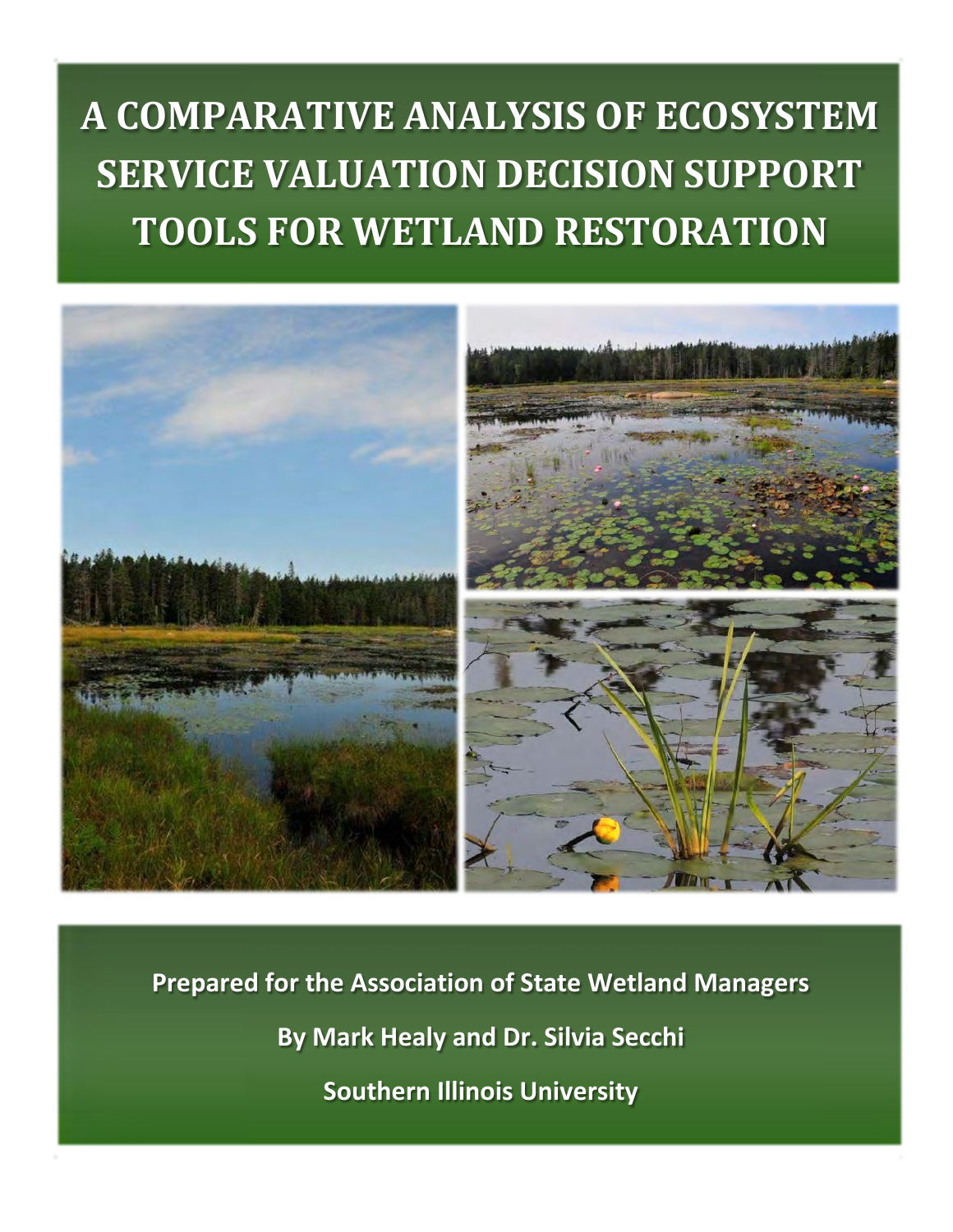# **A COMPARATIVE ANALYSIS OF ECOSYSTEM SERVICE VALUATION DECISION SUPPORT TOOLS FOR WETLAND RESTORATION**

March 2016



Association of State Wetland Managers 32 Tandberg Trail, Suite 2A Windham, ME 04062 207-892-3399 www.aswm.org

*Cover Photo by Jeanne Christie, ASWM*



This white paper was developed under Assistant Agreement No. WD 83578301 awarded by the U.S. Environmental Protection Agency. It has not been formally reviewed by EPA. The views expressed are solely those of the authors and EPA does not endorse any products or commercial services mentioned.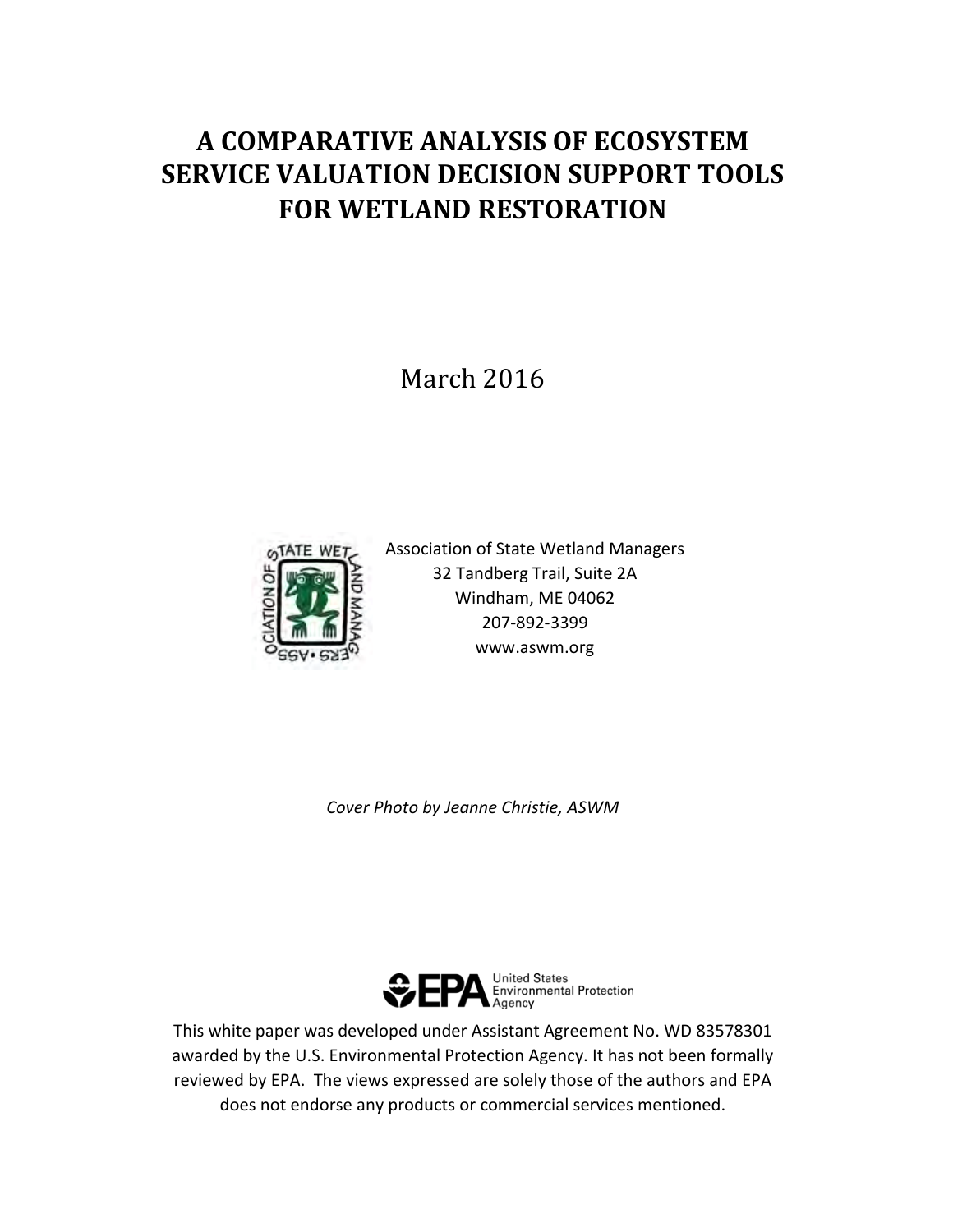# **ABSTRACT**

The Association of State Wetland Managers (ASWM) [published a report in 2014](http://www.aswm.org/state_meeting/2014/ecosystem_service_valuation_for_wetland_restoration.pdf) on the valuation of ecosystem services as an advantageous method for the promotion of wetland restoration. In addition to an explanation of fundamental ecosystem service valuation methodology and presentation of selected case studies, the 2014 report provided a broad list of pertinent decision support tools. As a continuation to this effort, in 2015 we conducted an extensive review of existing decision support tools suitable for the valuation of ecosystem services for wetland restoration. In turn, we chose six tools that maintain "off-the-shelf" capability and currently demonstrate the greatest potential for widespread dissemination and use. In order to aid natural resource managers' consideration of these decision support tools, we organized our findings into a three part report. The first section defines and introduces twelve criteria for comparison and differentiation between the six selected decision support tools. The subsequent section includes a collection of discrete tool profiles that outline succinctly tool features, intended application, and an outlook on future development. The third section reviews the selected tools handling of eight essential wetland ecosystem services grouped into biogeochemical, hydrological, and ecological categories. Tool functionality and resulting outputs are demonstrated and discussed through firsthand assessment and reference to publically available literature for further exploration. We conclude with insights drawn from our investigation for potential users of the selected decision support tools.

### **ACKNOWLEDGEMENTS**

Multiple U.S. EPA personnel contributed to discussions early in the drafting of this report and provided constructive insight and comments: Justin Bousquin (ORISE Research Fellow), Marilyn Buchholtz ten Brink (Atlantic Ecology Division), Ingrid Heilke (ORISE Research Fellow), Kristen Hychka (Office of Research and Development), Marisa Mazzotta (Atlantic Ecology Division).

Mark Biddle (DNREC) contributed to early discussions as well and provided ample guidance on the collection of data in Delaware. Some data used in this report were graciously provided by Industrial Economics, Incorporated (IEc).

Special thanks to Kate Doiron (IEc) who orchestrated a data transfer and Maura Flight (IEc) who took time out of her schedule to discuss the report subject matter.



This report was developed under Assistant Agreement No. WD 83541601 awarded by the U.S. Environmental Protection Agency. It has not been formally reviewed by EPA. The views expressed are solely those of the authors and EPA does not endorse any products or commercial services mentioned.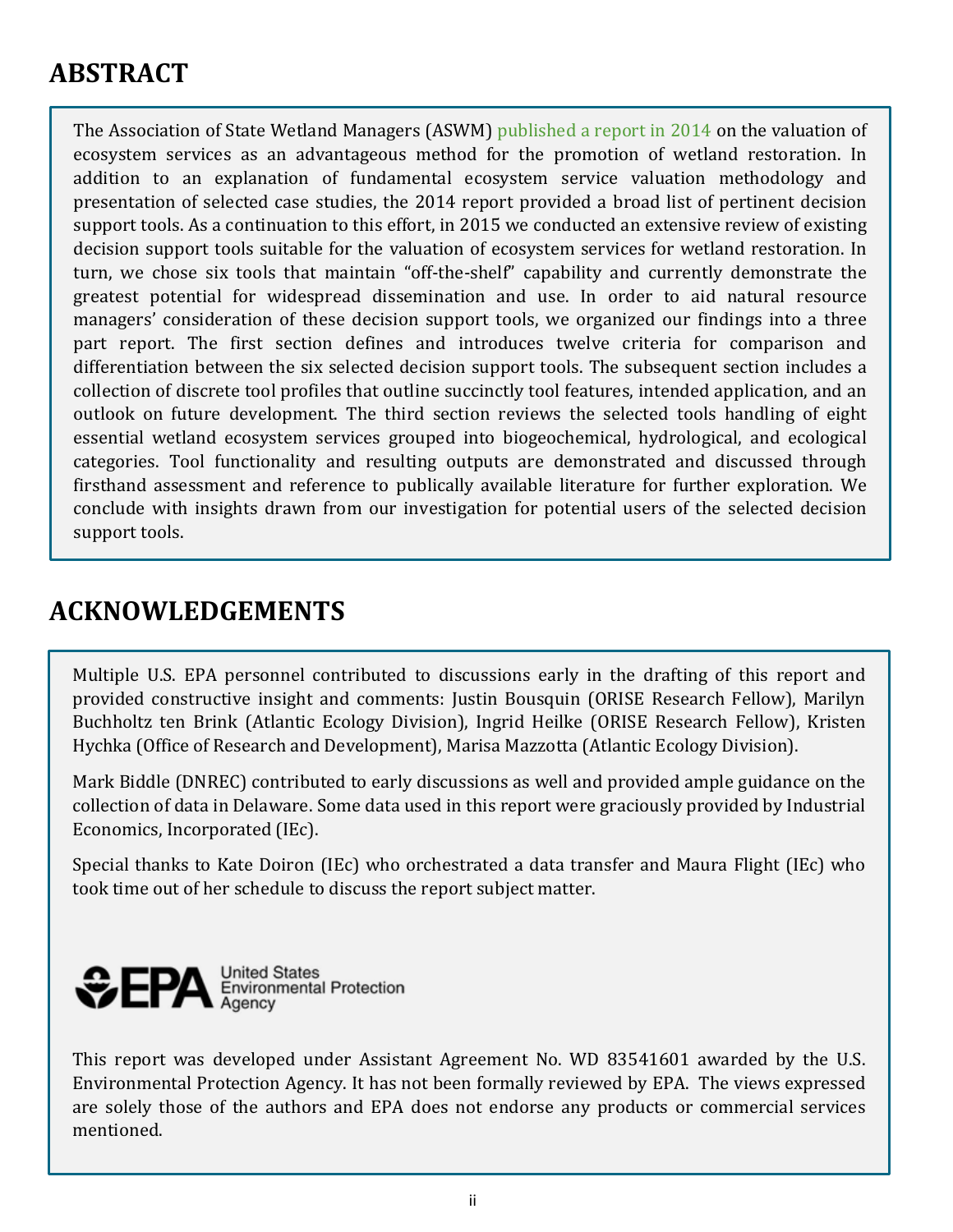# **CONTENTS**

| page         |                                                              |
|--------------|--------------------------------------------------------------|
| $\mathbf{1}$ | <b>INTRODUCTION</b>                                          |
| 3            | <b>ASSESSMENT CRITERIA</b>                                   |
| 6            | <b>DECISION SUPPORT TOOLS PROFILES</b>                       |
| 7            | <b>InVEST</b>                                                |
| 8            | <b>TESSA</b>                                                 |
| 9            | Co\$ting Nature                                              |
| 10           | Wildlife Habitat Benefits Estimation Toolkit (WHBET)         |
| 11           | <b>ARIES</b>                                                 |
| 12           | SolVES                                                       |
| 13           | <b>DECISION SUPPORT TOOLS HANDLING OF ECOSYSTEM SERVICES</b> |
| 14           | <b>Biogeochemical Services</b>                               |
| 18           | <b>Hydrological Services</b>                                 |
| 21           | <b>Ecological Services</b>                                   |
| 28           | <b>INSIGHTS</b>                                              |
| 29           | Glossary                                                     |
| 31           | References                                                   |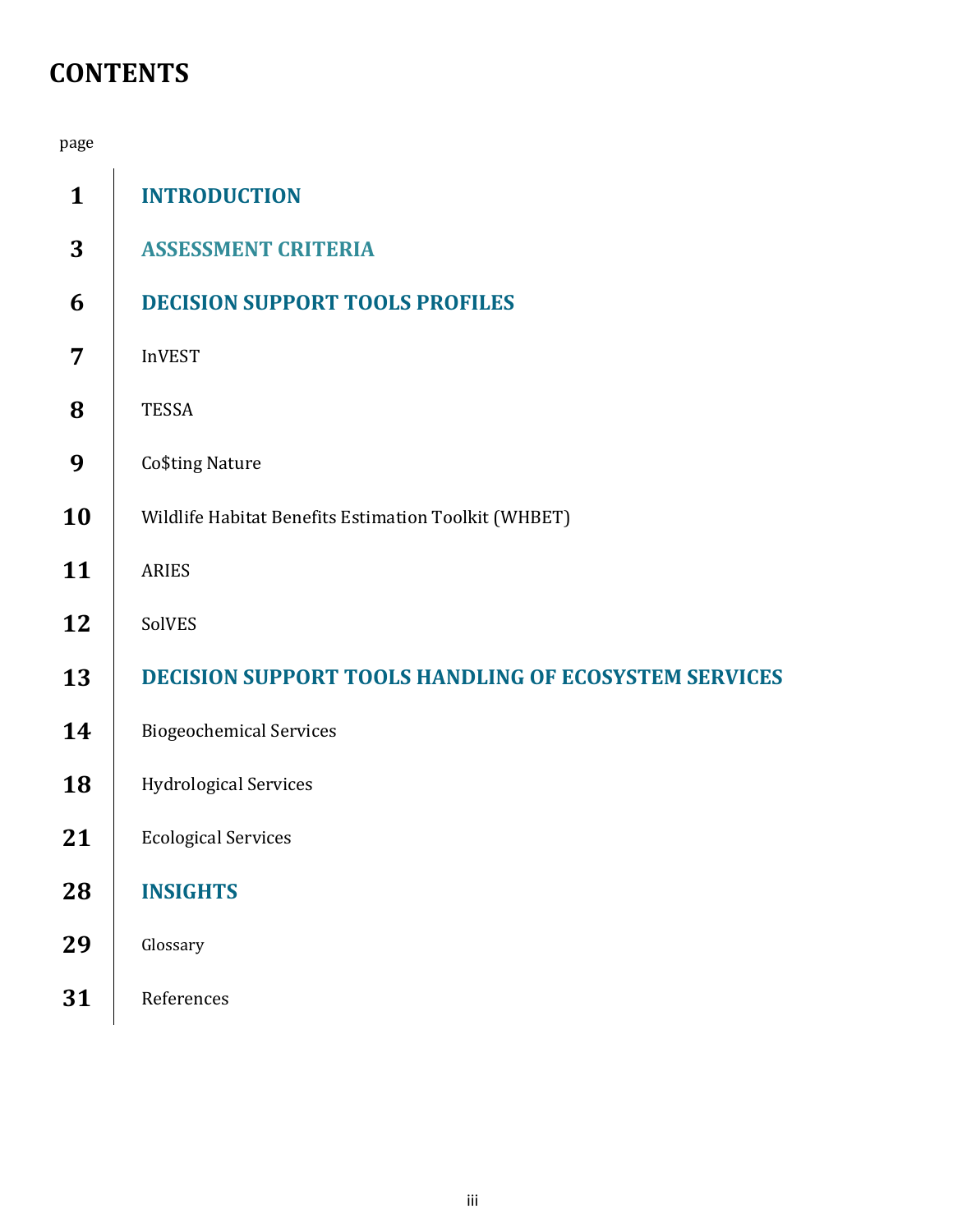# **TABLES**

page

| 5         | Table 1. Comparative matrix with Decision Support Tools and assessment criteria                                                                  |
|-----------|--------------------------------------------------------------------------------------------------------------------------------------------------|
| <b>13</b> | <b>Table 2.</b> Decision support tools with respective ecosystem services                                                                        |
| 23        | <b>Table 3.</b> WHBET outputs: visitor use estimation with annualized values via meta<br>function and value tables, Upper Mississippi River NFWR |
| 24        | <b>Table 4.</b> WHBET output compared with refuge estimates, Upper Miss. River NFWR                                                              |

# **FIGURES**

### page

| <sup>2</sup> | <b>Figure 1.</b> Flows between intermediate and final ecosystem services                                                    |
|--------------|-----------------------------------------------------------------------------------------------------------------------------|
| <b>15</b>    | Figure 2. Carbon services output comparison: (a) InVEST; (b) Co\$ting Nature,<br>Delaware, Prime Hook NWR (subset)          |
| 26           | <b>Figure 3.</b> Visitor use estimation output comparison: (a) InVEST; (b) Co\$ting<br>Nature, Upper Mississippi River NFWR |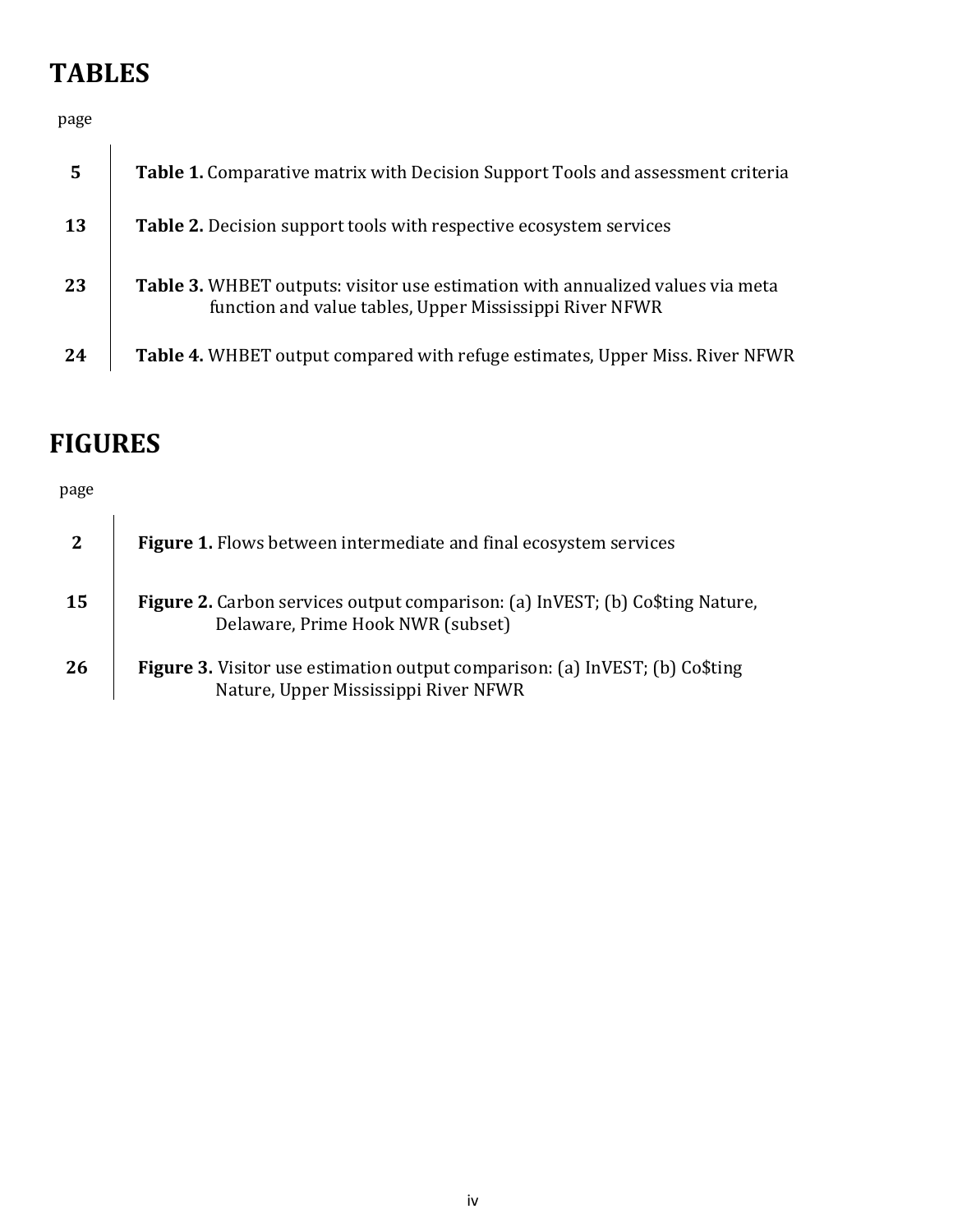# <span id="page-5-0"></span>**INTRODUCTION**

The aim of this report is to provide wetland managers a resource for the selection of decision support tools (DST) appropriate for the valuation of benefits derived from wetland ecosystems in the context of wetland restoration. Many tools concerned with ecosystem management have arisen in recent years and are catalogued in [NatureServe's Ecosystem-Based Management](https://ebmtoolsdatabase.org/tools)  [Tools Network.](https://ebmtoolsdatabase.org/tools) Nevertheless, the proliferation of tools establishes a daunting task of tool selection. In order to expedite this process, we present six DST that were filtered through initial criteria to signify tools' capacity for widespread dissemination among our target audience – wetland managers interested in the valuation of wetland ecosystem services to substantiate restoration and conservation efforts. Principally, we required that DST maintain "off-the-shelf" capability. Thus, our selected DST are readily available to the general public or are under promising development with intentions of widespread dissemination. Further, ample documentation and peer-review substantiation were necessitated, in order to signal quality and credibility.

At the outset, it is worth mentioning that we do not attempt to provide an exhaustive review of available DST and opt to concentrate on the six tools in greater depth. Observably, many noteworthy valuation tools are not included in this report as they retain attributes that limit widespread utilization. We elected to exclude DST that are proprietary [\(SERVES,](http://esvaluation.org/about-serves) [EcoAIM,](https://serdp-estcp.org/content/download/35587/341308/file/RC-201115-TR.pdf) [EcoMetrix,](http://www.parametrix.com/what-we-do/environmental/ecosystem-services) [ESValue,](http://www.cardno.com/en-us/MarketsandServices/Pages/Environment.aspx) [NAIS\)](http://www.sig-gis.com/services/ecosystem-services/), require contractual obligations [\(MIMES\)](http://www.sciencedirect.com/science/article/pii/S2212041615000054), retain geographic restrictions [\(InFOREST,](http://inforest.frec.vt.edu/) [Minnesota](http://oe.oregonexplorer.info/wetlands/restoration/) and [Oregon](http://oe.oregonexplorer.info/wetlands/restoration/) web applications), are intended for the corporate sector [\(ESR,](http://www.wri.org/publication/corporate-ecosystem-services-review) [CEV\)](http://www.wbcsd.org/pages/edocument/edocumentdetails.aspx?id=104&nosearchcontextkey=true), or lack explicit valuation support [\(WRAP,](http://www.wraptoolkit.org/) [IWAT\)](https://portals.iucn.org/library/efiles/documents/2009-015.pdf).

In order to provide a useful resource for our target audience, we begin our report with concise definitions and commentary on twelve criteria chosen to aid in tool differentiation and potential selection. After their presentation, the criteria are featured concisely in a comparative matrix along with the six selected DST (**Table 1**). The next section of the report includes the DST featured in profiles. These profiles include a succinct description of the tool's characteristics, target users indicated by developer(s), a list of the ecosystem services modeled or addressed by the tool, relevant methodology or background information, a developmental outlook, tool documentation, suggested resources (related to wetland ecosystems when possible), and extended treatment of the assessment criteria.

The second half of the report reviews DST treatment of essential wetland ecosystem services. **Table 2** forms a loose outline for the ensuing investigation and provides a quick reference for each tool's breadth of application pertaining to wetland ecosystems. We close the report with a list of insights drawn from our exploration of the DST.

To aid in understanding, it will be helpful to make a few remarks in advance. Readers will notice that we have delineated three ecosystem service categories: (1) [biogeochemical services,](#page-18-0) (2) [hydrological](#page-22-0) services, and (3) [ecological services](#page-25-0) (defined below). These categories differ from the well-known Millennium Ecosystem Assessment (MA) classification that assigns services to four groups: (1) provisioning services, (2) regulating services, (3) cultural services, and (4) supporting services (MA 2005) (see [Glossary\)](#page-33-0). The MA categories can cause confusion when analyzing the flow of ecosystem functions (biophysical) to ecosystem services (human).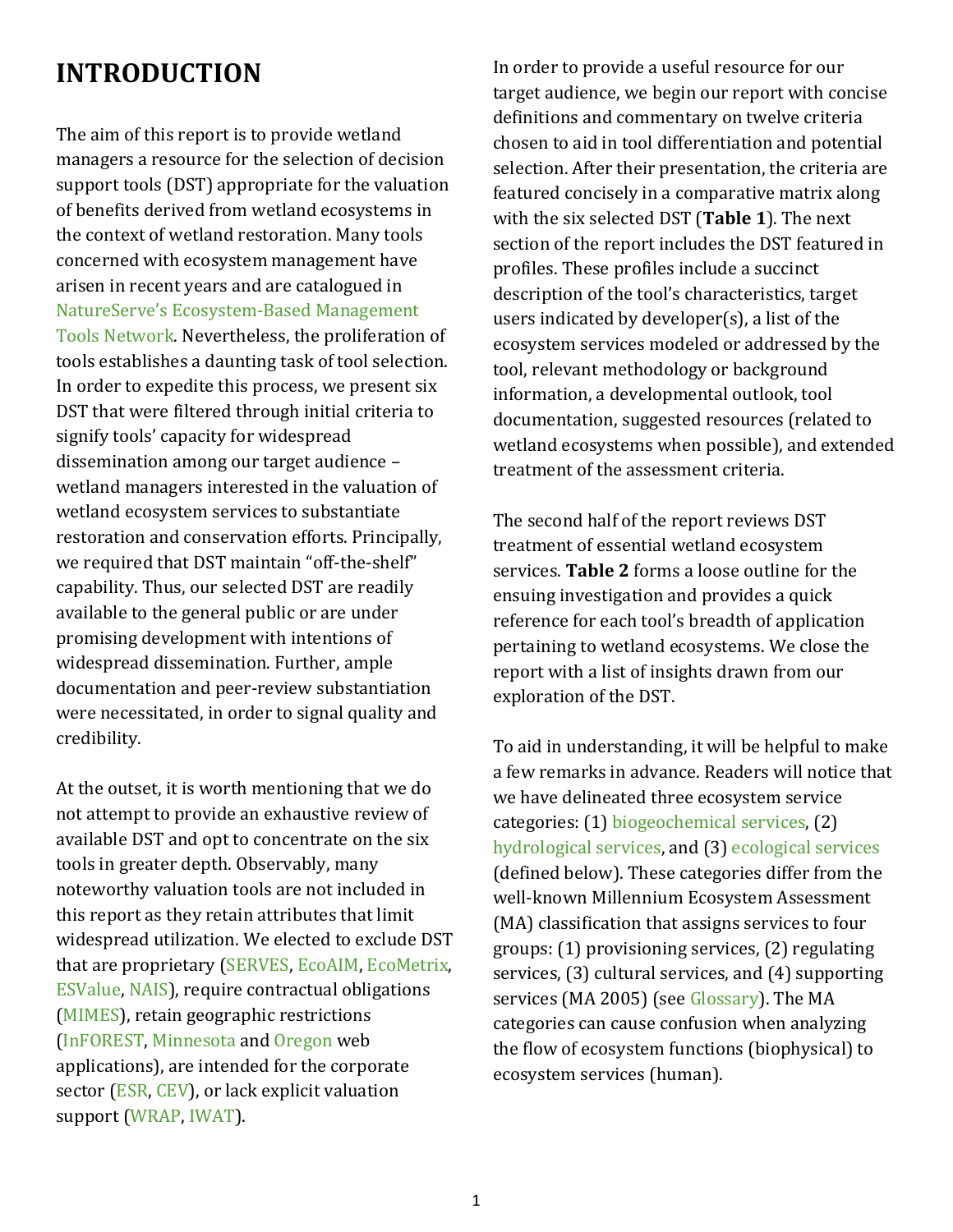The three aforementioned categories that we use in this report provide a straightforward conceptual framework that aligns aptly with wetland restoration defined as "the manipulation of the physical, chemical, or biological characteristics of a site with the goal of returning natural/historic functions to former or degraded wetland" (U.S. EPA 2012). Wetland managers may conceivably opt to concentrate on one or more of the categories for restoration or conservation efforts.

Clearly, these ecosystem service categories are not discrete and each service contributes directly and indirectly to each other and an assortment of intermediate and final ecosystem services.

Intermediate services are impractical to value as they do not provide direct benefits to society. Rather, final ecosystem services are often appraised as they represent the environmental benefit used by society. For instance, **Figure 1**  graphically shows a simplified flow from intermediate to final services. The biogeochemical service and wetland ecosystem function of nutrient cycling may be conceived as an intermediate service. This service, though crucial, is not directly utilized by society.

# <span id="page-6-0"></span>**Biogeochemical Services Nutrient Cycling** *Intermediate Service*

**Carbon Sequestration Water Purification**

*(not used by society)*

*Final Services (used by society)*

**Figure 1.** Flows between intermediate and final ecosystem services

In order to effectively value the functional service, one must trace the flow to the end users where the service is used. In **Figure 1**, the intermediate service, nutrient cycling, produces two final services. These final services, carbon sequestration and water purification, are of direct benefit to society and may be separately quantified.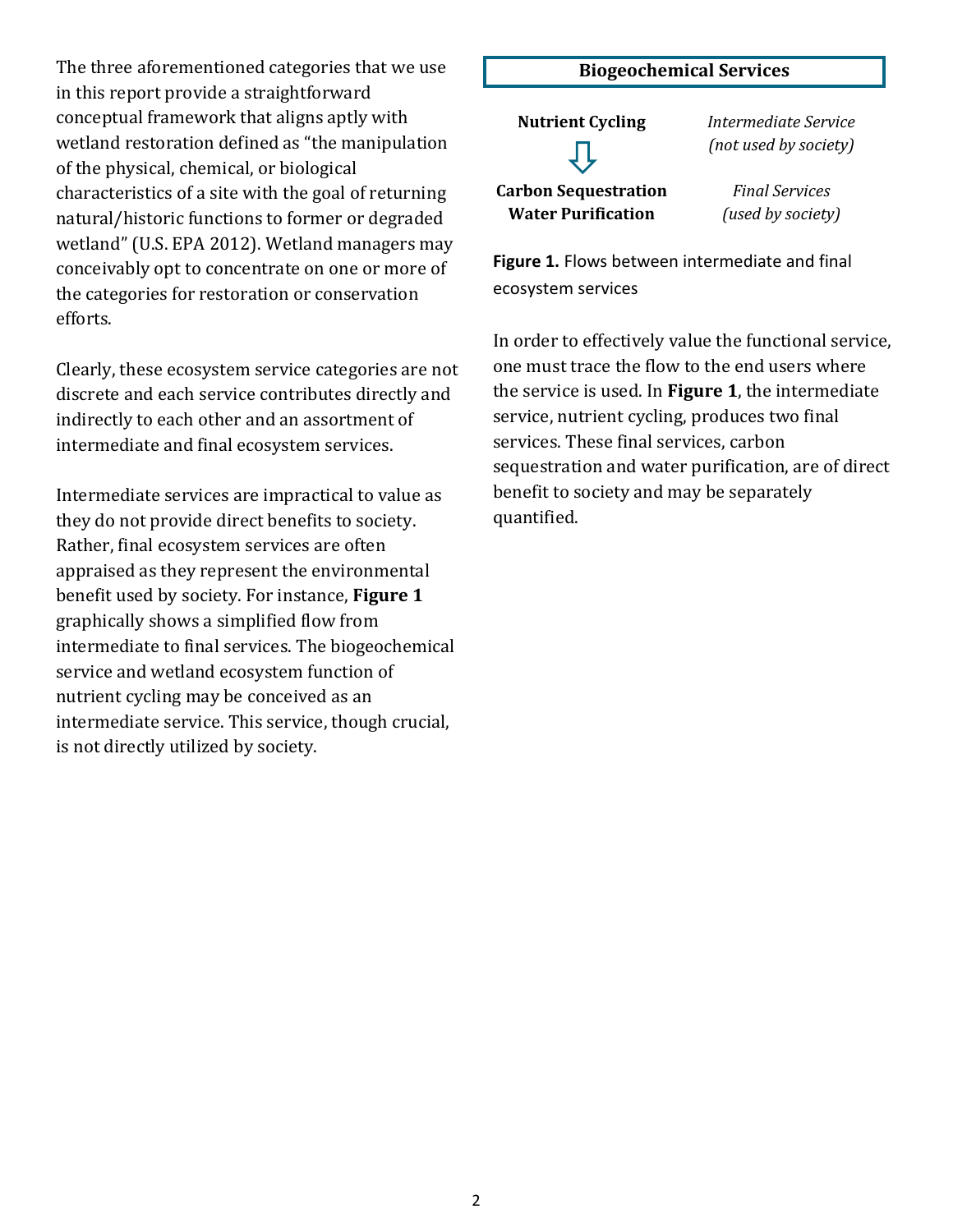# <span id="page-7-0"></span>**ASSESSMENT CRITERIA**

1. **Accessibility,** the degree of tool availability and potential for modification by the general public

> While DST may be advertised as being freely available, some retain various restrictions such as tiered pricing for advanced features or the inability to modify the software (if applicable). Generally, offering of program source code allows for greater user flexibility and facilitates peer collaboration.

2. **Interface,** the mode in which the tool is operated by the user

> Tools found in this report are developed with differing means of user interaction including graphical, web based, and command line interfaces. This plays an important factor in the prospective tool's ease of use as command line interfaces are relatively less accessible to general users and may require familiarization with employed programming languages.

3. **Analysis scale,** the relative spatial extent that the tool can successfully conduct examination; specified at *local, regional,* and *global* scales

> A persistent dilemma in ecosystem service valuation is that coarse global analyses are often not relevant in local contexts. Conversely, it is typically difficult or erroneous to extrapolate data from local analyses to larger scales. It is often advantageous to conduct analyses at differing spatial extents as the magnitude and the dynamic complexity of benefits derived from ecosystems varies over space (Hein et al 2006). Consequently, it is imperative that potential users recognize the spatial capacity of the prospective tools.

4. **Analysis type,** categorization of tool analysis as *quantitative*, *qualitative*, or both

Quantitative analyses are typically concerned with measurable numerical data. Not all ecosystem services are easily (or suitably) quantifiable. A qualitative approach may be assumed entirely or as preliminary to a quantitative analysis.

5. **Data input demand,** the relative level of user provided data required to operate the tool; scaled from *low* to *high*

A lack of preexistent data to conduct an analysis is perhaps a common motivation to seek the assistance of DST. Unfortunately, the data intensive nature of some tools render them unsuitable for local contexts as users are forced to employ coarser regional or global data. Other tools attempt to bypass the quandary through value transfer methods or even procedural guidance on the collection of data firsthand. Nevertheless, there is an unmistakable tradeoff between the amount of user supplied data and the degree of valuation utility. Potential users need to consult DST data input requisites as deficiencies may limit full functionality.

6. **Valuation units,** categorization of tool outputs as *monetary*, *nonmonetary,* or both

> Ecosystem services may be valued using economic, biophysical, and social metrics. We simplify this further to monetary or nonmonetary units. Ecosystem service valuation is often misunderstood as a monetary-only enterprise. Conversely, it has been shown that stakeholders are often interested in both monetary and nonmonetary valuation of benefits with linkages to human-welfare enhancement (Ruckelshaus et al 2013).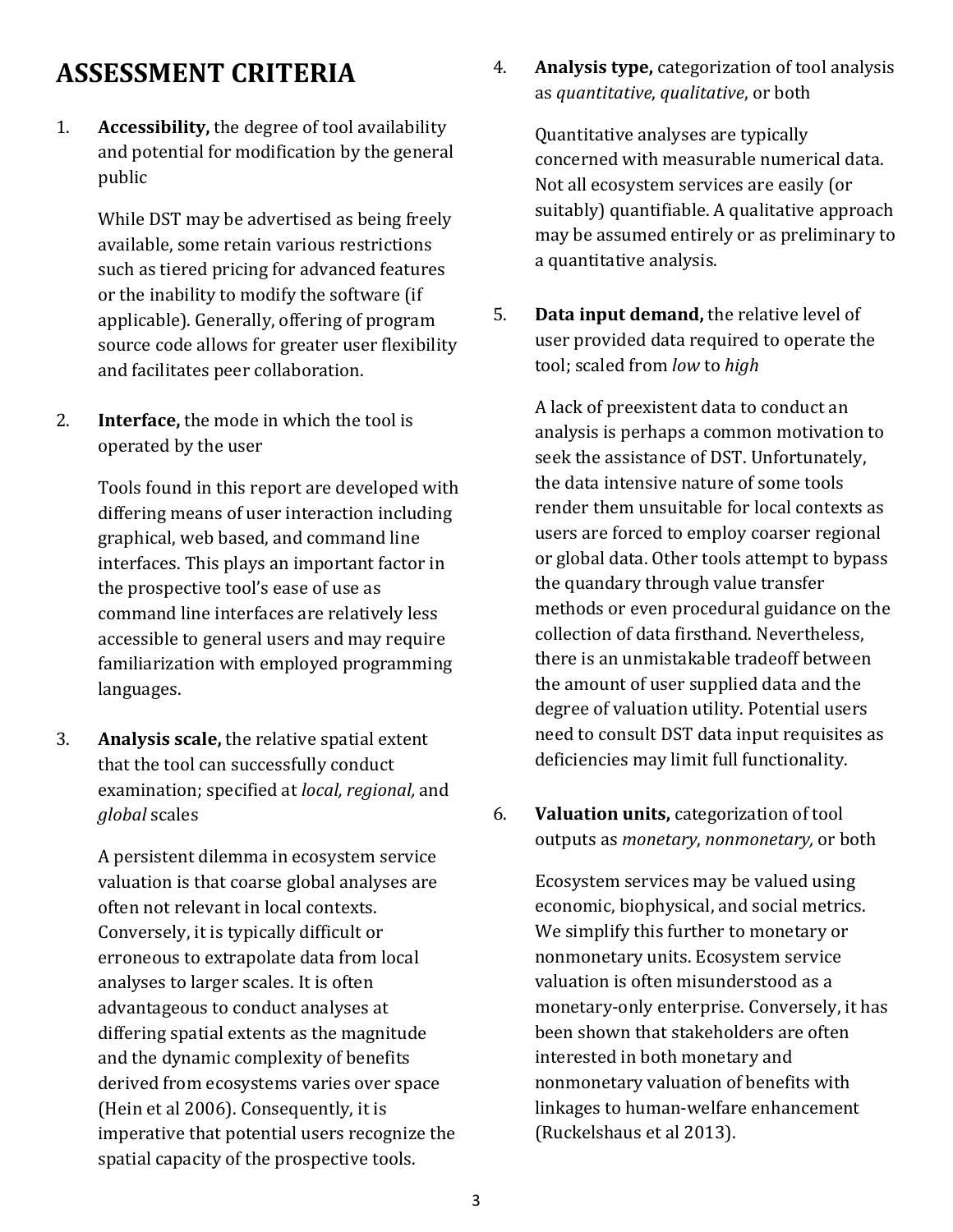7. **Cartographic output,** indication of whether the tool generates data visualization in map form

> The mapping of ecosystem services may conceivably enhance communication of value. Particularly, cartographic outputs are effective synthesizers of dynamic landscapes not easily represented by precise quantitative measurements (Troy and Wilson 2006). The production of maps also allows users to easily use the generated data with other DST and/or GIS software for further analysis.

8. **Tool requirements,** the devices, equipment, and/or software required to operate the tool; computer and internet access are assumed if not listed

> At a basic level, all DST require a desktop or mobile computing device with an internet connection to access and often operate the tool. Some tools require standard field equipment to conduct optional field studies. A handful of DST require GIS software such as ArcGIS or QGIS to operate the tool, review results, and/or conduct further analysis.

9. **Time requirements,** an estimation of time demanded to conduct a complete analysis with the DST; scaled from *low* to *high* [*low* < 30 days; *high* > 90 days]

> Demanding timetables are likely another motivator for DST consultation. Unfortunately, many comprehensive assessments require substantial time and investment of manpower inhibiting wider tool utilization. This may lead potential users to opt for partial ecosystem service valuations using modular DST that are costeffective increasing the appeal of tools through relatively rapid results.

10. **Skill requirements,** the relative level of technical competencies and/or expertise in particular subject-matter(s) necessitated to operate the tool; scaled from *low* to *high*

> The complexity of natural capital assessments is a driving factor in the development of these DST as decisionmakers often do not have the scientific expertise necessitated to effectively quantify ecosystem values. Although closing the scientific gap is a priority for many developers, the tools in this report assume a wide range of technical competency obligations – some still necessitate expert consultation or are developed with more advanced users in mind.

11. **User support,** the relative degree of technical assistance offered by developers; scaled from *low* to *high*

If potential users have limited technical capacity, then the degree of user support offered becomes more crucial. Moreover, extensive user support schemes may contribute to capacity building. We gauge the availability of technical assistance in the form of thorough user manuals, blogs and forums, instructional videos, and training programs.

12. **Cost,** a relative estimation of the cost required to fully operate the tool; scaled from *low* to *high*

> There are many factors that contribute to the full cost of using each DST. We make approximate estimations based on factors such as specified costs, assessment methodology, and person-hours needed to collect, process, or analyze data.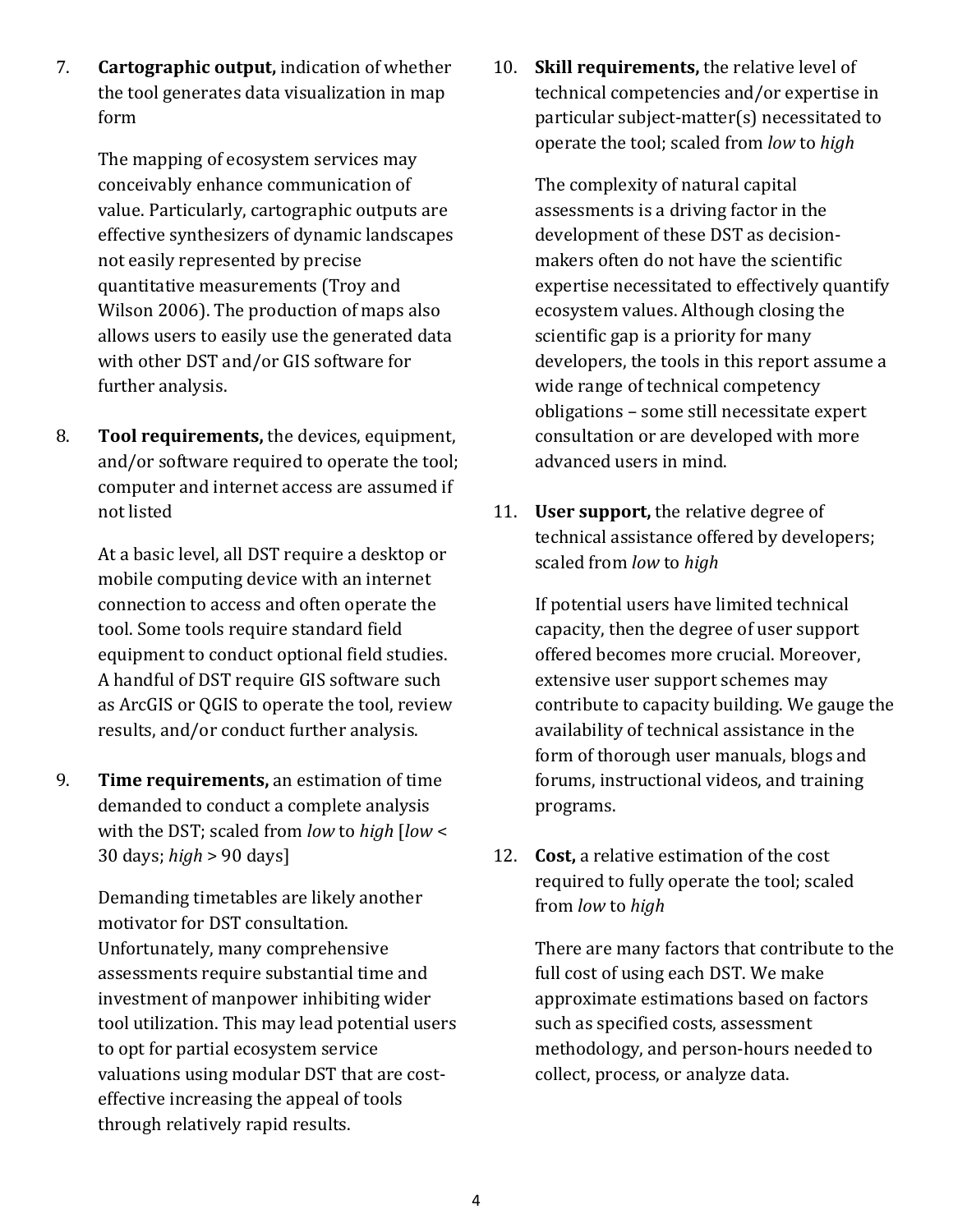### <span id="page-9-0"></span>**Table 1.** Comparative matrix with Decision Support Tools and assessment criteria

|                              | <b>InVEST</b>                                                         | <b>TESSA</b>                  | <b>Co\$ting</b><br><b>Nature</b>  | <b>WHBET</b>                    | <b>ARIES</b>                             | <b>SolVES</b>              |
|------------------------------|-----------------------------------------------------------------------|-------------------------------|-----------------------------------|---------------------------------|------------------------------------------|----------------------------|
| Availability                 | Free and<br>open-source                                               | Free                          | Tiered costs and<br>closed-source | Free                            | Free and<br>open-source                  | Free and<br>closed-source  |
| <b>Interface</b>             | Desktop<br>application;<br>Python API<br>(optional)                   | User<br>manual (.pdf)         | Web<br>application                | Excel<br>spreadsheets (.xls)    | Integrated<br>Development<br>Environment | ArcGIS<br>(add-in toolbar) |
| Analysis<br>scale            | Local to<br>Global                                                    | Local                         | Regional to<br>Global             | Local to<br>Regional            | Local to<br>Global                       | Local to<br>Regional       |
| Analysis<br>type             | Quantitative                                                          | Qualitative;<br>Quantitative  | Qualitative                       | Quantitative                    | Quantitative                             | Quantitative               |
| Data input<br>demand         | Low to<br>High                                                        | Low to<br>Moderate            | Low                               | Low                             | Low to<br>High                           | Low to<br>Moderate         |
| Valuation<br>units           | Monetary;<br>Nonmonetary                                              | Monetary;<br>Nonmonetary      | Nonmonetary                       | Monetary                        | Nonmonetary                              | Nonmonetary                |
| Cartographic<br>output       | <b>Yes</b>                                                            | N <sub>o</sub>                | Yes                               | No                              | Yes                                      | Yes                        |
| <b>Tool</b><br>requirements  | <b>GIS</b> software to<br>view results; 1<br>model requires<br>ArcGIS | Field equipment<br>(optional) | Computer and<br>internet access   | Computer and<br>internet access | Computer and<br>internet access          | ArcGIS                     |
| <b>Time</b><br>requirements  | Low to<br>High                                                        | Low to<br>Moderate            | Low                               | Low                             | Moderate to<br>High                      | Low to<br>Moderate         |
| <b>Skill</b><br>requirements | Moderate to<br>High                                                   | Low                           | Low                               | Low                             | Moderate to<br>High                      | Low                        |
| <b>User</b><br>support       | High                                                                  | Moderate                      | Moderate                          | Moderate                        | Low                                      | Moderate                   |
| Cost                         | Low to<br>High                                                        | Low to<br>Moderate            | Low to<br>Moderate                | Low                             | Low to<br>High                           | Moderate to<br>High        |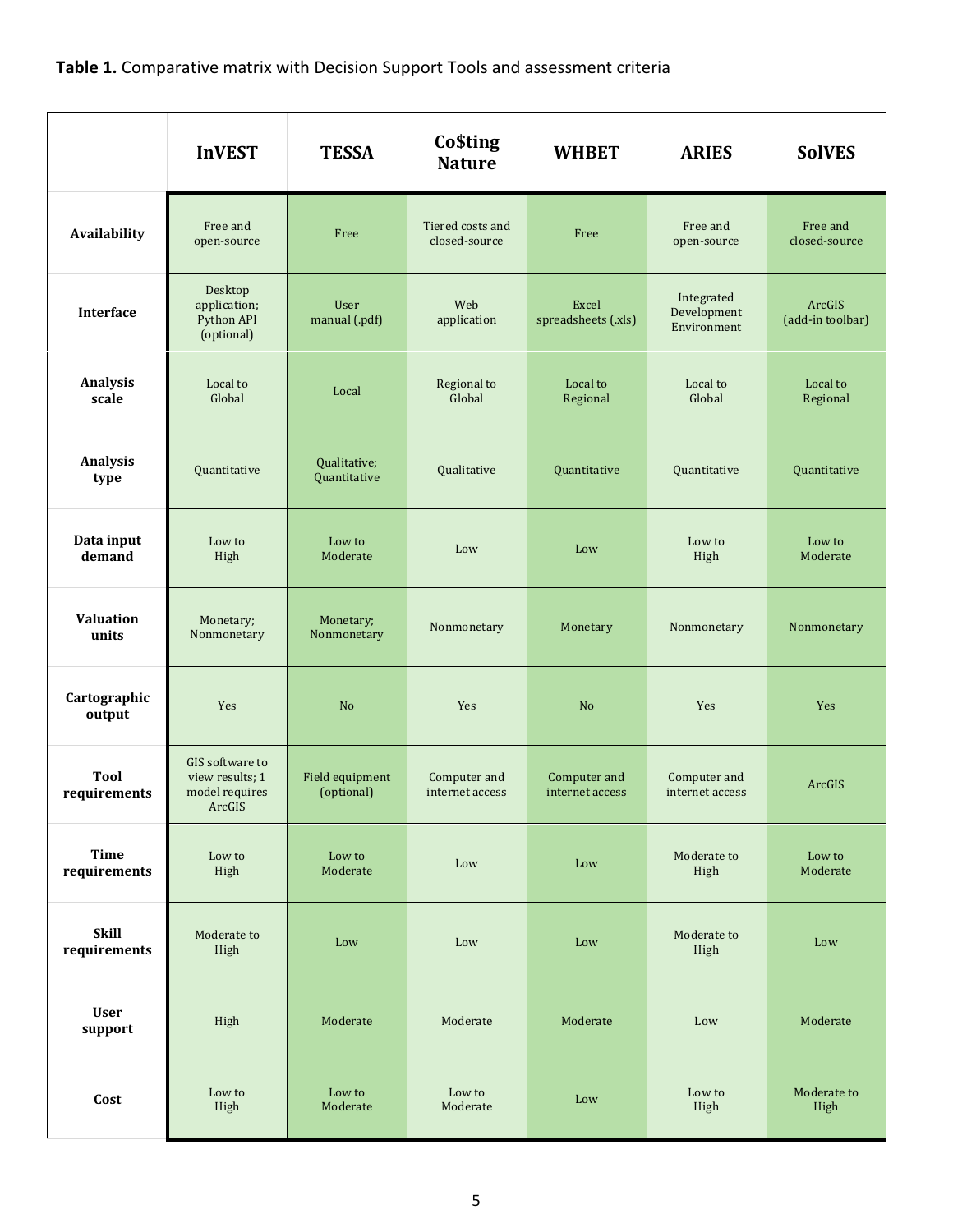# <span id="page-10-0"></span>**DECISION SUPPORT TOOLS PROFILES**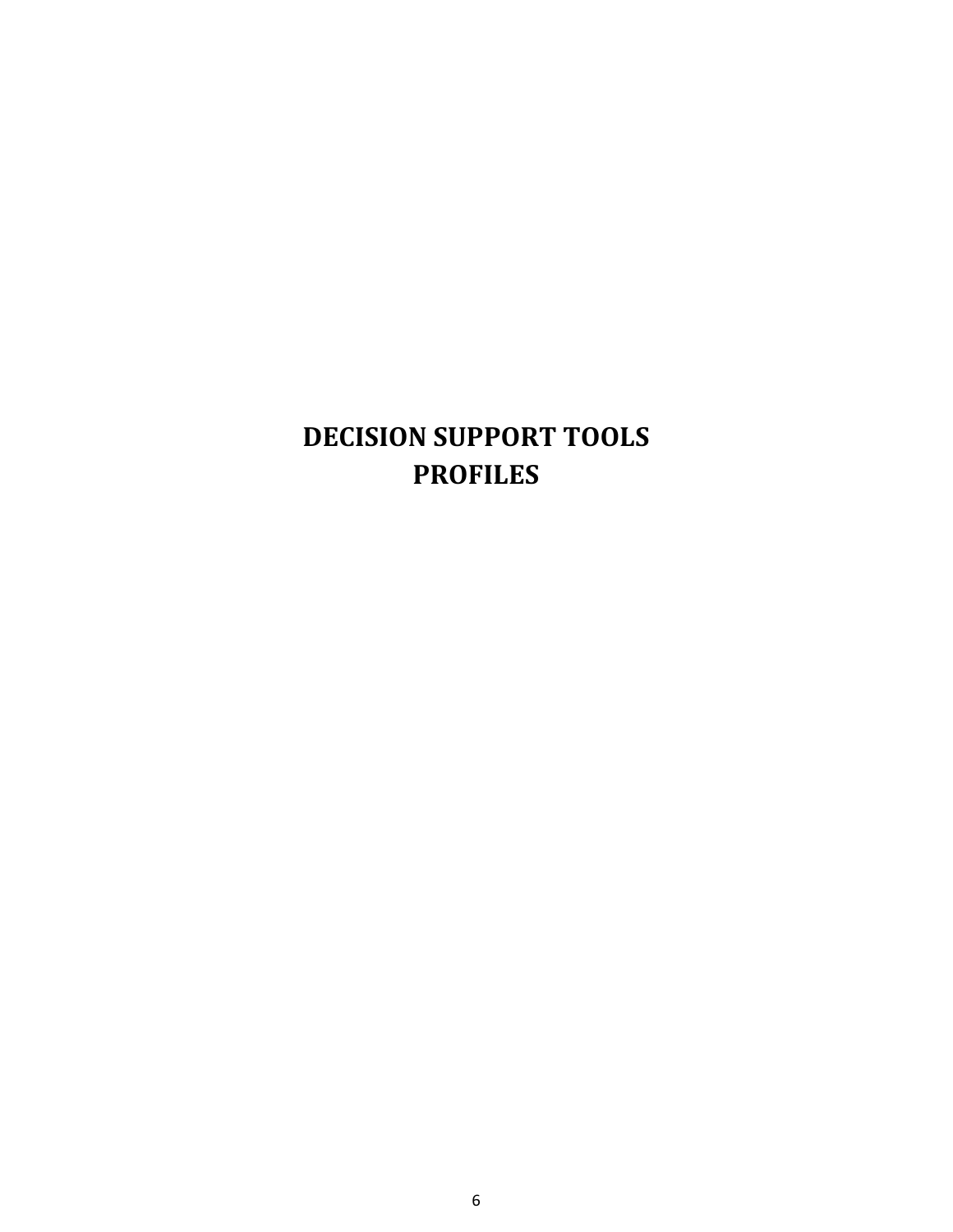# **InVEST**

### <span id="page-11-0"></span>Integrated Valuation of Ecosystem Services and Tradeoffs

### **Description**

- Collection of models intended for the valuation and mapping of terrestrial, wetland, and aquatic ecosystem services
- Developed to cultivate incorporation of natural capital into development and conservation decision-making

### **Target Users**

Governments, non-profits, international lending institutions, corporations

### **Ecosystem Service Models**

*Applicable to Wetland Ecosystems*

- carbon
- habitat quality • scenic quality
- coastal blue carbon
- habitat risk assessment sediment retention
- coastal protection
- water purification
- recreation

### **Background/Methodology**

The suite of models are offered to accomplish Natural Capital Project's threefold resolution to: (1) provide evidence for the viability of incorporating natural capital into decision-making, (2) offer replicable methods or tools (i.e. InVEST) for widespread use, and (3) dissemination of methodology and capacity building.

The ecosystem service models may be applied individually or in an integrated manner to quantify the value of ecosystem services in economic and biophysical units. InVEST is able to conduct static and dynamic assessments and is useful for the analysis of tradeoffs in forecasted development and landuse change scenarios.

### **Development Outlook**

InVEST 1.0.0 (beta) offered 6 ecosystem service models. Today, version 3.2.0 offers 18 functional models, some of which have been continually refined and updated. Initially, InVEST models were developed to work with ArcGIS software. Currently, nearly all models are offered in standalone configurations for Windows operating environments. Many [supporting tools](http://www.naturalcapitalproject.org/invest/#helper-tools) aimed to simplify user application have been developed and are currently offered under an experimental platform.

### **References and Additional Resources**

Sharp R, Tallis HT, Ricketts T, et al (2015) [InVEST 3.2.0 User's Guide.](http://data.naturalcapitalproject.org/nightly-build/invest-users-guide/InVEST_+VERSION+_Documentation.pdf) 

- Arkema KK, Guannel G, Verutes G, et al (2013[\) Coastal habitats shield people and](http://www.nature.com/nclimate/journal/v3/n10/full/nclimate1944.html)  [property from sea-level rise and storms.](http://www.nature.com/nclimate/journal/v3/n10/full/nclimate1944.html) Nature Climate Change 3:913–918. doi: 10.1038/nclimate1944
- Arkema KK, Verutes GM, Wood SA, et al (2015[\) Embedding ecosystem services in](http://www.pnas.org/content/112/24/7390.full.pdf)  [coastal planning leads to better outcomes for people and nature.](http://www.pnas.org/content/112/24/7390.full.pdf) Proceedings of the National Academy of Sciences 112:201406483. doi: 10.1073/pnas.1406483112
- Flight MJ, Paterson R, Doiron K, Polasky S (2012[\) Valuing Wetland Ecosystem Services:](http://www.indecon.com/iecweb/documents/flight%20et%20al%20Wetlands%202012.pdf)  [A Case Study of Delaware.](http://www.indecon.com/iecweb/documents/flight%20et%20al%20Wetlands%202012.pdf) National Wetlands Newsletter 34:16–20.
- Nelson E, Mendoza G, Regetz J, et al (2009) Modeling multiple ecosystem services, [biodiversity conservation, commodity production, and tradeoffs at landscape scales.](http://www.esajournals.org/doi/pdf/10.1890/080023)  Frontiers in Ecology and the Environment 7:4–11. doi: 10.1890/080023

### **Web Page:**

<http://www.naturalcapitalproject.org/invest/>

### **Multimedia:**

- NOVA Article
- <http://www.pbs.org/wgbh/nova/next/earth/putting-a-price-on-nature/>
- Stanford University Online Course, 'Intro. to the Natural Capital Project Approach' [http://ncp101.class.stanford.edu](http://ncp101.class.stanford.edu/)

### **General Information**

### **Collaborator(s):**

- [Natural Capital Project](http://www.naturalcapitalproject.org/)
- [Institute on the Environment \(UofM\)](http://environment.umn.edu/)
- [Stanford University](https://www.stanford.edu/)
- [The Nature Conservancy](http://www.nature.org/)
- [World Wildlife Fund](http://www.worldwildlife.org/)

### **Version:** 3.2.0 (2015)

### **Availability:** Free and open-source

### **Interface:** Desktop application

*Python application program interface (API) is facilitated but optional [\(API standalone\)](https://bitbucket.org/natcap/)* 

### **Analysis scale:** Local to Global

*The appropriate scale is largely contingent on the resolution of user supplied data, aim of analysis, and ecosystem service(s) addressed. Nevertheless, InVEST maintains the capacity for multi-scale analysis*

### **Analysis type:** Quantitative

### **Data input demand:** Moderate to High

*Higher if economic valuation is desired; there is variation between existing models [\(data matrix\)](http://www.naturalcapitalproject.org/pubs/InVEST_DataRequirements_June2014.xlsx)* 

### **Valuation units:** Monetary; Nonmonetary

### **Cartographic output:** Yes

### **Tool requirements:**

- *Internet connection is needed to run selected models*
- *GIS software is required to view results (as well as pre-processing if needed)*
- *The Coastal Protection toolkit requires ArcGIS*

### **Time requirements:** Low to High

*There is variation between existing models; many models may require considerable time for data preparation; yet, most models require little time to run if data is readily available*

### **Skill requirements:** Moderate to High

- *moderate to advanced scientific expertise*
- *GIS proficiency*
- *Scripting proficiency (optional)*

### **User support:** High

*NatCap offers a thorough user manual, forums, and various training programs*

### **Cost:** Low to High

*Cost is related to the person-hours allocated to the assessment*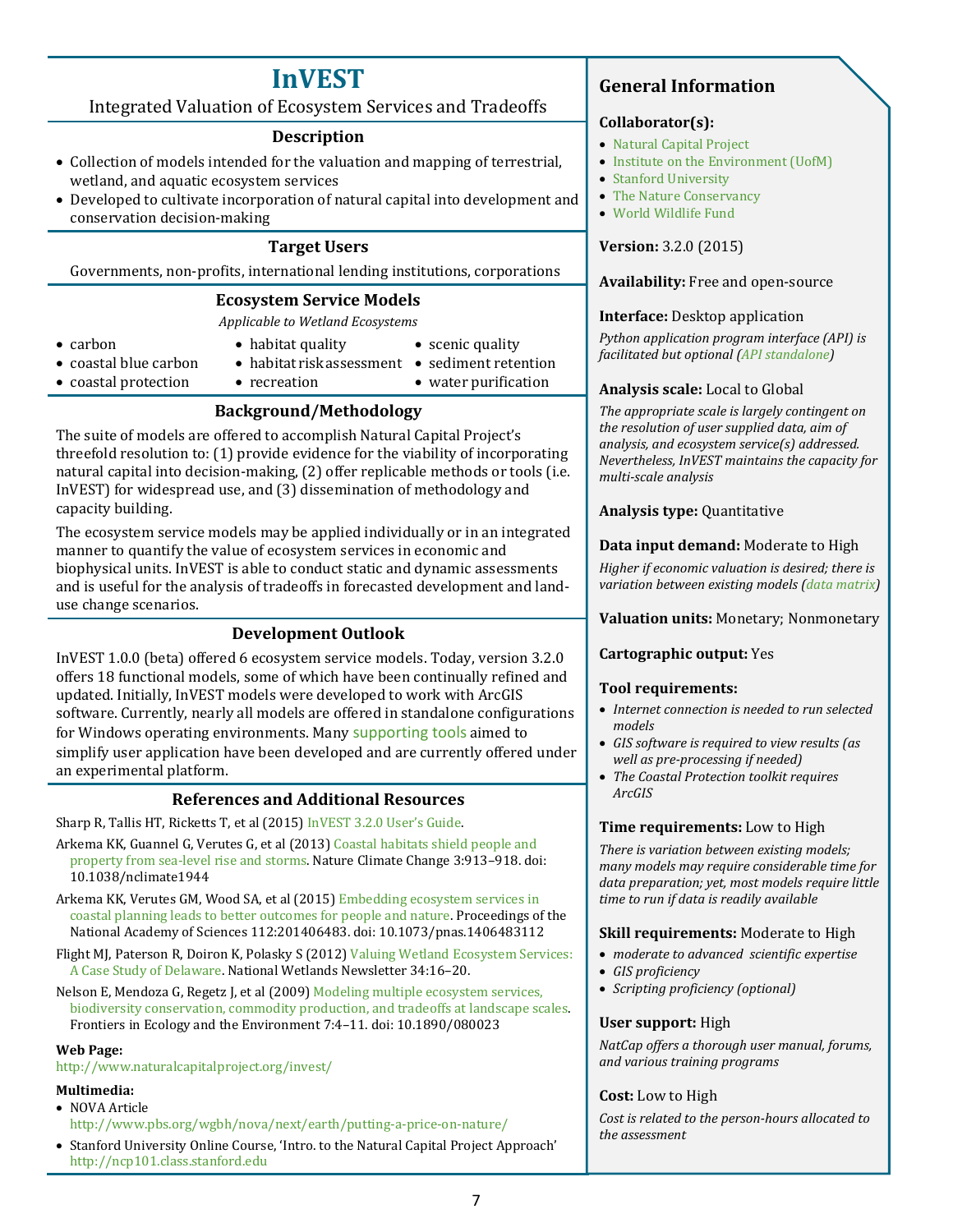### **TESSA**

<span id="page-12-0"></span>Toolkit for Ecosystem Service Site-Based Assessment

### **Description**

- Adaptable suite of methods for identification and evaluation of terrestrial and wetland ecosystem services
- Developed to provide a framework for spatial and temporal analysis of land use change at a scale relevant to local policy

### **Target Users**

Conservation managers and practitioners with limited capacities

### **Ecosystem Services**

- climate regulation • flood protection
- water provision • recreation
- water quality improvement

### **Background/Methodology**

The toolkit roughly adheres to a six step process with ongoing stakeholder engagement: (1) contextualize area of interest, (2) rapid appraisal (scoping), (3) identify plausible alternative state(s),  $(4)$  select assessment methods,  $(5)$ data acquisition, and (6) analysis and communication.

As TESSA is intended to be an adaptable schema, fifty assessment methods are presented with guidance on selection, preparation, and application (steps 4-6) categorized according to their applicable ecosystem service. Elective processes include stakeholder workshops, expert consultation, mapping, gathering of data from existing publications, field measurements, questionnaire surveys, web-modeling, and analysis. Instruction on economic valuation of select ecosystem services is incorporated.

### **Development Outlook**

Developers intend to extend TESSA's breadth, adding as many as three ecosystem service modules in 2016 – coastal protection, cultural services, and pollination services. At present, TESSA's water-related services have been developed for inland wetlands. Developers have indicated plans for inclusion of coastal wetlands in future versions of the toolkit. They have also expressed interest in providing future guidance on using TESSA for monitoring systems and multi-site analyses (see Thapa et al., 2014) and general improvement of the toolkit's economic valuation component.

### **References and Additional Resources**

- Peh KS-H, Balmford AP, Bradbury RB, et al (2014) [Toolkit for Ecosystem Service Site](http://tessa.tools/)[based Assessment \(TESSA\).](http://tessa.tools/) Cambridge, UK
- Peh KS-H, Balmford A, Bradbury RB, et al (2013[\) TESSA: A toolkit for rapid assessment](http://www.sciencedirect.com/science/article/pii/S2212041613000417)  [of ecosystem services at sites of biodiversity conservation importance.](http://www.sciencedirect.com/science/article/pii/S2212041613000417) Ecosystem Services 5:51–57. doi: 10.1016/j.ecoser.2013.06.003
- Peh KS-H, Balmford A, Field RH, et al (2014) [Benefits and costs of ecological](http://onlinelibrary.wiley.com/doi/10.1002/ece3.1248/full)  [restoration: Rapid assessment of changing ecosystem service values at a U.K.](http://onlinelibrary.wiley.com/doi/10.1002/ece3.1248/full)  [wetland.](http://onlinelibrary.wiley.com/doi/10.1002/ece3.1248/full) Ecology and evolution 4:3875–86. doi: 10.1002/ece3.1248
- Thapa I, Butchart SHM, Gurung H, et al (2014[\) Using information on ecosystem services](http://dx.doi.org/10.1017/S0030605314000088)  [in Nepal to inform biodiversity conservation and local to national decision-making.](http://dx.doi.org/10.1017/S0030605314000088)  Oryx 1–9. doi: 10.1017/S0030605314000088

### **Web Page:**

<http://birdlife.org/worldwide/science/assessing-ecosystem-services-tessa>

### **Multimedia:**

• EBM Tools Network Webinar [https://youtu.be/yKjCHuOyV0Q](https://vimeo.com/146021036)

### **General Information**

### **Collaborator(s):**

- [University of Cambridge](http://www.cam.ac.uk/)
- [Anglia Ruskin University](http://www.anglia.ac.uk/)
- [Birdlife International](http://www.birdlife.org/)
- [Tropical Biology Association](http://www.tropical-biology.org/)
- [Royal Society for the Protection of Birds](http://www.rspb.org.uk/)
- [UNEP-WCMC](http://www.unep-wcmc.org/)

### **Version:** 1.2 (2014)

### **Availability:** Free

### **Interface:** User manual (.pdf)

*Some methods direct users to web-based policy support tools Co\$ting Nature and WaterWorld*

### **Analysis scale:** Local

*The toolkit has demonstrated suitability for multi-site analyses (Thapa et al 2014) that could serve as a proxy for more complex regional studies*

**Analysis type:** Qualitative; Quantitative

### **Data input demand:** Low to Moderate

*Pre-existing data is not required as the toolkit guides users in the procurement of needed data.*

**Valuation units:** Monetary; Nonmonetary

### **Cartographic output:** No

### **Tool requirements:**

- *computer and internet access*
- *field equipment (optional)*

### **Time requirements:** Low to Moderate

*Developers estimate 90 person-days (at minimum) to conduct full assessment with stakeholder engagement; partial studies would require less time; studies where users opt to administer field surveys would require more time*

### **Skill requirements:** Low

- *elementary scientific proficiency*
- *computer literacy*

### **User support:** Moderate

*The toolkit is very thorough providing technical background in an accessible format*

### **Cost:** Low to Moderate

*Contingent upon selected assessment methods; developers estimate a cost of \$6000 to conduct a full assessment*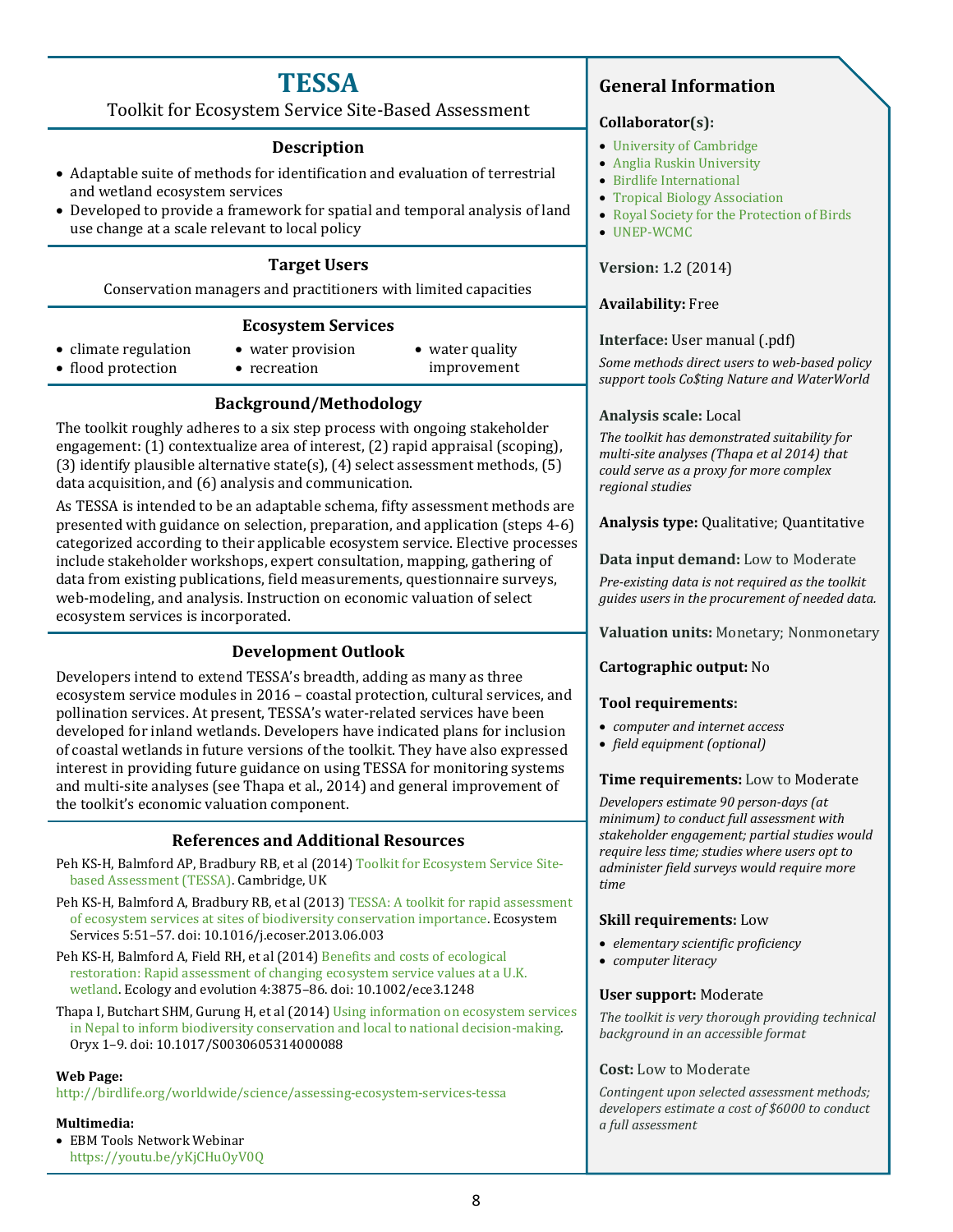# **Co\$ting Nature**

### **Description**

- <span id="page-13-0"></span>• A globally calibrated web application to map and assess landscape potential and realized ecosystem service provision and pressures
- Developed to aid prioritization in planning by providing land use and land cover change scenarios for spatio-temporal analysis

### **Target Users**

Non-profits, policy analysts, scientists, agricultural and extractive industries

### **Ecosystem Service Indices**

- water provisioning • recreation services
- conservation and biodiversity
- carbon services
- hazard mitigation

### **Background/Methodology**

The tool is one of many policy support web applications developed by King's College London and AmbioTEK with various concentrations yet sharing a common ambition to make sophisticated science more accessible to the general public.

Co\$ting Nature's general functionality may be divided into static and dynamic processes. The tool maps static benefits derived from nature and their beneficiaries through underlying stacked global resolution datasets. Benefits are differentiated by consumed services (realized) and non-utilized (potential) services. Further, users are able to analyze and map dynamic changes in landscape service provision under pre-loaded and user defined land use change scenarios.

### **Development Outlook**

Version 1 (2011) capability was limited to static analyses. Version 2 (2014) incorporated more dynamic analyses such as land use change scenarios. New mapping metrics have been continually updated and offered. Version 3 is currently under development.

### **References and Additional Resources**

Mulligan M (2015[\) User guide for the CO\\$TING NATURE Policy Support System](https://goo.gl/Grpbnb) v. 2.

Mulligan M, Guerry A, Arkema K, et al (2010) [Capturing and Quantifying the Flow of](http://www.unep.org/pdf/Framing_the_Flow_lowres_20final.pdf)  [Ecosystem Services.](http://www.unep.org/pdf/Framing_the_Flow_lowres_20final.pdf) In: Silvestri S, Kershaw F (eds) Framing the flow: Innovative Approaches to Understand, Protect and Value Ecosystem Services across Linked Habitats. United Nations Environment Programme, pp 26–33

### **Web Page:**

<http://www.policysupport.org/costingnature>

### **Multimedia:**

- InfoAmazonia Article <http://costingnature.infoamazonia.org/en/>
- PSS Webinar <https://youtu.be/7suKajOIGhs>

### **General Information**

### **Collaborator(s):**

- King['s College London](http://www.kcl.ac.uk/sspp/departments/geography/people/academic/mulligan/index.aspx)
- [Bioversity International](http://www.bioversityinternational.org/)
- [UNEP-WCMC](http://www.unep-wcmc.org/)
- [AmbioTEK](https://sites.google.com/site/ambiotekciccom/what-is-ambiotek-cic-1)

### **Version:** 2 (2011)

**Availability:** Tiered costs and closedsource

*There is tiered licensing for advanced functionality (see table below)*

### **Interface:** Web application

### **Analysis scale:** Regional to Global

*Pre-loaded remotely sensed data have coarse granularity, often not suitable for local analyses. Models are simulated on 1 hectare or 1 kilometer tiles.* 

### **Analysis type:** Qualitative

### **Data input demand:** Low

*Includes option to augment analysis with user supplied data*

### **Valuation units:** Nonmonetary

### **Cartographic output:** Yes

### **Tool requirements:**

- *computer and internet connection*
- *GIS software (for optional post-processing)*

### **Time requirements:** Low

*A rudimentary analysis may be conducted in a few hours; however, advanced features take more time to learn and implement*

### **Skill requirements:** Low

- *computer literacy*
- *GIS proficiency (for optional post-processing)*

### **User support:** Moderate

#### **Cost:** Low to Moderate

*Standard access is free; however, tiered costs are incurred for advanced functionality; we do not account for-profit costs in our relative estimation*

|        | <b>Non-Profit</b> | <b>For-Profit</b> |
|--------|-------------------|-------------------|
| Tier 1 | Free              | $$1500*$          |
| Tier 2 | $$750*$           | $$4000*$          |
| Tier 3 | $$1500*$          | $$7500*$          |
| Tier 4 | $$3000*$          | $$12000*$         |

*\*approximation (converted from GBP)*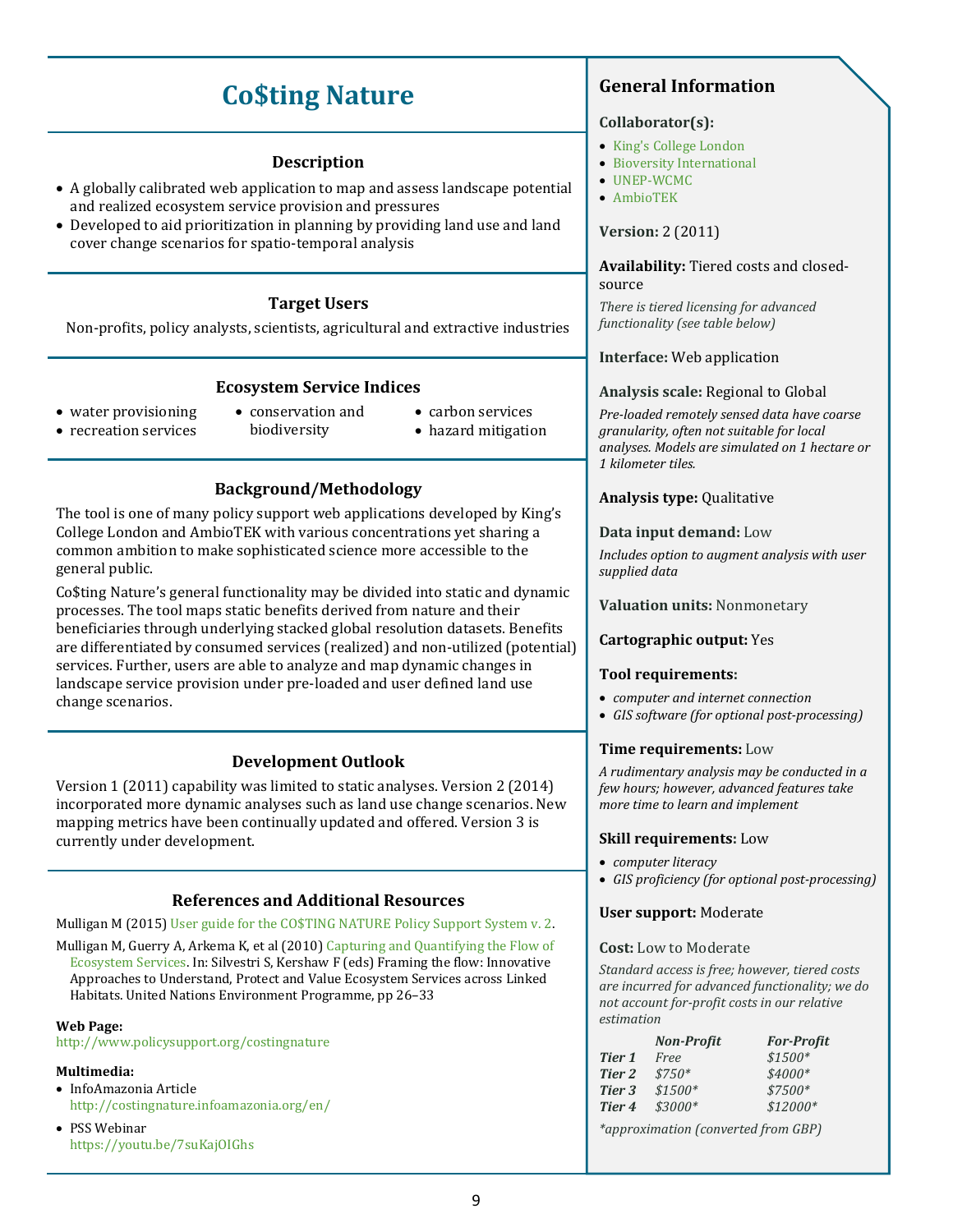# <span id="page-14-0"></span>**Wildlife Habitat Benefits Estimation Toolkit (WHBET)**

### **Description**

- A spreadsheet based toolkit for conservation and natural areas facilitating recreational benefit transfer, visitor estimation, and analysis of open space property value
- The developers of the toolkit have amassed value tables derived from thorough literature review and organized an economic valuation database primed for meta-analysis

### **Target Users**

Natural resource managers, non-economists

### **Models**

• visitor use estimation

• recreation

- open space property value premiums
- threatened, endangered, and rare species

### **Background/Methodology**

The development of the toolkit was funded by NCSE's Wildlife Habitat Research Program primarily to provide natural resource managers a tool to rapidly estimate wildlife-based economic value when firsthand studies are not feasible.

The toolkit is comprised of four models with respective outputs: (1) a visitor use estimation model drawn from a 2005 USFWS refuge visitation report; (2) a benefit transfer model using meta function and value transfer methods; (3) an open space property value premium estimator model using meta-analysis; and (4) threatened, endangered or rare species and salmon models.

### **Development Outlook**

Through an ongoing collaboration between the Bureau of Land Management, U.S. Geological Survey, Colorado State University, and Oregon State University to direct case studies concentrated on the quantification of nonmarket values, the 2008 toolkit is planned to be updated (Richardson et al 2015).

### **References and Additional Resources**

Kroeger T (2008[\) Open Space Property Value Premium Analysis.](http://webdoc.agsci.colostate.edu/DARE/Tools/Docs/OpenSpacePropVal.pdf) Washington, DC

- Kroeger T, Loomis J, Casey F (2008[\) Introduction to the Wildlife Habitat Benefits](http://webdoc.agsci.colostate.edu/DARE/Tools/Docs/IntroWildlifeHabitat.pdf)  [Estimation Toolkit.](http://webdoc.agsci.colostate.edu/DARE/Tools/Docs/IntroWildlifeHabitat.pdf) Washington, DC
- Loomis J, Richardson L (2008a[\) USER MANUAL: Benefit Transfer and Visitor Use](http://webdoc.agsci.colostate.edu/DARE/Tools/Docs/UserManual.pdf)  [Estimating Models of Wildlife Recreation, Species and Habitats.](http://webdoc.agsci.colostate.edu/DARE/Tools/Docs/UserManual.pdf) Washington, DC
- Loomis J, Richardson L (2008b[\) Technical Documentation of Benefit Transfer and](http://webdoc.agsci.colostate.edu/DARE/Tools/Docs/TechDoc.pdf)  [Visitor Use Estimating Models of Wildlife Recreation, Species and Habitats.](http://webdoc.agsci.colostate.edu/DARE/Tools/Docs/TechDoc.pdf)  Washington, DC

Richardson L, Loomis J, Kroeger T, Casey F (2015[\) The role of benefit transfer in](http://www.sciencedirect.com.proxy.lib.siu.edu/science/article/pii/S0921800914000652)  [ecosystem service valuation.](http://www.sciencedirect.com.proxy.lib.siu.edu/science/article/pii/S0921800914000652) Ecological Economics 115:51–58. doi: 10.1016/j.ecolecon.2014.02.018

### **Web Page:**

<http://www.ncseonline.org/programs/science-solutions/whprp/toolkit>

### **Multimedia:**

• NCER Presentation Slides [http://conference.ifas.ufl.edu/ncer2011/Presentations/Thursday/Harborside%20C-](http://conference.ifas.ufl.edu/ncer2011/Presentations/Thursday/Harborside%20C-E/am/1100_Richardson.pdf)[E/am/1100\\_Richardson.pdf](http://conference.ifas.ufl.edu/ncer2011/Presentations/Thursday/Harborside%20C-E/am/1100_Richardson.pdf)

### **General Information**

### **Collaborator(s):**

- [Colorado State University](http://dare.agsci.colostate.edu/)
- [Defenders of Wildlife](http://www.defenders.org/)
- [National Council for Science and the](http://www.ncseonline.org/program/wildlife-habitat-policy-research-program)  [Environment](http://www.ncseonline.org/program/wildlife-habitat-policy-research-program)

**Version:** Published 2008

**Availability:** Free

**Interface:** Excel spreadsheets (.xls)

**Analysis scale:** Local to Regional *The visitor use estimation model allows for assessment at a refuge or state scale*

**Analysis type:** Quantitative

**Data input demand:** Low

**Valuation Units:** Monetary

**Cartographic output:** No

### **Tool requirements:**

• *computer and internet connection*

**Time requirements:** Low

### **Skill requirements:** Low

- *computer literacy*
- *elementary statistical proficiency*

### **User support:** Moderate

*Includes thorough user manuals and technical documentation*

**Cost:** Low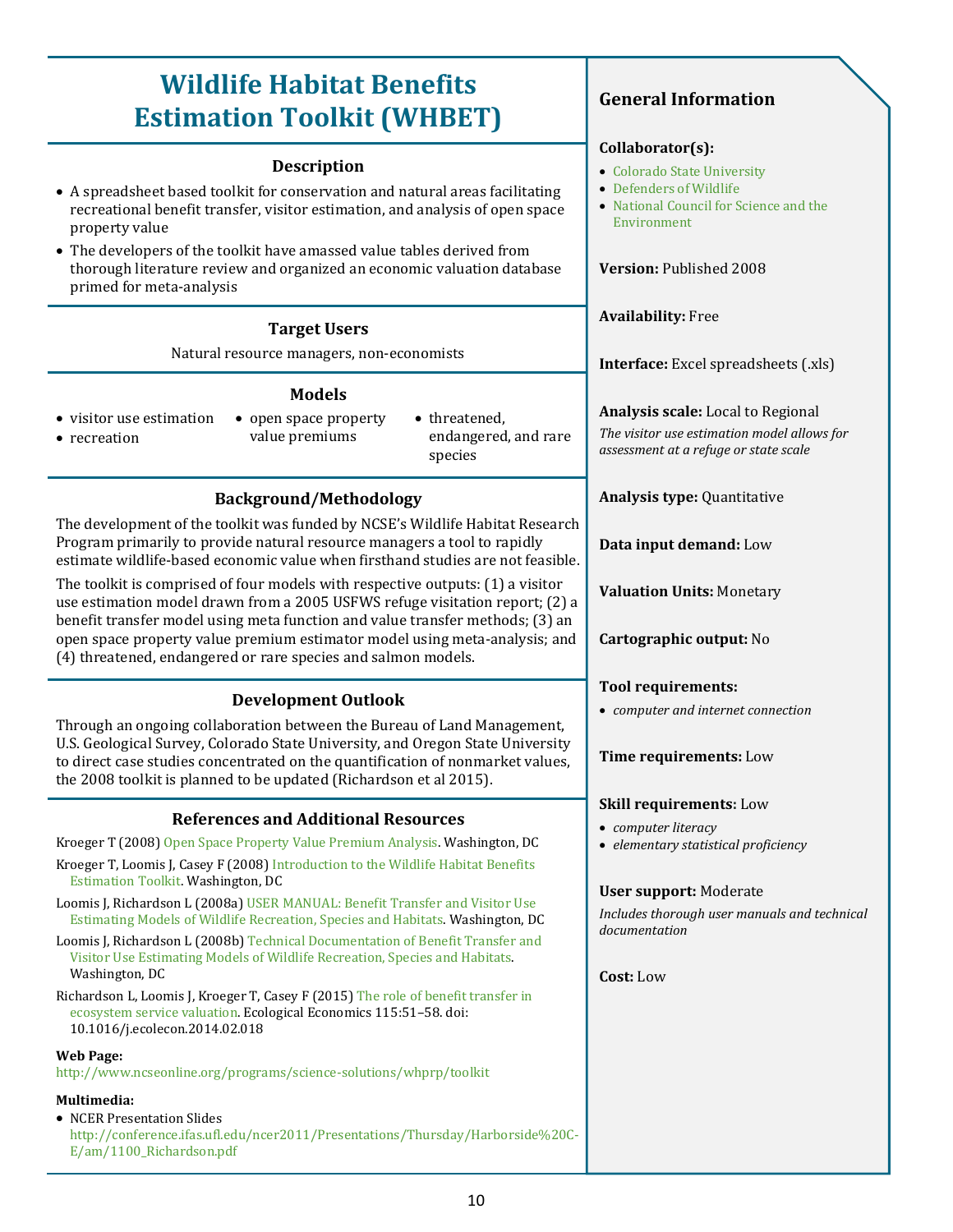### **ARIES**

ARtificial Intelligence for Ecosystem Services

### **Description**

- <span id="page-15-0"></span>• Collection of probabilistic ecosystem service models powered by an artificial intelligence engine
- Developed to reveal linkages between human and natural systems to inform resource policy and management

### **Target Users**

Governments, non-profits, scientists, corporations, resource managers

### **Ecosystem Service Models**

• sediment regulation

- carbon sequestration and storage
- water supply
- open space proximity • recreation
- 
- riverine and coastal flood regulation
- fisheries • pollination
- 
- aesthetic value

### **Background/Methodology**

ARIES developers seek to facilitate global collaboration of scientists and sharing of data and models. The ARIES models are reliant on an artificially intelligent modeling software application. The software, k.LAB, is a semantically annotated cloud-based network.

ARIES uses algorithms to produce quantitative maps of the flow of ecosystem services from the environment to society. These outputs are made possible through spatial investigation into the sources, sinks, beneficiaries, and flows of services over landscapes using probabilistic, Bayesian models.

### **Development Outlook**

New ARIES models are continuously under development given the collaborative nature of the software using k.LAB. ARIES was first provided in 2008 in a web-based format but has since been withdrawn. An updated released of k.LAB is expected in late 2016 along with k.EXPLORER, a relatively user friendly web-based application. k.EXPLORER is under development to provide end-users access to the semantic cloud network and administer rapid ecosystem service valuations. The late 2016 release is also planned to include tutorials and updated documentation.

### **References and Additional Resources**

- Bagstad KJ, Villa F, Johnson GW, Voigt B (2011[\) ARIES–ARtificial Intelligence for](http://www.ariesonline.org/docs/ARIESModelingGuide1.0.pdf)  [Ecosystem Services: a guide to models and data, version 1.0.](http://www.ariesonline.org/docs/ARIESModelingGuide1.0.pdf) ARIES Report Series 1
- Bagstad KJ, Reed JM, Semmens DJ, et al (2015) Linking biophysical models and public [preferences for ecosystem service assessments: a case study for the Southern Rocky](http://link.springer.com/article/10.1007/s10113-015-0756-7)  [Mountains.](http://link.springer.com/article/10.1007/s10113-015-0756-7) Regional Environmental Change. doi: 10.1007/s10113-015-0756-7

Bagstad KJ, Semmens DJ, Winthrop R (2012[\) Ecosystem Services Valuation to Support](http://pubs.usgs.gov/sir/2012/5251/)  [Decisionmaking on Public Lands—A Case Study of the San Pedro River Watershed,](http://pubs.usgs.gov/sir/2012/5251/)  [Arizona.](http://pubs.usgs.gov/sir/2012/5251/) US Geological Survey

Bagstad KJ, Villa F, Batker D, et al (2014[\) From theoretical to actual ecosystem services:](http://www.ecologyandsociety.org/vol19/iss2/art64/)  [mapping beneficiaries and spatial flows in ecosystem service assessments.](http://www.ecologyandsociety.org/vol19/iss2/art64/) Ecology and Society. doi: 10.5751/ES-06523-190264

Batker D, Kocian M, Lovell B, Harrison-Cox J (2010[\) Flood Protection and Ecosystem](http://www.eartheconomics.org/FileLibrary/file/Reports/Chehalis/Earth_Economics_Report_on_the_Chehalis_River_Basin_compressed.pdf)  [Services in the Chehalis River Basin.](http://www.eartheconomics.org/FileLibrary/file/Reports/Chehalis/Earth_Economics_Report_on_the_Chehalis_River_Basin_compressed.pdf) Earth Economics. Tacoma, WA

Villa F, Bagstad KJ, Voigt B, et al (2014[\) A methodology for adaptable and robust](http://journals.plos.org/plosone/article?id=10.1371/journal.pone.0091001)  [ecosystem services assessment.](http://journals.plos.org/plosone/article?id=10.1371/journal.pone.0091001) PloS one 9:e91001. doi:10.1371/journal.pone.0091001

### **Web Page:**

<http://aries.integratedmodelling.org/> (under development February 2016) **Multimedia:**

• ARIES Webinar <https://vimeo.com/148101968>

### **General Information**

### **Collaborator(s):**

- [National Science Foundation](http://www.nsf.gov/)
- [UNEP-WCMC](http://www.unep-wcmc.org/)
- [Gund Institute \(UVM\)](http://www.uvm.edu/giee/)
- [Conservation International](http://www.conservation.org/Pages/default.aspx)
- [Earth Economics](http://www.eartheconomics.org/)
- [Basque Centre for Climate Change](http://www.bc3research.org/)
- [Instituto de Ecología](http://www.inecol.edu.mx/inecol/index.php/es/)

### **Version:** 0.9.9 [\(k.LAB software\)](https://vimeo.com/152985926)

### **Availability:** Free and open-source

### **Interface:** Integrated Development Environment

*The modeling language (k.IM) is native to the k.LAB software*

### **Analysis scale:** Local to Global

*ARIES includes both local and global models that have been developed for particular contexts*

**Analysis type:** Quantitative

### **Data input demand:** Low to High

*Demand is higher if economic valuation is desired; there is variation between existing models*

**Valuation units:** Monetary; Nonmonetary

### **Cartographic output:** Yes

### **Tool requirements:**

- *computer and internet connection*
- *GIS software (for pre- and post-processing)*

### **Time requirements:** Moderate to High

*Without pre-existing data, time required for the collection of data and model parameterization for a new site can be extensive*

### **Skill requirements:** Moderate to High

- *moderate to advanced scientific expertise*
- *GIS proficiency*
- *scripting/programming proficiency*

### **User support:** Low

*Additional guides/tutorials are forthcoming.* 

*An annual two-week intensive course for integrated modeling of ecosystem services with ARIES is provided in Bilbao, Spain. [\(International Spring University\)](http://springuniversity.bc3research.org/)* 

### **Cost:** Low to High

*Cost is related to the person-hours allocated to the assessment*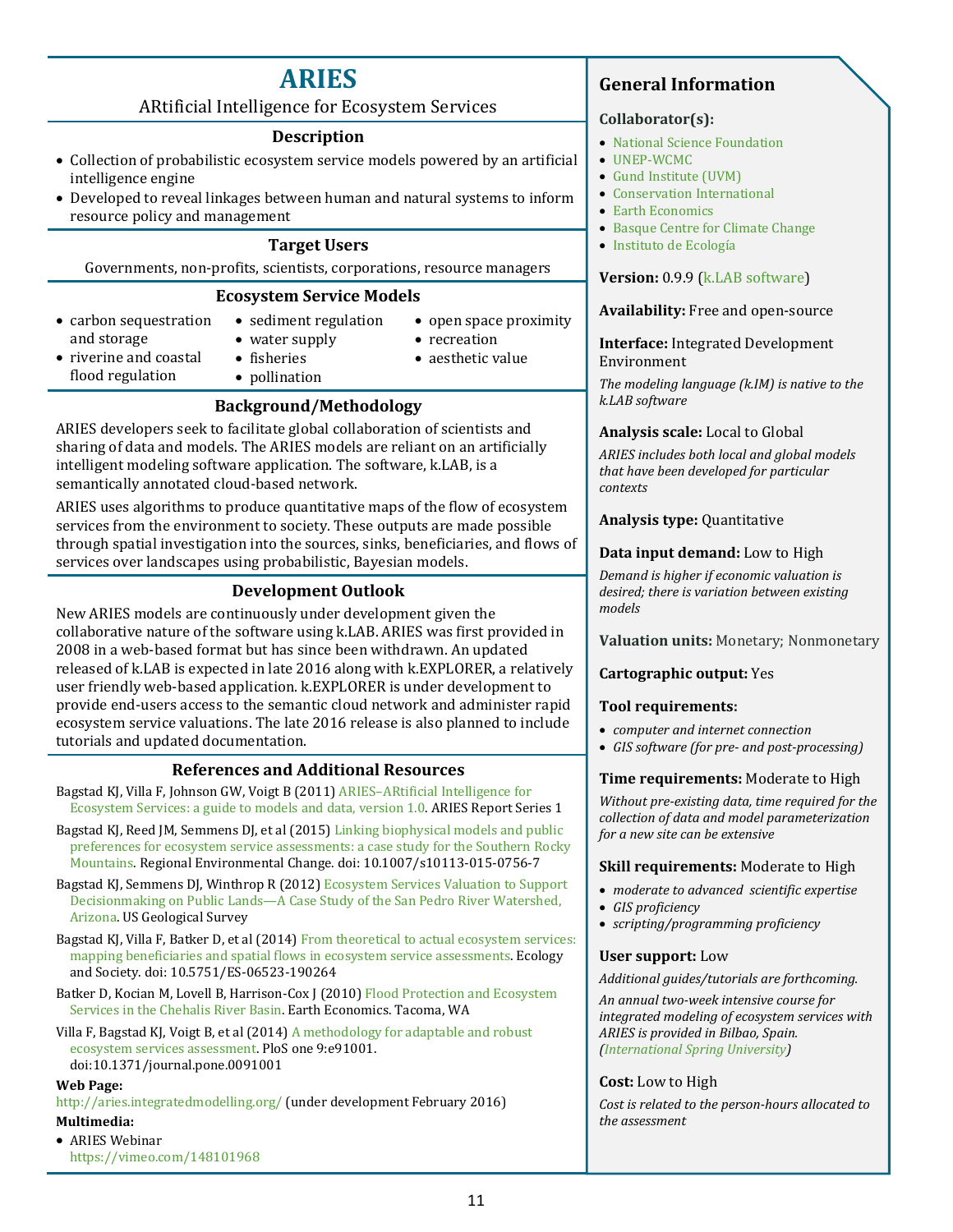# **SolVES**

Social Values for Ecosystem Services

### **Description**

- <span id="page-16-0"></span>• A GIS based application for the quantification and mapping of beneficiaries' perceived social values
- Developed in response to difficulty quantifying non-material social values and to facilitate these perceived values incorporation into resource management

### **Target Users**

Natural resource managers, decision-makers, and researchers

### **Social Values**

*Investigated in Sherrouse et al 2014*

• aesthetic

• economic • future

- biodiversity • cultural
- intrinsic
- learning
- life sustaining
- spiritual • subsistence
- therapeutic

• recreation

**Background/Methodology**

The geographic information system tool synthesizes Maxent modeling software and public value and preference surveys to spatially index perceived social value. The 10-point value indices are conducive for hotspot analysis and may supplement economic and biophysical valuation.

If users are unable to conduct primary surveys, a value transfer model may be employed. However, the transferred survey data must be drawn from previous SolVES analyses and sites with comparable geographic features.

### **Development Outlook**

Version 3.0 improved the value transfer functionality and allowed for additional user flexibility. SolVES functionality has been continuously updated and documentation has been recently expanded. It is worth noting that the advantages of the value transfer model cannot be fully realized for wetland ecosystems until a database of appropriate transfer cases is developed.

### **References and Additional Resources**

- Sherrouse BC, Semmens DJ (2015) Social Values [for Ecosystem Services, version 3.0](http://pubs.usgs.gov/of/2015/1008/pdf/ofr2015-1008.pdf)  [\(SolVES 3.0\): documentation and user manual.](http://pubs.usgs.gov/of/2015/1008/pdf/ofr2015-1008.pdf) US Geological Survey
- Bagstad KL, Reed JM, Semmens DL et al (2015) Linking biophysical models and public [preferences for ecosystem service assessments: a case study for the Southern Rocky](http://link.springer.com/article/10.1007/s10113-015-0756-7)  [Mountains.](http://link.springer.com/article/10.1007/s10113-015-0756-7) Regional Environmental Change. doi: 10.1007/s10113-015-0756-7

Sherrouse BC, Clement JM, Semmens DJ (2011) A GIS application for assessing, [mapping, and quantifying the social values of ecosystem services.](http://www.sciencedirect.com.proxy.lib.siu.edu/science/article/pii/S0143622810000858) Applied Geography 31:748–760. doi: 10.1016/j.apgeog.2010.08.002

- Sherrouse BC, Semmens DJ, Clement JM (2014) An application of Social Values for [Ecosystem Services \(SolVES\) to three national forests in Colorado and Wyoming.](http://www.sciencedirect.com/science/article/pii/S1470160X13002707)  Ecological Indicators 36:68–79. doi: 10.1016/j.ecolind.2013.07.008
- van Riper CJ, Kyle GT, Sutton SG, et al (2012[\) Mapping outdoor recreationists' perceived](http://www.sciencedirect.com/science/article/pii/S0143622812000641)  [social values for ecosystem services at Hinchinbrook Island National Park, Australia.](http://www.sciencedirect.com/science/article/pii/S0143622812000641)  Applied Geography 35:164–173. doi: 10.1016/j.apgeog.2012.06.008

### **Web Page:**

<http://solves.cr.usgs.gov/>

### **Multimedia:**

• EBM Tools Network Webinar <https://vimeo.com/65321697>

### **General Information**

### **Collaborator(s):**

• [U.S. Geological Survey](http://www.usgs.gov/)

**Version:** 3.0 (2015)

**Availability:** Free and closed-source

**Interface:** ArcGIS (add-in toolbar)

**Analysis scale:** Local to Regional

**Analysis type:** Quantitative

### **Data input demand:** Low to Moderate

*Low if using value transfer function; moderate if conducting survey(s)*

### **Valuation Units:** Nonmonetary

*Markedly, nonmonetary values are beneficiary values and preferences (social values)*

### **Cartographic output:** Yes

### **Tool requirements:**

- *computer and internet connection*
- *ArcGIS*

### **Time requirements:** Low to Moderate

*Low if using value transfer function; moderate if conducting survey(s)*

### **Skill requirements:** Low

- *computer literacy*
- *GIS proficiency*

### **User support:** Moderate

*Includes thorough user manual*

### **Cost:** Moderate to High

*Higher costs are associated with the requirements to use ArcGIS and administer surveys; the value transfer function would significantly reduce cost*

- historic
-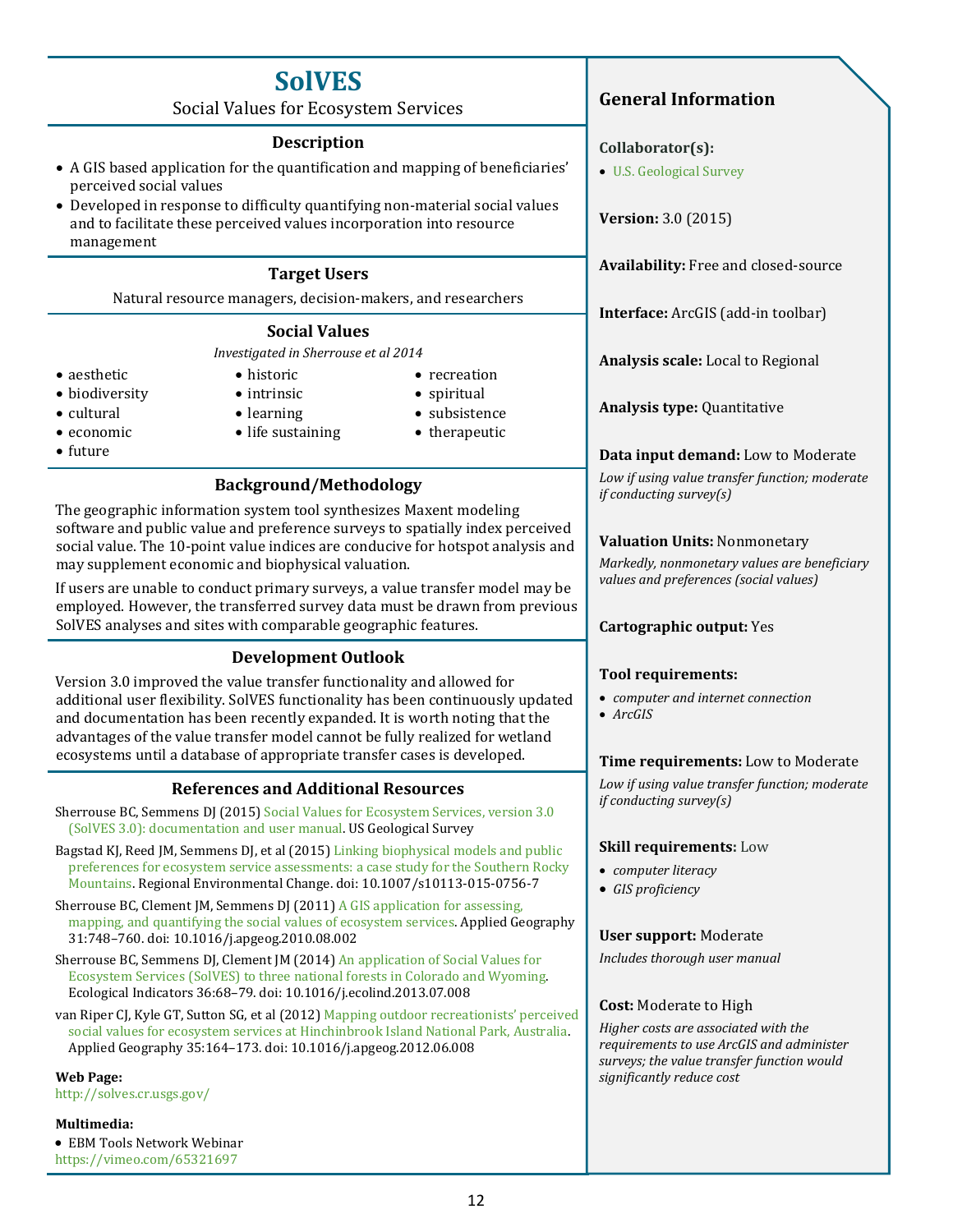# <span id="page-17-0"></span>**DECISION SUPPORT TOOLS HANDLING OF ECOSYSTEM SERVICES**

**Table 2** may serve as a loose outline for the next section of this report. In order, we follow the list of ecosystem service categories outlined in the first column beginning with biogeochemical

services, continuing to hydrological services, and concluding with ecological services. DST handling of various ecosystems services are discussed with example outputs given where feasible. Publicly available external studies and reports that more appropriately demonstrate tool usage and functionality are hyperlinked for further exploration by readers.

<span id="page-17-1"></span>**Table 2.** Decision support tools with respective ecosystem services

|                                   | <b>InVEST</b>                                               | <b>TESSA</b>               | <b>Co\$ting</b><br><b>Nature</b>               | <b>WHBET</b>                                          | <b>ARIES</b>                                | <b>SolVES</b>                                        |
|-----------------------------------|-------------------------------------------------------------|----------------------------|------------------------------------------------|-------------------------------------------------------|---------------------------------------------|------------------------------------------------------|
| Biogeochemical<br><b>Services</b> | <b>XX</b>                                                   | <b>XX</b>                  | $\boldsymbol{X}$                               |                                                       | $\boldsymbol{X}$                            |                                                      |
| Climate<br>Regulation             | Carbon Storage and<br>Sequestration;<br>Coastal Blue Carbon | <b>Climate Regulation</b>  | Carbon Storage and<br>Sequestration<br>(index) |                                                       | Carbon Storage and<br>Sequestration         |                                                      |
| Water<br>Purification             | Water<br>Purification                                       | Water<br>Purification      |                                                |                                                       |                                             |                                                      |
| Hydrological<br><b>Services</b>   | <b>XX</b>                                                   | $\boldsymbol{\mathsf{X}}$  | $\boldsymbol{X}$                               |                                                       | <b>XXX</b>                                  |                                                      |
| Sediment<br>Retention             | Sediment<br>Retention                                       |                            |                                                |                                                       | Sediment<br>Regulation                      |                                                      |
| <b>Inland Flood</b><br>Regulation |                                                             | Flood<br>Protection        | Hazard<br>Mitigation<br>(index)                |                                                       | Riverine Flood<br>Regulation                |                                                      |
| Coastal<br>Protection             | <b>Coastal Protection</b><br>Toolkit                        |                            | Hazard<br>Mitigation<br>(index)                |                                                       | <b>Coastal Flood</b><br>Regulation          |                                                      |
| Ecological<br><b>Services</b>     | <b>XXX</b>                                                  | $\boldsymbol{\mathsf{X}}$  | X X                                            | <b>XX</b>                                             | X X                                         | $\boldsymbol{\mathsf{X}}$                            |
| Habitat                           | Habitat Quality;<br><b>Habitat Risk</b><br>Assessment       |                            | Conservation and<br>Biodiversity<br>(indices)  |                                                       |                                             |                                                      |
| Aesthetic<br>Value                | Scenic<br>Quality                                           |                            |                                                | Open Space<br><b>Property Value</b><br>Premiums       | Aesthetic Value;<br>Open Space<br>Proximity | Various Perceived<br><b>Social Values</b><br>(index) |
| Recreation<br>Value               | Recreation and<br><b>Tourism Rates</b>                      | Nature-Based<br>Recreation | Recreational<br>Services<br>(index)            | <b>Visitation Rates;</b><br><b>Recreational Value</b> | Recreational<br>Services                    | Various Perceived<br><b>Social Values</b><br>(index) |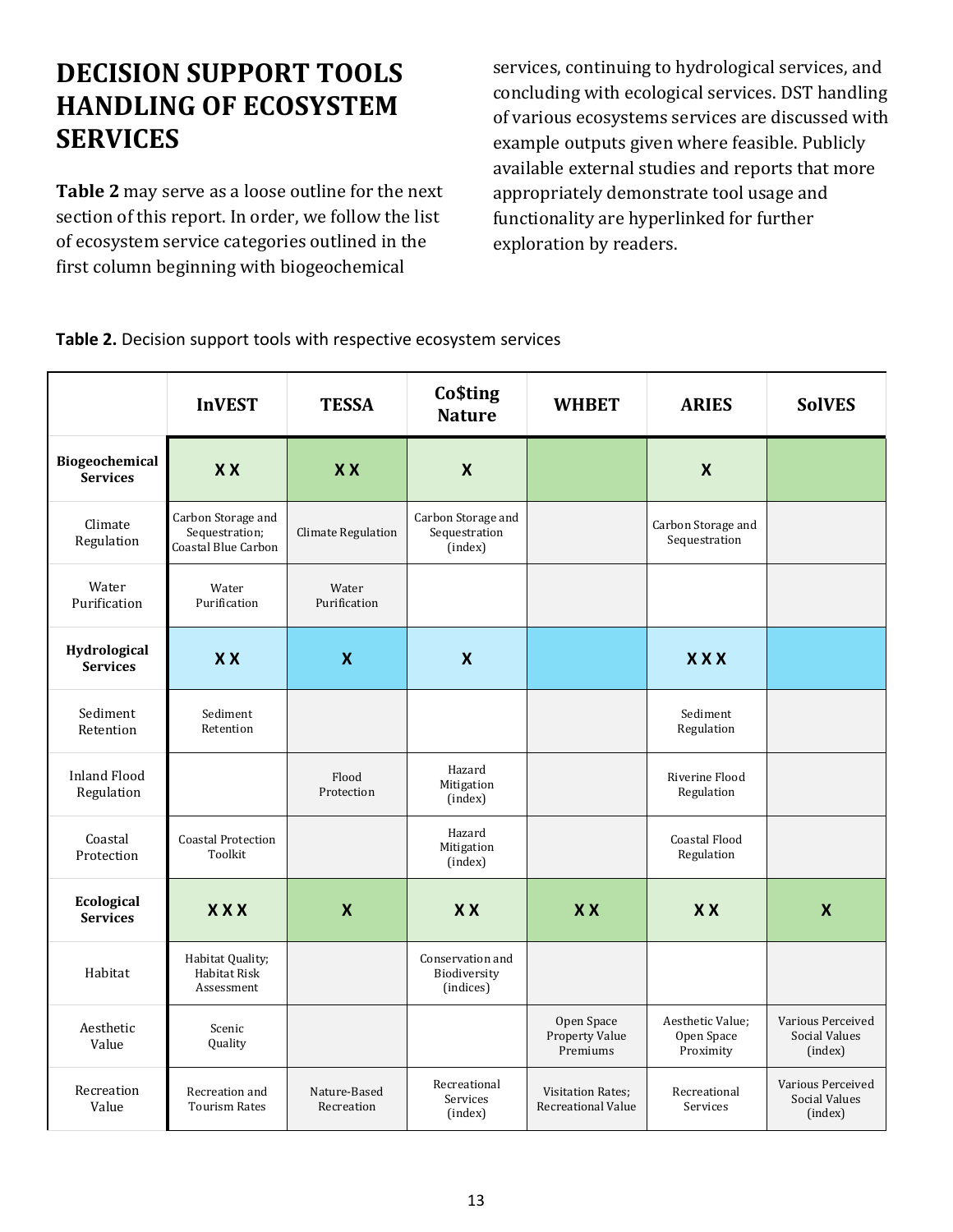# <span id="page-18-0"></span>**BIOGEOCHEMICAL SERVICES**

Biogeochemical services are concerned with the storage and removal of surplus nutrients in a wetland – or nutrient cycling. Biogeochemical services contribute to an assortment of final services. Two examples include the regulation of climate through carbon storage and sequestration and the purification of water through nitrogen and phosphorus cycling. In succession, we investigate the treatment of these two services by the DST.

### **CLIMATE REGULATION**

From an anthropogenic perspective, wetland climate regulation functions positively, through carbon sequestration and peat accumulation, and negatively, through methane emissions. Four of the six chosen DST deal with climate regulation in some form and largely emphasize carbon cycling. The **InVEST** Carbon model and **Co\$ting Nature**  estimate carbon stocks as a function of land use and land cover and estimate carbon storage and sequestration over a defined time period.

At minimum, the **InVEST** Carbon model requires users to provide a current land use and land cover map for the area of interest and a table of carbon pool data that correspond with LULC classes. The model is simplistic rendering the resolution of the land use and land cover map and the quality of the carbon pool data determinative of the relative accuracy of the assessment. The carbon pools accounted in the model include aboveground and belowground biomass, soil carbon, and dead organic matter and must be defined by the user through review of pertinent publications or field surveying. Industrial Economics documents this process in detail in a report prepared for Delaware Department of Natural Resources and Environmental Control (DNREC) valuing wetland ecosystem services across the entire state of Delaware [\(IEc 2011\)](http://www.dnrec.delaware.gov/Admin/DelawareWetlands/Documents/Economic%20Evaluation%20of%20Wetland%20Ecosystem%20Services%20in%20Delaware.pdf). We show a static output of the **InVEST** Carbon model estimating carbon storage alongside a similar **Co\$ting Nature** 

output in **Figure 2a** using data provided by Industrial Economics.

For **Co\$ting Nature**, users are not obligated to supply any data (although this option is facilitated). Users must simply delineate their area of interest from a global dataset fragmented into 1 hectare or 1 kilometer tiles and prompt the tool to run a model simulation. Among other outputs, **Co\$ting Nature** produces a relative carbon service map that is a combination of carbon storage and sequestration services. The output is generated through the integration of global carbon stock maps derived from pertinent studies for carbon storage and a global dry matter productivity analysis for carbon sequestration. An example output for the state of Delaware is shown in **Figure 2b** along with the **InVEST** Carbon model output.

A clear distinction may be observed in the spatial resolution of the maps. While **Co\$ting Nature**  allows for a relatively rapid assessment**,** the output is much more coarse limiting the tool's application. Users with smaller sites will find little utility using **Co\$ting Nature**. Conversely, the **InVEST** Carbon model allows for greater detail in analysis although this advantage is conditional on the granularity of the user supplied data. This is demonstrated more clearly in the subset image accentuating Prime Hook National Wildlife Refuge. **Co\$ting Nature**'s coarse analysis is capable of expressing the site's provision of ecosystem services relative to the region. However, if a finer spatial analysis is desired, such as the capacity to differentiate service provision within the site, tools allowing for multi-scale analysis will need to be employed.

The **InVEST** Carbon model and **Co\$ting Nature**  allow users to analyze provision of carbon services under various policy and land use scenarios. However, their methods are quite different. The **InVEST** Carbon model estimates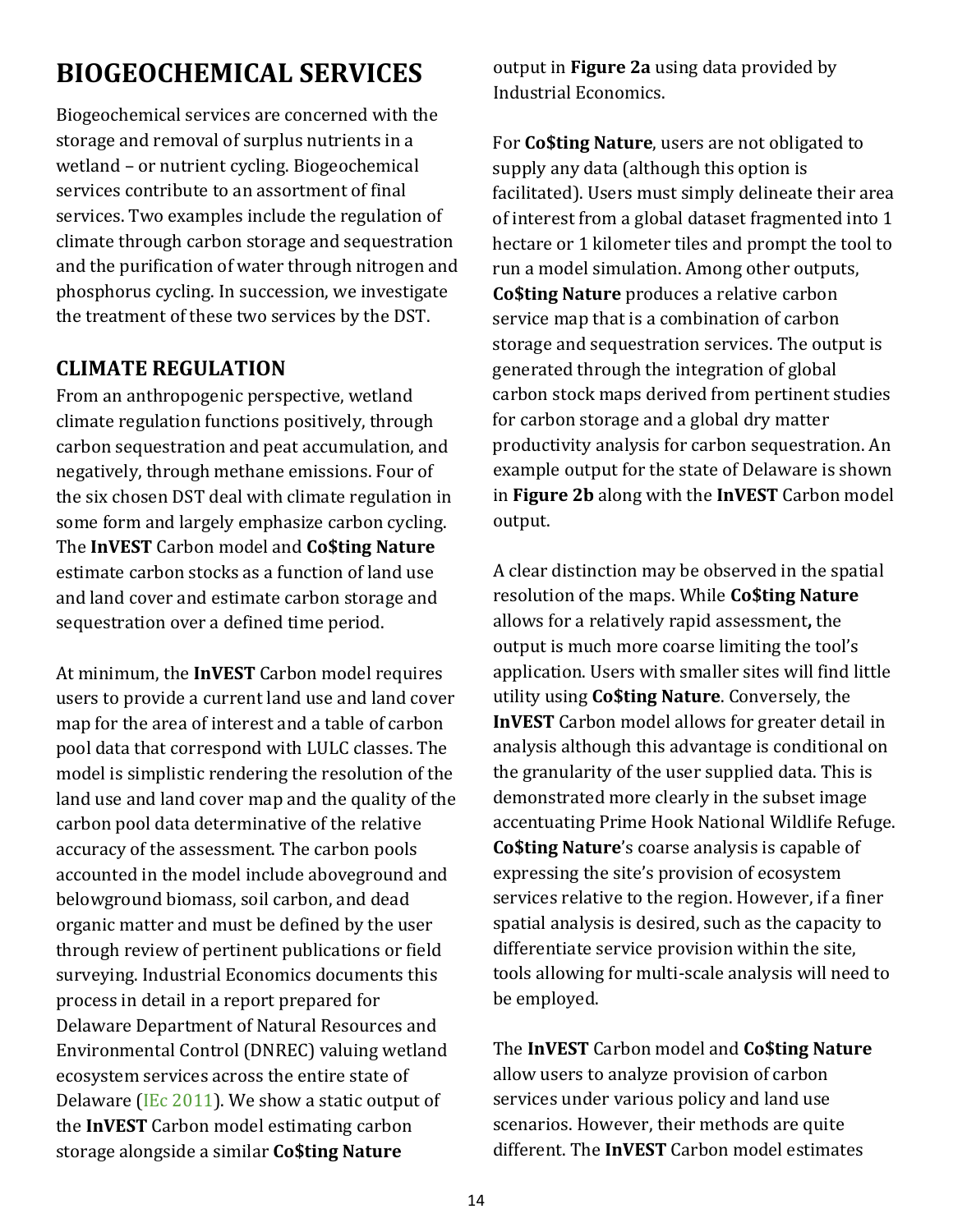### **(a)** InVEST Carbon Model (carbon storage) **(b)** Co\$ting Nature (carbon storage/sequestration)



 **Source:** data provided by Industrial Economics, Inc.

<span id="page-19-0"></span>**Figure 2.** Carbon services output comparison: (a) InVEST; (b) Co\$ting Nature, Delaware, Prime Hook NWR (subset)

and maps carbon sequestration separately as a function of carbon storage over time using user generated future land use and land cover map(s) representative of anticipated management or policy scenarios. If additional economic data is supplied, the difference in carbon sequestration services between current and future land cover scenarios may be monetized. The economic inputs include the social cost of carbon, discount rate, and annual rate of change in the price of carbon.

Although **Co\$ting Nature** differs from **InVEST** as it combines carbon storage and sequestration services, it does enable analysis of policy and land use scenarios as well. **Co\$ting Nature** does not require users to provide a future land use and

land cover map (although this option is available). Rather, the tool facilitates analysis by allowing users to assign land management priorities, weight ecosystem services, or directly define land use and land cover change rules. A second simulation may be run producing outputs for temporal comparison.

Not to be confused with the Carbon model, **InVEST** has recently developed a Blue Carbon model for coastal ecosystems. Coastal marshes and mangroves were under consideration during development. The **InVEST** Blue Carbon model's inputs and outputs are similar to the Carbon model. However, the Blue Carbon model distinctively assesses carbon accumulation and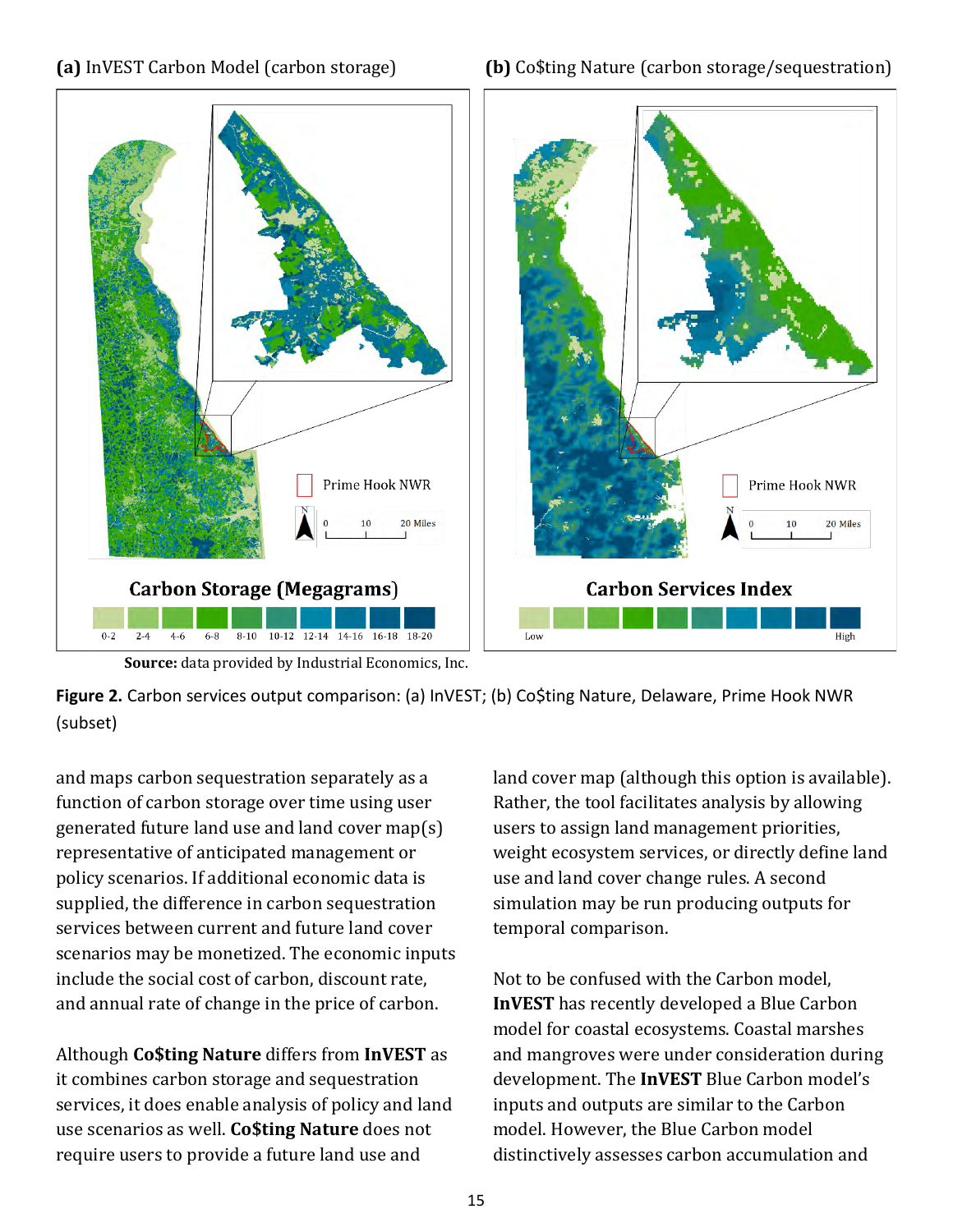greenhouse gas emissions – including methane. For coastal wetland ecosystems, this is a vast improvement over the Carbon model. The Carbon model, not including factors such as methane emissions, may overestimate the provisioning of climate regulation services, in the positive sense, and provide misleading valuation results for wetland ecosystems.

**ARIES** carbon models integrate pertinent regional spatial datasets and Bayesian networks to produce carbon sequestration and potential storage release maps along with their respective uncertainty. Carbon offsets are quantified by subtracting the estimated carbon released from the estimated carbon sequestered. **ARIES** also maps anthropogenic greenhouse gas emissions with their producers perceived as beneficiaries of the carbon offsets. Although retaining similar framework, each **ARIES** model has been developed expressly for the site of interest. Nevertheless, existing regional models could be applied to sites with similar geographic contexts. The tool's application to the San Pedro River watershed in Arizona has been documented in detail by Bagstad et al. (2012) with outputs shown comparatively alongside the **InVEST** Carbon model [\(Bagstad et al 2012\)](http://pubs.usgs.gov/sir/2012/5251/). As with the **InVEST** Carbon model, the ARIES' outputs may be monetized.

With the exception of the **InVEST** Blue Carbon model, the **InVEST** Carbon model, **Co\$ting Nature**, and **ARIES** opt to emphasize carbon regulation. This is suitable for forested and woodland land cover classes. However, for wetland ecosystems users need to assess the flux of all greenhouse gases that positively and negatively contribute to radiative forcing. **TESSA**, accommodating a broader consideration, methodically guides users in the estimation of carbon, methane, and nitrous oxide fluxes through field surveys or consultation of existing published data. Yet, there are limitations to both of these

methods. The field surveys can prove to be expensive and may take additional time to administer in order to account for seasonal variation. Also, existing publications appropriate for the site of interest may not be readily available (Peh et al 2014b).

Though coarse, **TESSA** developers suggest using the 2006 [IPCC Guidelines for National Greenhouse](http://www.ipcc-nggip.iges.or.jp/public/2006gl/)  [Gas Inventories.](http://www.ipcc-nggip.iges.or.jp/public/2006gl/) Unfortunately, this report is deficient for wetland land cover. In 2013, a [wetlands supplement](http://www.ipcc-nggip.iges.or.jp/public/wetlands/) was issued. However, it only addresses emissions from peat fires in peatlands and wood biomass making the resource insufficient for most wetland types. Regardless of selected methodology, the toolkit's full process yields a total greenhouse gas flux for a site's current and future state with further guidance on summarization and communication of results. **TESSA** does not currently offer instruction on the monetization of the biophysical valuation, although this may be accomplished without much difficulty. For instance, Peh et al. (using **TESSA**) valued foreseeable benefits resulting from a wetland restoration initiative in the United Kingdom and monetized the social value of avoided greenhouse emissions and many other ecosystem services [\(Peh et al 2014a\)](http://onlinelibrary.wiley.com/doi/10.1002/ece3.1248/full).

### **WATER PURIFICATION**

We include the **InVEST** Water Purification model in the biogeochemical section as it emphasizes the removal of nitrogen and phosphorus as a function of soil and vegetation filtration rates. The model values the improvement of water quality through estimation of land cover nutrient loading rates, modeled nutrient retention rates, and the avoided costs associated with retention beneficial to society.

Users must supply ample data for full utilization of the tool. Initially, a land use and land cover raster and a corresponding biophysical table with each land cover's nutrient loading and vegetation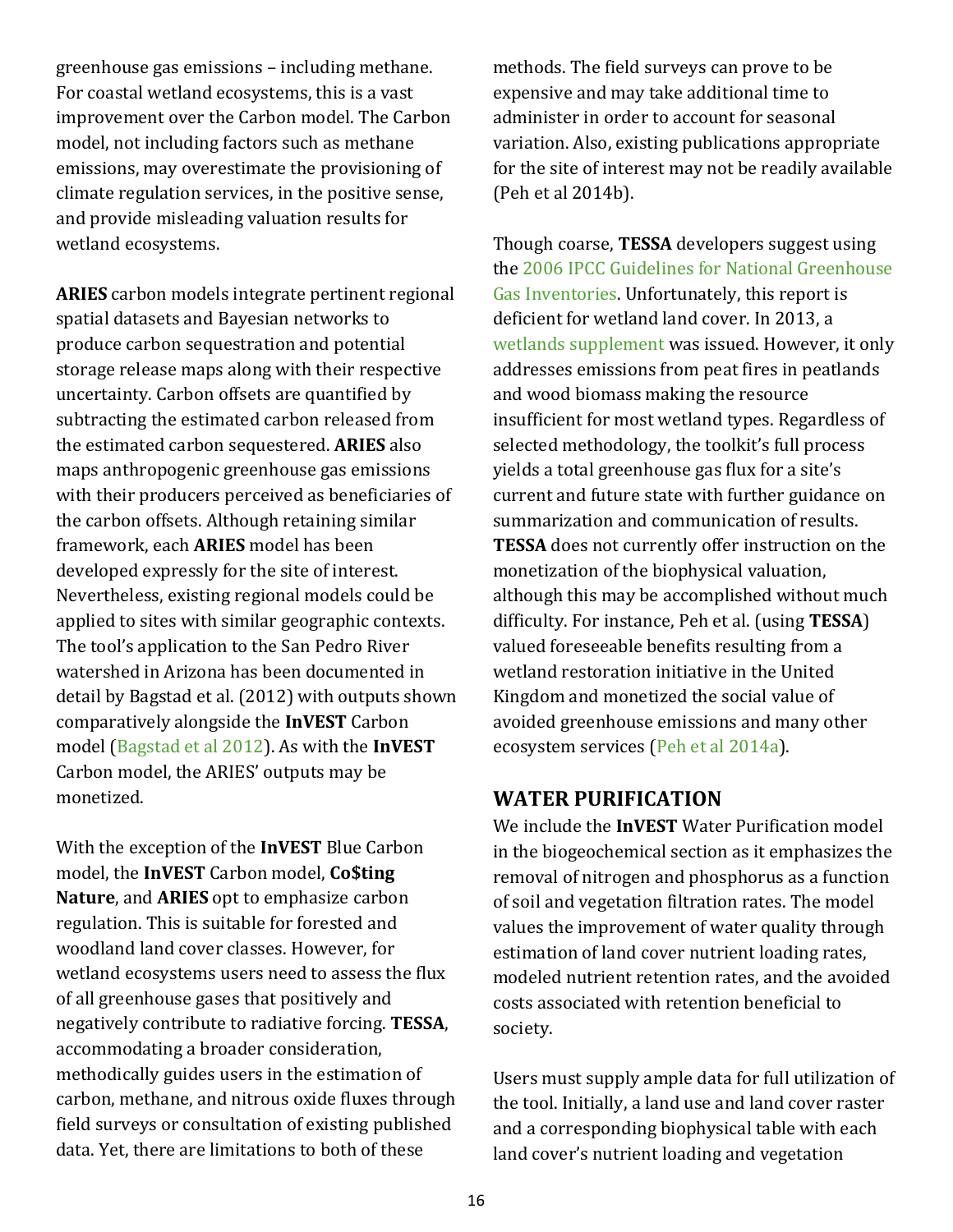filtration rates are required. To model nutrient retention rates, users will need to provide a digital elevation model, watershed vector data, and raster data for root restricting soil layer depth, plant available water content, precipitation, and evapotranspiration. The pre-processing of data require intermediate GIS competency and conceivably expert hydrological consultation to appropriately calibrate the model. At either a pixel or watershed spatial resolution, model outputs include quantitative maps showing the degree of nutrient export and retention per unit. Industrial Economics has documented the utilization of the model in a statewide wetland ecosystem service valuation report prepared for Delaware DNREC [\(IEc 2011\)](http://www.dnrec.delaware.gov/Admin/DelawareWetlands/Documents/Economic%20Evaluation%20of%20Wetland%20Ecosystem%20Services%20in%20Delaware.pdf).

The **InVEST** Water Purification also facilitates service monetization through user supplied economic information. These inputs include the estimated annual avoided cost of nutrient treatment removal and the respective discount rate(s). Although monetization may be useful, the tool does not model the beneficiaries of the service. These values should not be misinterpreted to imply value where there is no existing or foreseeable realization of the services. Additional guidance on model application and limitations are outlined in the [InVEST User Guide.](http://data.naturalcapitalproject.org/nightly-build/invest-users-guide/InVEST_+VERSION+_Documentation.pdf) 

**TESSA** currently addresses three water-related services that were developed for inland wetlands. Guidance for coastal wetlands are planned for future versions of the toolkit. Current services include: water provisioning, regulation, and quality. We cover the toolkit's handling of water quality here as the service is contingent largely on biogeochemical processes. In the following section on hydrological services, we present **TESSA**'s valuation of water regulation services emphasizing flood protection.

With its characteristic methodical approach, **TESSA** guides users in the estimation of a wetland's impact on water quality. Unique site characteristics demand the collection of firsthand data. If data is not readily available, **TESSA**  outlines approaches to measure water quality at system inflows and outflows over time. Clearly, the development of a monitoring program would greatly increase the length of the assessment necessitating pre-emptive planning for users under time constraints. The toolkit offers limited direction in economic valuation of water quality services and suggests an external resource: [Turner et al 2008.](https://www.routledge.com/products/9781849713542) Improvement of procedural guidance in the economic valuation of services is planned in future versions of the toolkit.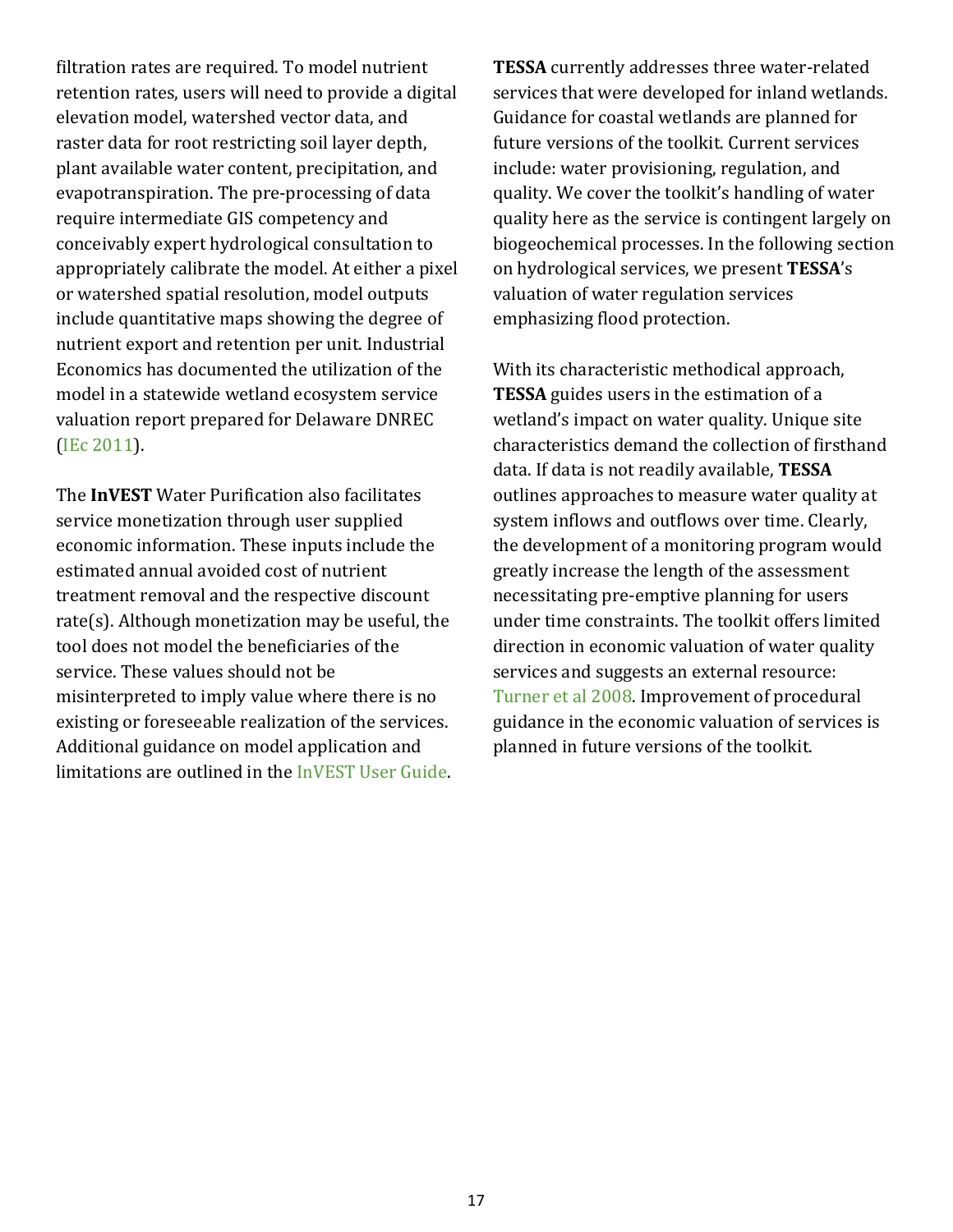# <span id="page-22-0"></span>**HYDROLOGICAL SERVICES**

The many wetland hydrological services include the regulation of sediment that directly or indirectly contribute to inland flood regulation, coastal protection, and the purification of water. Above, while addressing biogeochemical services we covered DST valuation of water purification provided through nutrient retention. Here, we investigate tools that value the final service through the assessment of sediment retention. Subsequently, we investigate DST handling of flood and coastal water protection.

### **SEDIMENT RETENTION**

For wetlands, the retention of sediment is often of interest for the consideration of ecosystem services. The amount of suspended sediment retained by a wetland has the potential to significantly impact water quality – a final service that may be quantified. In turn, we separately address the valuation of water quality services by **InVEST** and **ARIES**.

The **InVEST** Sediment Retention model has been recently updated with the Sediment Delivery Ratio (SDR) model. The **InVEST** SDR model spatially quantifies overland sediment yield on natural landscapes. The SDR model is comparable to the **InVEST** Water Purification model and requires significant data to utilize. Inputs include standard geographic data: a land use and land cover raster, a digital elevation model, and miscellaneous hydrological vector data. In addition, the SDR model requires a rainfall erosivity index raster to indicate erosion potential influenced by rainfall intensity and a soil erodibility raster representing the integrity of soil particles on the landscape. The model has two parts and first employs the revised universal soil loss equation (RUSLE) to model soil loss using user supplied inputs (note: the RUSLE is a function of rainfall erosivity, soil erodibility, slope gradient, land management, and conservation practices). Second, the SDR model

estimates sediment transport capacity as a function of the upslope land area and downslope flow path. At either a pixel or watershed spatial resolution, outputs include maps of potential soil loss, sediment retained and exported, and an index of sediment retention useful for analysis of a site's relative service contribution. Economic valuation is not integrated into the **InVEST** SDR model. However, suggestions are offered in the tool's user guide.

Similar to the **InVEST** Water Purification model, the SDR model requires intermediate GIS competency for data pre-processing and may require expert hydrological consultation to calibrate the model for unique contexts. Industrial Economics has documented the use of the prior **InVEST** Sediment Retention model in a statewide wetland ecosystem service valuation report prepared for Delaware DNREC [\(IEc 2011\)](http://www.dnrec.delaware.gov/Admin/DelawareWetlands/Documents/Economic%20Evaluation%20of%20Wetland%20Ecosystem%20Services%20in%20Delaware.pdf).

Calibrated for natural flow paths, the **InVEST** SDR model developers transparently disclose that their model may be unsuitable for urban sites with substantial built up land cover. However, this limitation may be remediated with user supplied drainage layers (Hamel et al 2015). For other limitations, **ARIES** developers suggest their probabilistic methodology on sites where the deterministic RUSLE is geographically inappropriate (e.g., areas with steep slopes: >20%). Using a handful of stacked spatial data sources and its characteristic probabilistic approach, the **ARIES** sediment regulation model analyzes sediment erosion (sources), sediment deposits (sinks), beneficiaries, and hydrological flow across a landscape. At present, Bayesian networks have been developed in the United States for Western Washington and the Rocky Mountains that may be transferred regionally.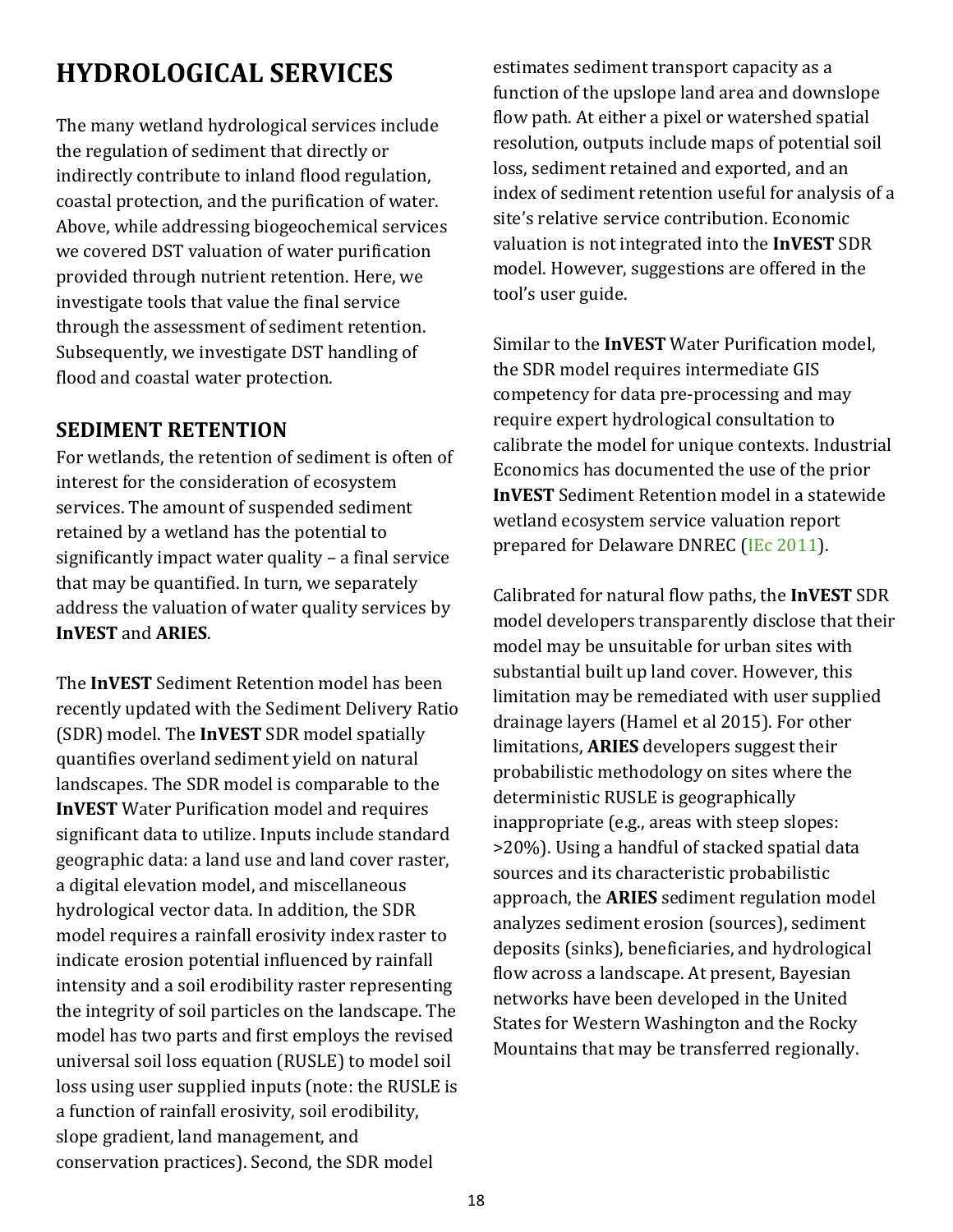### **INLAND FLOOD REGULATION**

Wetlands are capable of providing short or long term retention and storage of water. However, this service is not easily quantifiable unless there are perceptible hydrological inflows and outflows in wetlands with recurrent flood events. Three DST attempt to value flood regulation in some form. We present their methods successively below.

**TESSA** addresses flood protection services provided by inland wetlands. Coastal wetlands are not covered although future inclusion is planned for future versions of the toolkit. Through decision trees and methodical guidance, the toolkit walks users through three rapid steps for an elementary valuation of flood services.

The first step involves the determination of whether the site provides flood protection to some degree. Here, users are directed to the consultation of existing firsthand hydrological data, regional flood maps, publicly available satellite imagery, or even rudimentary field inspection. The second step involves the quantification of flood abatement from a user defined single flood event. This step includes guidance on direct and indirect measurement of the impact wetland water retention has on downstream flooding (note: hydrological inflows and outflows must be perceptible). The third step outlines methodology to estimate flood frequency and analyze the magnitude of wetland flood protection. Quantitative results include the number of days of flood prevention, number of households not flooded, and number of months with reduced flood risk. These outputs may be monetized and analyzed against an alternative state. These addendums are facilitated by the toolkit. However, guidance on monetization is limited and the authors suggest an external resource: [Turner et al., 2008.](https://www.routledge.com/products/9781849713542) Peh et al. demonstrated **TESSA**'s functionality and assessed foreseeable benefits from a wetland restoration

initiative in the United Kingdom. This study monetized flood protection services among other wetland ecosystem services [\(Peh et al 2014a\)](http://onlinelibrary.wiley.com/doi/10.1002/ece3.1248/full). **Co\$ting Nature** assesses hydrological ecosystem services including indices for water provisioning and natural hazard mitigation. The natural hazard mitigation index, however, is an aggregate of flood regulation, coastal protection (discussed below), and landslide prevention. It does not explicitly address each service. Furthermore, the application of coarse global data to unique wetland hydrological regimes is problematic and should be undertaken as a last resort. Among its wide-ranging collection of methodical suggestions, **TESSA** mentions **Co\$ting Nature** and **WaterWorld**, another web-based policy support system provided by **Co\$ting Nature**'s developers, that emphasizes hydrological processes.

**ARIES** includes two flood regulation modules – riverine and coastal. We present the coastal flood regulation model in the subsequent section below. Here we look at the tool's handling of riverine flood regulation. The current model spatially investigates site flood vulnerability, service beneficiaries, and the impact alternative land use may have on flood regulation service provisioning. Contingent on data availability, **ARIES** employs stacked spatial datasets integrated into Bayesian networks to model precipitation (sources), soils and vegetation that may arrest or store floodwaters (sinks), beneficiaries, and hydrological flow across a landscape. At an early stage in the development of **ARIES**, Earth Economics extensively explored the use of the tool to inform flood protection investments in the Chehalis River Basin in Western Washington [\(Batker et al 2010\)](http://www.eartheconomics.org/FileLibrary/file/Reports/Chehalis/Earth_Economics_Report_on_the_Chehalis_River_Basin_compressed.pdf). More recently, Bagstad et al. applied **ARIES** to the Puget Sound estuary, also in Washington, and explored the region's capacity for ecosystem service provisioning. Methodology and outputs from the analysis of flood regulation in the floodplain is exhibited among other ecosystem services [\(Bagstad et al 2014\)](http://www.ecologyandsociety.org/vol19/iss2/art64/).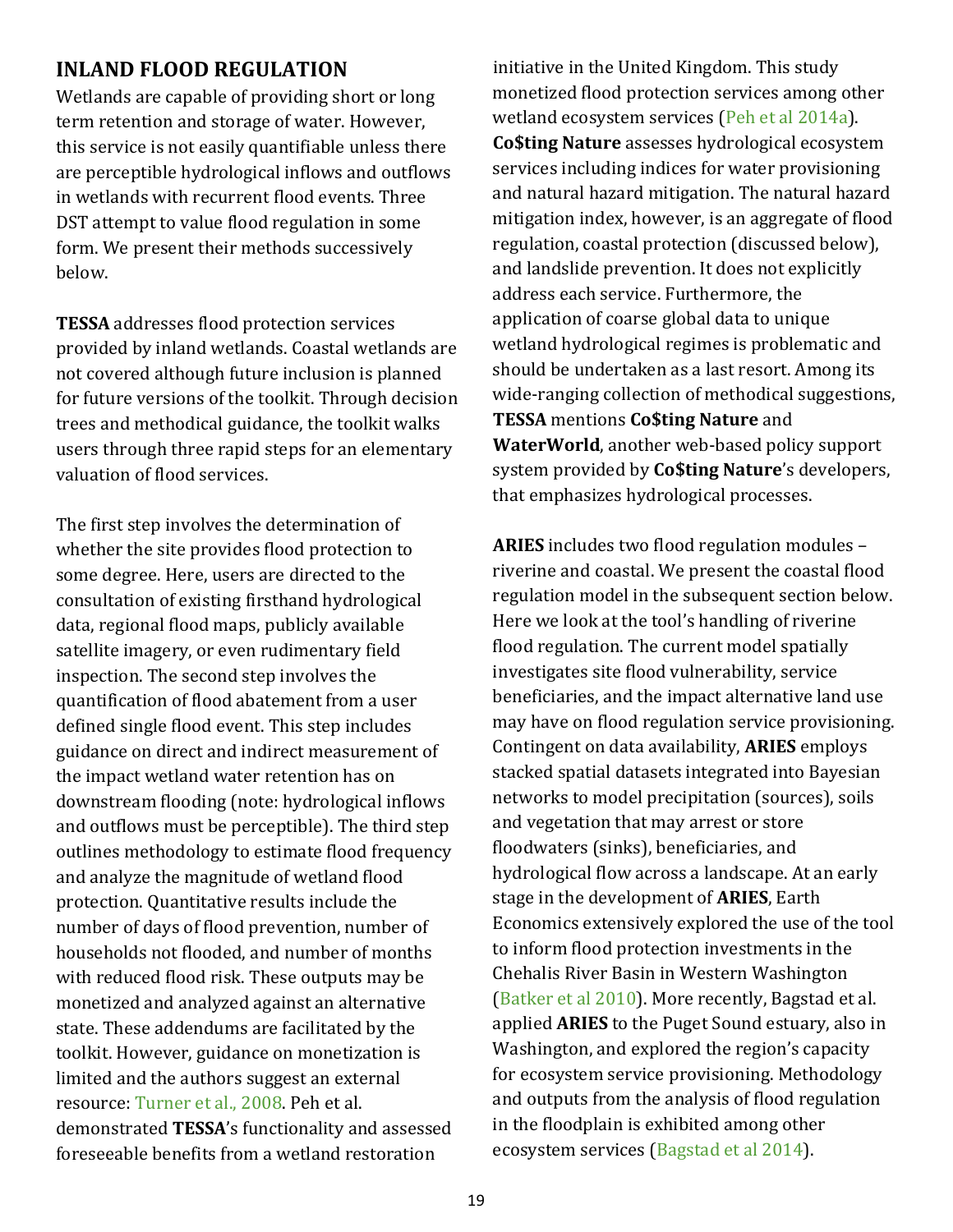### **COASTAL PROTECTION**

Modeling the benefits of coastal protection, or coastal flood regulation, is similar to that of inland flood regulation with the added dynamics of waves and storm surges increasing complexity. **ARIES** and **InVEST** are the only tools in our selection that address coastal protection services. We first describe how **ARIES** treatment of more general flood regulation services differs from coastal flood regulation services. Then we direct our attention to the **InVEST** Coastal Protection toolkit.

As with the riverine flood regulation module, the **ARIES** coastal flood regulation module employs stacked spatial datasets integrated into Bayesian networks. However, much of the underlying spatial data that has been employed is at a global scale. Currently, the tool models the beneficiaries of flood regulation services along with many biophysical parameters that include tropical storm waves, overland hydrological flow, and habitat that potentially alleviates wave damage. It does not presently model storm surge or wave dynamics. The **ARIES** model facilitates spatial analysis of the modeled components and quantifies realized benefits. Although the model was developed for Madagascar, the global spatial resolution of the data allows for workable transferability depending on user application.

**InVEST** assesses coastal protection services using a toolbox that includes two models – a coastal vulnerability model and a wave attenuation and erosion reduction model. The coastal vulnerability model analyzes a region's vulnerability to hazards and generates descriptive statistics and raster maps representing the landscape exposure index and population vulnerability. Extensive data is required to run the model as the exposure index is a function of geomorphology, relief, habitat, sea level rise, wind and wave exposure, and surge. The coastal vulnerability model can be useful for preliminary evaluation of various policy or management scenarios.

Working in tandem with the coastal vulnerability model, the **InVEST** wave attenuation and erosion model may be used for a more concentrated and complex analysis of the landscape at a finer granularity. As its designations suggest, the model assesses habitats' weakening of waves and erosion and quantifies anthropogenic services.

The wave attenuation and erosion model is data intensive as well and currently requires ArcGIS to run. Model inputs include pertinent management scenarios, land usage/cover, and storm, biotic, and social data. For economic valuation, property values and discount rates must be defined. Ultimately, the model quantifies avoided erosion and inundation, avoided damage to infrastructure, and impact on the affected population.

The **InVEST** coastal protection toolkit is demonstrably applicable to varying spatial scales. Arkema et al. (2013) applied the toolkit to the entire United States coastline [\(Arkema et al 2013\)](http://www.naturalcapitalproject.org/decisions/CoastalHazard_WebPortal.html). Subsequent reports have demonstrated the **InVEST** Coastal Protection Toolbox's utility. Arkema et al. demonstrated its contribution to the development of Belize's first Integrated Coastal Zone Management (ICZM) Plan that assessed coastal protection services with other services [\(Arkema et al 2015\)](http://www.pnas.org/content/112/24/7390.abstract). Guannel et al. analyzed changes in ecosystem services provisioning under climate change scenarios in Galveston Bay, Texas [\(Guannel et al 2015\)](http://www.naturalcapitalproject.org/pubs/Ecosystem_Service_Valuation_Galveston_Bay_under_Sea_Level_Rise_Scenario.pdf).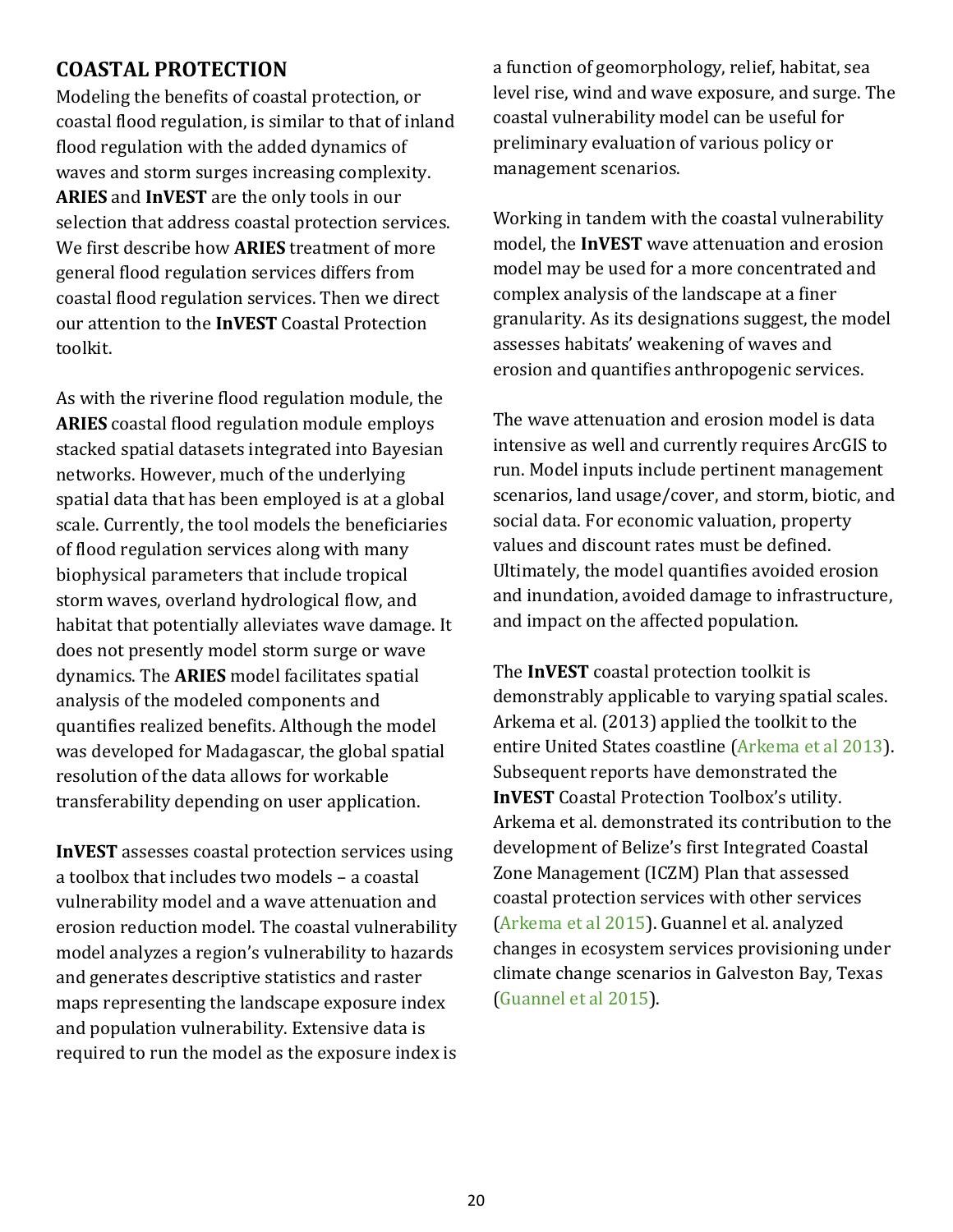# <span id="page-25-0"></span>**ECOLOGICAL SERVICES**

Above, we have addressed hydrological and biogeochemical services. Here, we provide a snapshot of DST valuation of ecological services. Wetland ecosystem services are primarily associated with provisioning of wetland habitat that support plant and animal biodiversity. In turn, we review DST that address wetland provision of habitat and biodiversity and then direct our attention to the treatment of cultural services, particularly aesthetic and recreational services, closely linked to habitat and biodiversity.

### **HABITAT AND BIODIVERSITY**

Habitat, in general, is not typically treated as an ecosystem service. Service valuation is concerned with habitats' delivery of final ecosystem services such as aesthetic value and nature-based recreation as discussed below. Yet, it is important to assess habitat as it is inherently connected to many services and may provide insight to the flows of services in a system. Furthermore, many stakeholders may be concerned with the intrinsic biophysical value.

**InVEST** is capable of investigating wetland habitat quality and rarity. Its Habitat Quality model estimates potential levels of biodiversity producing habitat quality, degradation, and abundance maps derived from land cover and potential threat data supplied by the user.

**InVEST**'s Habitat Risk Assessment (HRA) model is more appropriate than the habitat quality model to assess potential habitat pressures as it allows users to define additional resilience factors such as recovery time and recruitment, mortality, or connectivity rates. The model has been developed for coastal and marine habitats and can be applied to wetland ecosystems. The HRA model produces three outputs: (1) habitat risk maps, (2) risk plots that graphically show habitat/stressor interaction, and (3) recovery potential maps for the habitat or

species of concern. Arkema et al. has exhibited the model's contribution to the development of Belize's first Integrated Coastal Zone Management (ICZM) Plan. Three development scenarios were evaluated with their respective impacts on mangrove forests, coral reefs, and seagrass beds [\(Arkema et al 2015\)](http://www.pnas.org/content/112/24/7390.abstract). The **InVEST** models do not attempt to monetize habitat provisioning and provide only biophysical units.

**Co\$ting Nature** evaluates habitat from a conservation standpoint. The tool provides conservation prioritization index maps by equally weighting and aggregating the priority areas of multiple non-governmental organizations (NGOs) that emphasize conservation. Overlap of NGO conservation priority areas result in higher values according to a relative index defined either globally or locally. The index may be combined with biodiversity and relative pressure/threat indices derived from global land use and land cover datasets to produce numerous maps for spatio-temporal analysis. However, the coarseness of the data inhibits user ability to perform large scale spatial analysis.

### **CULTURAL SERVICES: AESTHETIC AND RECREATION**

Many non-material benefits to society may be teased out of an ecosystem's provision of habitat and biodiversity. Following the Millennium Ecosystem Assessment, these are often categorized as cultural services and include spiritual, recreational, aesthetic, and educational societal values (MA 2005). These benefits are often relatively difficult to quantify and existing methodology to do so is not without controversy. This is especially true of stated preference valuation methodology such as contingent valuation (using surveys or interviews) that can be problematic and costly to administer. Consequently, societal preference is not as readily incorporated into environmental resource management decisions.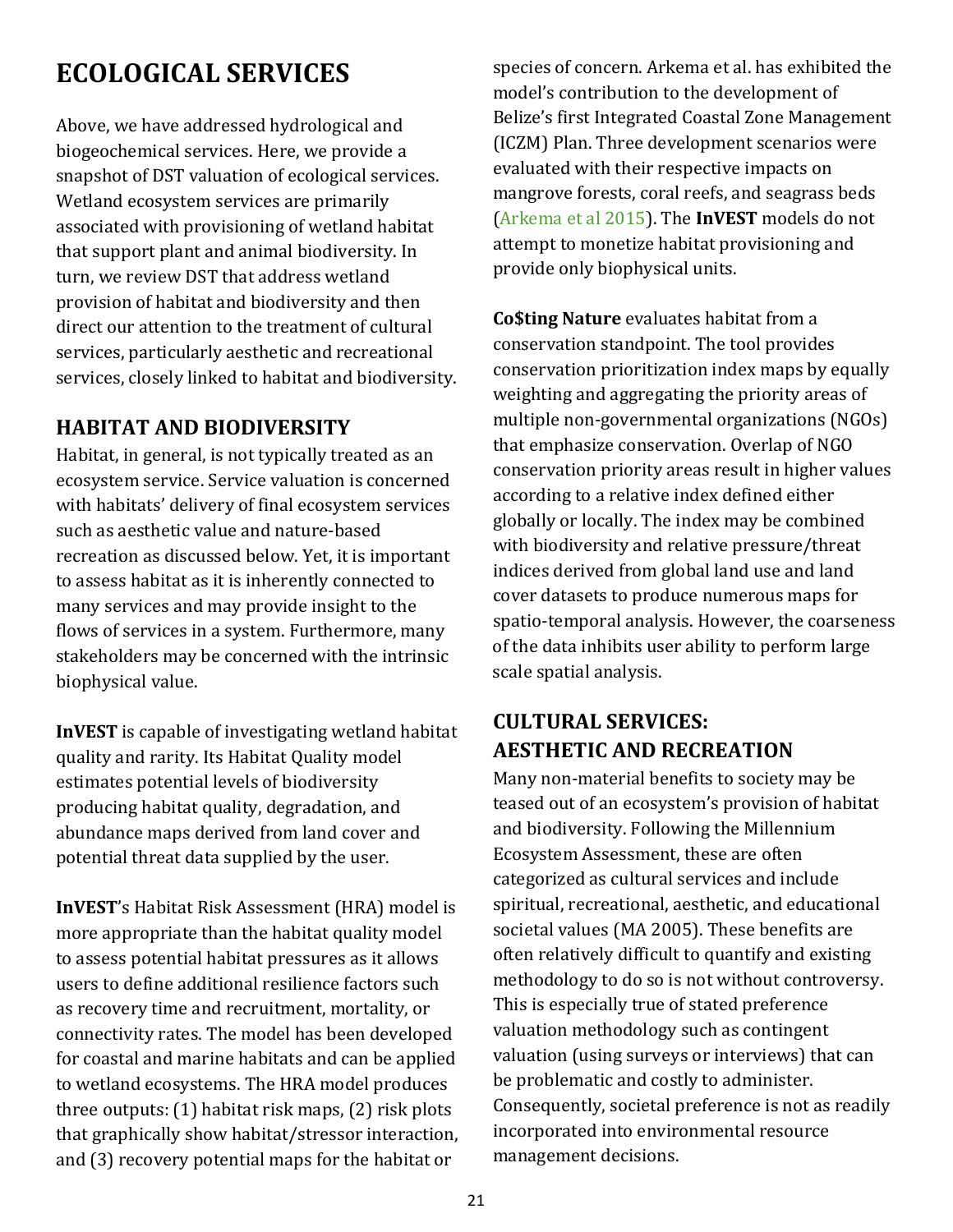**SolVES** quantifies and maps many of these nonmaterial social values that may be categorized under cultural services as well as many other perceived regulating or provisioning services that may be categorized as biogeochemical or hydrological services discussed above (see **SolVES profile** for list). The tool functions as an add-in for ArcGIS and integrates public value and preference surveys and [MaxEnt](https://www.cs.princeton.edu/~schapire/maxent/) modeling software to produce social value hotspot maps. Sherrouse et al. applied the tool to three national forests in Wyoming and demonstrated the capacity of the tool to inform societal value trade-offs in resource management [\(Sherrouse et al 2014\)](https://www.researchgate.net/publication/259160411_An_application_of_Social_Values_for_Ecosystem_Services_SolVES_to_three_national_forests_in_Colorado_and_Wyoming). Although **SolVES** has not been openly used on an explicit wetland ecosystem, the tool has been applied to the Greater Sarasota Bay region in Florida demonstrating its ecological flexibility [\(Coffin et al](http://pubs.usgs.gov/fs/2012/3125/)  [2012\)](http://pubs.usgs.gov/fs/2012/3125/).

It is worth noting that some of the drawbacks of surveying methodology may be alleviated through employing benefit transfer methodology which has been recently incorporated into **SolVES**. This is a much needed extension to the tool and is of greater concern for prospective users with limited capacity. Nevertheless, the improvement cannot be fully realized for wetland ecosystems until a collection of models are generated and made available from a variety of geographic contexts. Currently, the **SolVES** benefit transfer model requires users to draw from models produced from previous **SolVES** analyses and at present these models are non-existent.

In a more concentrated approach, three of the DST address aesthetic values. The **InVEST** Scenic Quality model (currently released in beta form) produces viewshed maps modeled from minimal user supplied geographic data. The model rapidly identifies blight that adversely contributes to scenic views and facilitates the analysis of present and foreseeable land features' impact on the provision of aesthetic services. The current

standalone beta version of the Scenic Quality model supports monetary valuation of the adverse blight modeled through varied mathematical functions. Users are able to apply weighting coefficients to the given model.

The **ARIES** viewshed and open space proximity models produce maps of land feature sources that contribute to aesthetic value or desirable open space, adverse blight, and the local population. In contrast to the **InVEST** Scenic Quality model, the **ARIES** models generate relative aesthetic values. Bagstad et al. 2012 applied the models to the San Pedro River watershed in Arizona producing potential and realized use maps under various scenarios. The models' outputs could conceivably be transferred into monetary values. However, the authors were unable to do so for a lack of appropriate value transfer case studies [\(Bagstad](http://pubs.usgs.gov/sir/2012/5251/)  [et al 2012\)](http://pubs.usgs.gov/sir/2012/5251/).

The **Wildlife Habitat Benefits Estimation Toolkit (WHBET)** economically assesses aesthetic value using an open space property value premium estimator model. The toolkit is provided in a spreadsheet format and allows users to quickly apply a meta-analysis after providing site dimensions, local population data, and ecological variables. The model queries whether the land cover of interest is a wetland, forest, park, protected, or privately owned.

Shifting emphasis to the valuation of nature-based recreation, **WHBET** further retains the capacity to quantify wetland recreational use value. Using benefit transfer, the toolkit provides value tables and meta-functions in its spreadsheet format facilitating rapid valuation of wetland recreational services and other habitats. Similar to the open space property value premium estimator model, the toolkit facilitates estimation of visitor usage requiring minimal inputs. However, users are able to specify model predictors such as wetland acreage, proximal population and per capita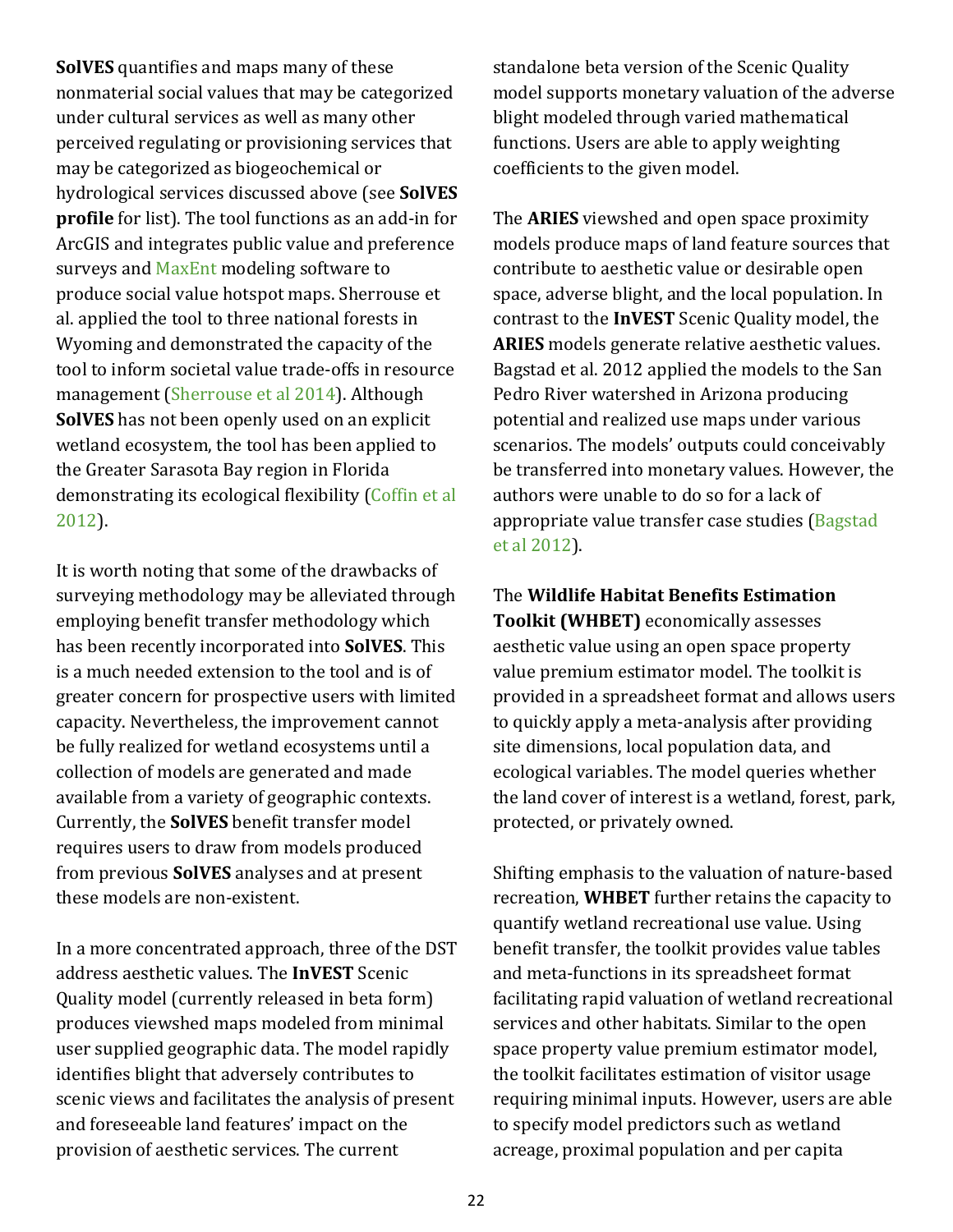income, physiographic features, pertinent wildlife species, and geographic regions. The benefit transfer models yield daily monetized values according to the specified mode of visitor recreation. These values may be combined with the toolkits' annual use estimates or other data (if available). For demonstrative purposes, we applied **WHBET** to the [Upper Mississippi River](http://www.fws.gov/refuge/upper_mississippi_river/)  [National Wildlife and Fish Refuge \(NWFR\),](http://www.fws.gov/refuge/upper_mississippi_river/) an approximately 240,000 acre floodplain refuge bordering four Midwestern states – Illinois, Iowa,

Minnesota, and Wisconsin. Toolkit outputs are shown in **Table 3**.

Using the U.S. Fish and Wildlife Service "Banking on Nature 2004" report as a proxy, **WHBET**  estimated that the Upper Mississippi River NWFR maintains 7,239 visitor freshwater fishing days, 6,055 visitor migratory bird hunting days, and 422,163 visitor non-consumptive (hiking, birding, boating, etc.) days [\(Caudill and Henderson 2005\)](https://www.fws.gov/refuges/about/pdfs/BankingOnNature_2004_finalt.pdf).

<span id="page-27-0"></span>**Table 3.** WHBET outputs: visitor use estimation with annualized values via meta function and value tables, Upper Mississippi River NFWR

| <b>VISITOR USE ESTIMATION</b>                                      |                                             |                                                                    |                                            |                                                         |                                               |
|--------------------------------------------------------------------|---------------------------------------------|--------------------------------------------------------------------|--------------------------------------------|---------------------------------------------------------|-----------------------------------------------|
| <b>Freshwater Angler</b><br>Days per Year<br>7.239                 |                                             | <b>Migratory Bird Hunter</b><br>Days per Year<br>6.055             |                                            | <b>Non-consumptive User</b><br>Days per Year<br>422,163 |                                               |
|                                                                    |                                             | <b>META FUNCTION</b>                                               |                                            |                                                         |                                               |
| <b>Value of Fishing</b><br>per Angler Day<br>\$36.62               |                                             | <b>Value of Waterfowl Hunting</b><br>per Hunter Day<br>\$26.69     |                                            |                                                         |                                               |
|                                                                    |                                             |                                                                    |                                            |                                                         |                                               |
| \$265,092.18                                                       | <b>Annualized Value</b><br>(2006 base year) | <b>Annualized Value</b><br>\$161,607.95<br>(2006 base year)        |                                            |                                                         |                                               |
|                                                                    |                                             | <b>VALUE TABLE</b>                                                 |                                            |                                                         |                                               |
| <b>Value of Fishing</b><br>per Angler Day                          |                                             | <b>Value of Waterfowl Hunting</b><br>per Hunter Day                |                                            | <b>Value of Wildlife Viewing</b><br>per Viewer Day      |                                               |
|                                                                    | <b>NORTHEAST</b>                            | <b>NORTHEAST</b>                                                   |                                            | <b>NORTHEAST</b>                                        |                                               |
| Mean<br>\$42.87                                                    | Median<br>\$27.18                           | Mean<br>\$35.99                                                    | Median<br>\$29.21                          | Mean<br>\$46.48                                         | Median<br>\$37.29                             |
|                                                                    | <b>NATIONAL</b>                             | <b>NATIONAL</b>                                                    |                                            | <b>NATIONAL</b>                                         |                                               |
| Mean<br>\$55.59                                                    | Median<br>\$55.93                           | Mean<br>\$134.23                                                   | Median<br>\$134.23                         | Mean<br>\$31.25                                         | Median<br>\$24.29                             |
|                                                                    | <b>Annualized Value</b>                     | <b>Annualized Value</b>                                            |                                            | <b>Annualized Value</b>                                 |                                               |
|                                                                    | <b>NORTHEAST</b>                            | <b>NORTHEAST</b>                                                   |                                            | <b>NORTHEAST</b>                                        |                                               |
| Mean<br>\$310,335.93                                               | Median<br>\$196,756.02<br>(2006 base year)  | Median<br>Mean<br>\$217,919.45<br>\$176,866.55<br>(2006 base year) |                                            | Mean<br>\$19,622,136.24                                 | Median<br>\$15,742,458.27<br>(2006 base year) |
| <b>NATIONAL</b>                                                    |                                             | <b>NATIONAL</b>                                                    |                                            | <b>NATIONAL</b>                                         |                                               |
| Median<br>Mean<br>\$404,877.27<br>\$402,416.01<br>(2006 base year) |                                             | Mean<br>\$812,762.65                                               | Median<br>\$812,762.65<br>(2006 base year) | Mean<br>\$13,192,593.75                                 | Median<br>\$10,254,339.27<br>(2006 base year) |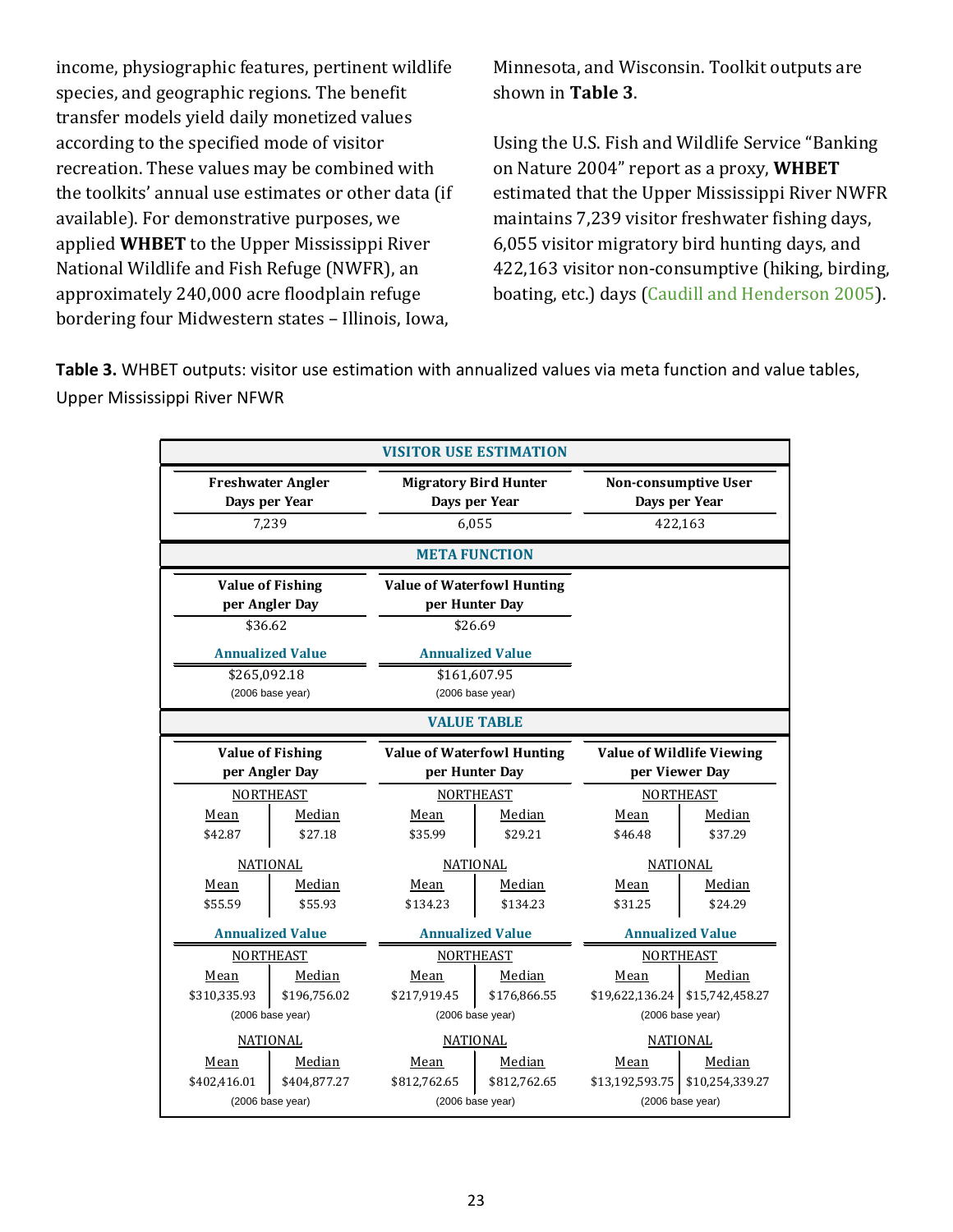The Upper Mississippi River NWFR did not participate in the "Banking on Nature 2004" report but was included in the more recent 2013 "Banking on Nature" report. This enabled the rough comparison of visitation estimates from the toolkit's use estimating model and first-hand estimates from Upper Mississippi River NWFR officials exhibited in **Table 4**.

The refuge figures are considerably higher than the estimates yielded from the use estimating model. Omitting additional estimates for small and big game hunting, Upper Mississippi River NWFR officials estimated total visitation to be at 4,437,390 days [\(Carver and Caudill 2013\)](http://www.fws.gov/refuges/about/refugereports/pdfs/BankingOnNature2013.pdf) compared to 434,457 days via the toolkit. Although the refuges in the "Banking on Nature" reports employ varied methods to estimate and/or record visitation rates, this comparison suggests that **WHBET** yielded a substantial underestimate holding the assumption that the Upper Mississippi River NWFR officials' assessment is relatively accurate.

**Toolkit** 7,239 **Toolkit** 6,055 **Toolkit** 422,163 **NWFR NWFR** 1,561,444 **NWFR**<br>**Officials** 1,561,444 **Officials Officials** 167,490 **NWFR**<br>**Officials** 167,490 **Officials NWFR** 2,649,890 **Toolkit** \$ 310,335.93 **Toolkit** \$ 217,919.45 **Toolkit** \$ 19,622,136.24 **NWFR NWFR**  $\begin{array}{c} \text{SWFR} \\ \text{66,939,104.28} \\ \text{100} \end{array}$  **NWFR Officials** \$ 6,027,965.10 **NWFR Officials** \$ 123,166,887.20 (2006 base year)  $\overline{\phantom{a}}$ **Waterfowl Hunting Non-consumptive User Days per Year Freshwater Angler Days per Year Migratory Bird Hunter Days per Year Fishing VISITOR USE ESTIMATION ANNUALIZED VALUES\*** \*using Northeast (value table) mean daily values **Wildlife Viewing** (2006 base year) (2006 base year)

<span id="page-28-0"></span>**Table 4.** WHBET output compared with refuge estimates, Upper Miss. River NFWR

This cursory comparison does not detract from the utility of the toolkit but does expose its limitation. The Upper Mississippi River NWFR recorded the highest visitation figures among all refuges in the 2013 "Banking on Nature" report regionally and nationally making it an atypical case. There are many factors that contribute to visitation rates and users of **WHBET** should take care to examine model predictors and assess their bearing on outputs. This may reveal unique site qualities that may cause considerable underestimation or overestimation.

Additional utility may be found using the visitor use estimating models under potential restoration scenarios. Users may specify an increase in wetland acreage or refuge use access. In turn, **WHBET** projects an estimated increase in user days according to the modes of recreation.

The benefit transfer component of **WHBET** is similar to the visitor use estimation models. Two types of benefit transfer are offered, function transfer (via meta-analysis) and value transfer, offering users more flexibility (**Table 3**). The value transfer method given as tables allows for choice or comparison between regional and national statistics (we show mean and median averages) and further facilitate direct value transfer from a comparable case study if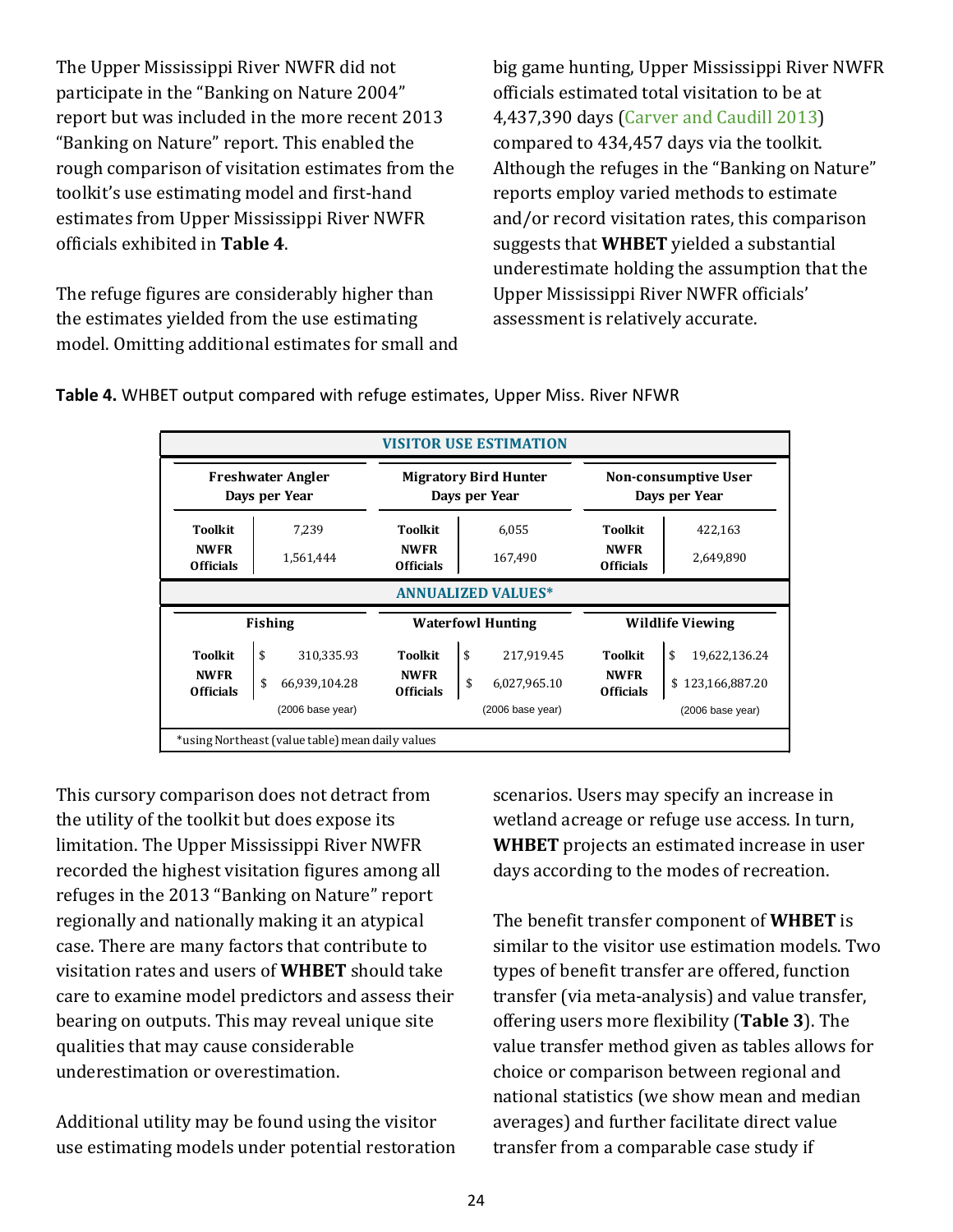appropriate. These values do retain considerable variation, making ranges and/or conservative estimates ideal when reporting results. In **Table 4**  we show annualized values using the Northeast region (Midwestern states are included in the Northeast region) user day values: \$42.87, \$35.99, \$46.48 for fishing, waterfowl hunting, and wildlife viewing respectively. Using toolkit visitation estimates, annualized values sum to \$20,150,391.62 compared to \$196,133,956.60 with refuge officials' visitation estimates. Unmistakably, user visitation estimates have a greater bearing on annualized values in the demonstrated case.

It should be noted that the units of valuation for **WHBET** do not represent historic costs incurred by visitors such as travel costs or lodging. Rather, the toolkit elicits public preference or the willingness to pay for potential benefits accrued from ecological improvement and is appropriate to substantiate wetland restoration costs. Other DST address visitation frequency using different methods. Both **Co\$ting Nature** and **InVEST** use photographic social media services to inform visitor behavior. **Co\$ting Nature** employs Google's Panoramio service and the **InVEST**  recreation model uses Yahoo's Flickr service. Both tools produce maps conducive for additional spatial analysis.

**Co\$ting Nature**'s recreation module extracts georeferenced Panoramio photographs and distinguishes a photographer count to indicate tourist prevalence over an area. Urban areas are masked and the extracted data is then interpolated over a 1 kilometer or 1 hectare grid generating a qualitative relative nature based tourism index. Similarly, the **InVEST** recreation model extracts georeferenced Flickr photographs and distinguishes a photographer count. In contrast, the model accounts for the number of days individual tourists took photos to calculate average photograph user days from 2005-2012

interpolated over an area of interest and delimited into a user defined cell size.

Again, for demonstrative purposes, we applied **Co\$ting Nature** and **InVEST** to the Upper Mississippi River NWFR. Toolkit outputs are shown comparatively in **Figure 3**. As expected, using separate georeferenced photograph databases and differing processes, the tools produced contrasting results. However, in both outputs users may observe that visitation concentration along the Upper Mississippi River NWFR appears to retain a perceptible relationship with urban centers with greatest concentration in a Southeastern Minnesota-Western Wisconsin metro area (La Crosse-Onalaska) – accentuated as a subset in **Figure 3**. From visual analysis, users of the tools would find it difficult to quantify the degree of impact the area of interest has on nature based recreation at a regional scale.

Notably, the **InVEST** recreation model has the added advantage of being able to conduct multiscale analysis by allowing the user to define the area of the cells, mentioned above and visible in **Figure 3a**. The model also enables estimation of the degree of land features effect on visitation trends. For example, using external GIS software, we were able to sum the photograph user days in each cell within our area of interest to 1365.

The **InVEST** recreation model facilitates analysis through simple linear regression with predictor variables defined and/or supplied by the user. We supplied Upper Mississippi River NWFR vector data and opted to use default land use and land cover model predictors in the linear regression model producing an estimate of 392 photo user days (29%) that may be attributed to landscape features. These estimates may appear inconsequential when compared to more empirical estimates. Nevertheless, Wood et al. compared empirical data from 836 global sites against georeferenced photographs from Flickr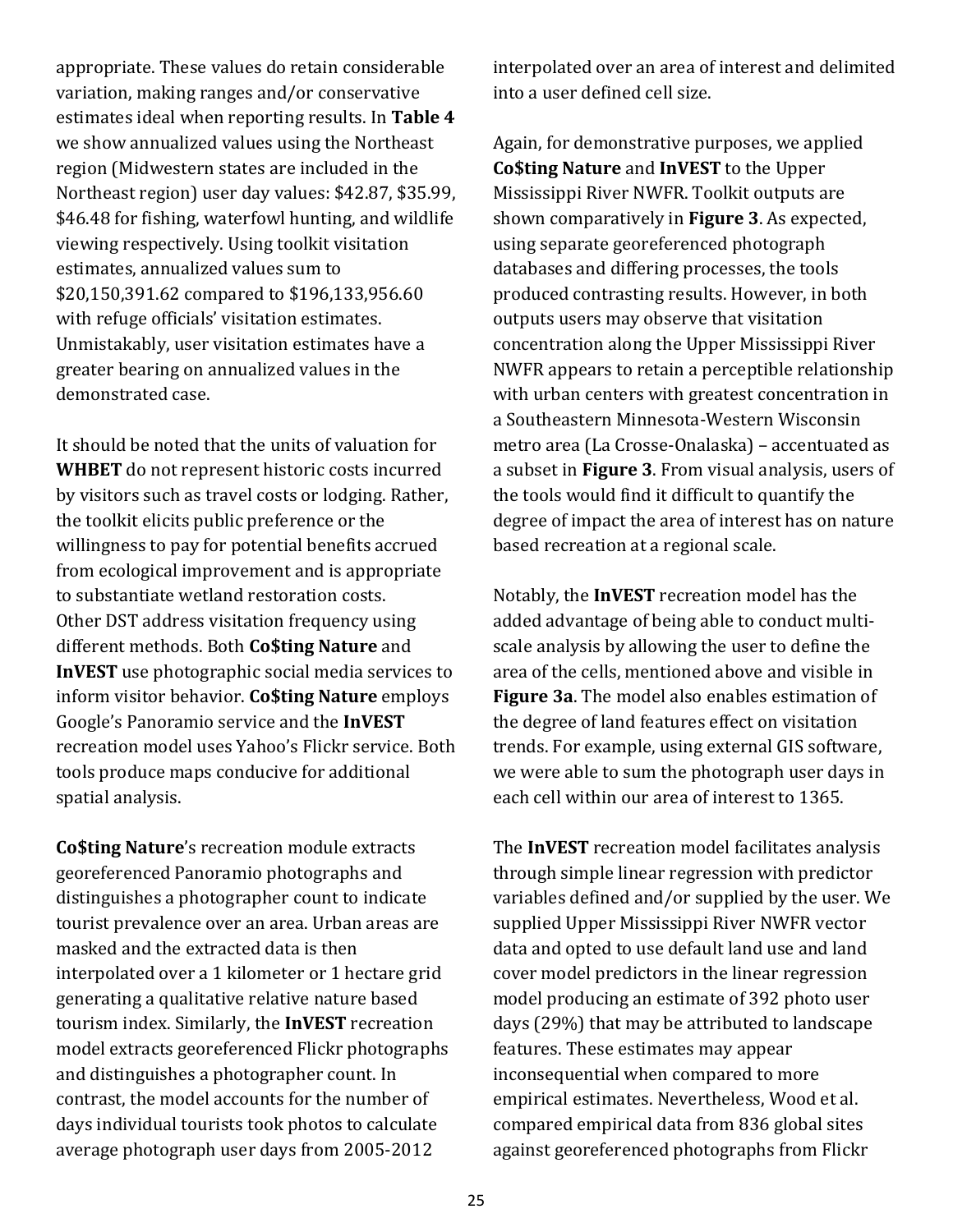



<span id="page-30-0"></span>**Figure 3.** Visitor use estimation output comparison: (a) InVEST; (b) Co\$ting Nature, Upper Mississippi River NFWR

and found that they provide an appropriate proxy for empirical assessments. They suggest application of the exhibited relationship to investigate the effect of land use and land cover change on visitation trends over foreseeable scenarios [\(Wood et al 2013\)](http://www.nature.com/articles/srep02976). This may be conducted using an additional **InVEST** recreation scenario model. Not without limitations, the model is well suited to inform various policy scenarios that may result in the loss or gain of

natural habitat and the resulting effect on recreation and tourism.

Akin to **Co\$ting Nature**, **ARIES** recreation models generate maps with a relative valuation unit. Using stacked spatial data sources and Bayesian networks, the models account for land cover that contribute and detract from recreational use, beneficiaries, and infrastructure promoting access to recreational sites. The models are able to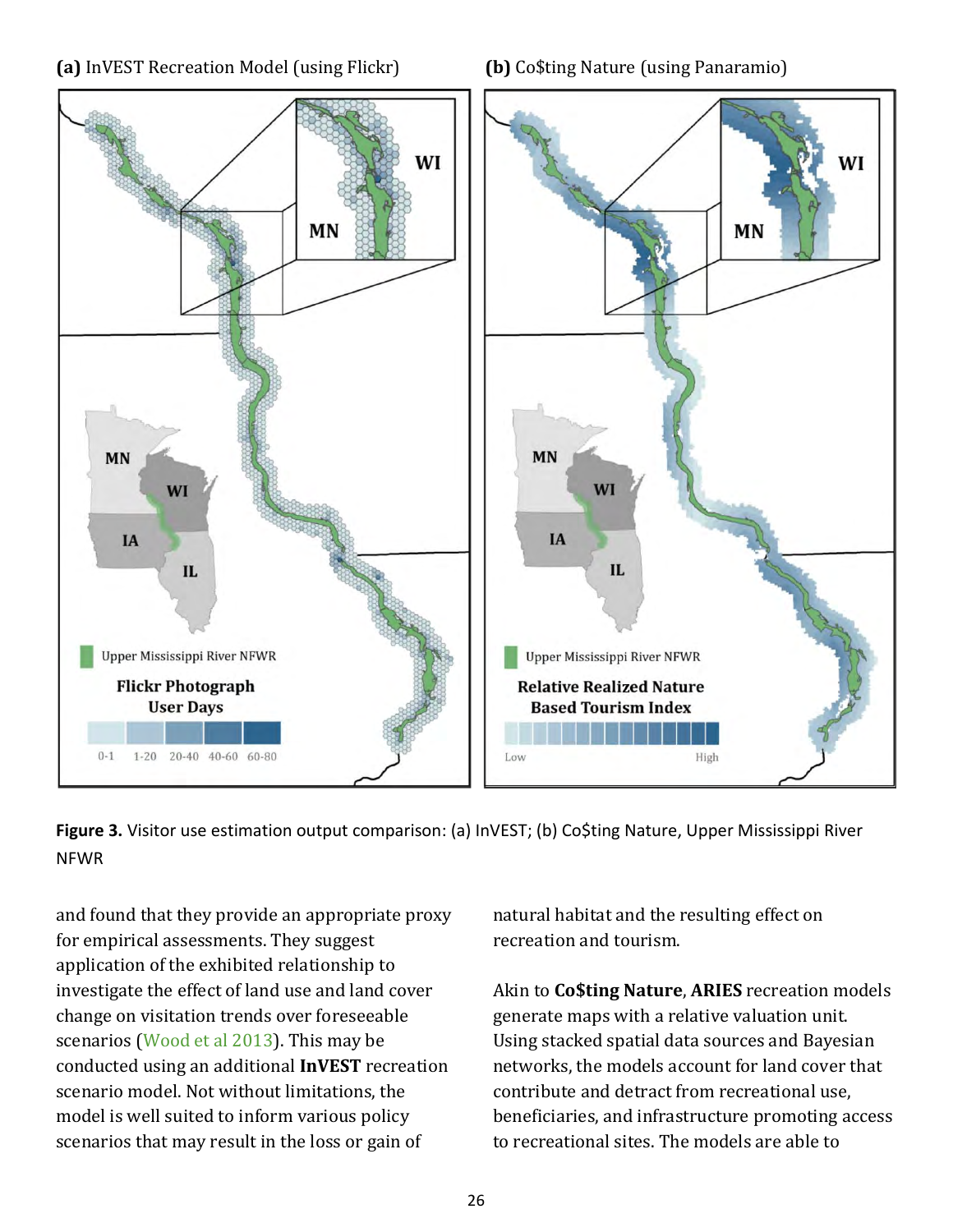differentiate between modes of recreation. Bagstad et al. applied the models to the San Pedro River Watershed in Arizona and generated recreation value maps for birding and deer hunting and quantified relative values over multiple development scenarios. Their results provided insight on the magnitude of the effect habitat improvement could have on recreational services [\(Bagstad et al 2012\)](http://pubs.usgs.gov/sir/2012/5251/).

Finally, **TESSA** is characterized by a more hands on approach and acts as a procedural guide to conduct a rapid assessment of visitation rates and recreational value. Through written guidance and decision trees, users are directed through multiple procedures to empirically estimate visitation rates and corresponding economic value. The toolkit

also offers a questionnaire template if contingent valuation methodology is preferred. Conceivably, because of its adaptable framework, **TESSA** invites users to employ multiple DST in an integrated manner. As assessing nature-based recreation is a multi-step process, users could utilize **WHBET** to estimate visitor use, for instance, and in turn derive economic data such as spending habits using a questionnaire template and elementary valuation methods facilitated by **TESSA**. Consequently, **TESSA** likely appeals to users with limited capacities and who require methodical guidance.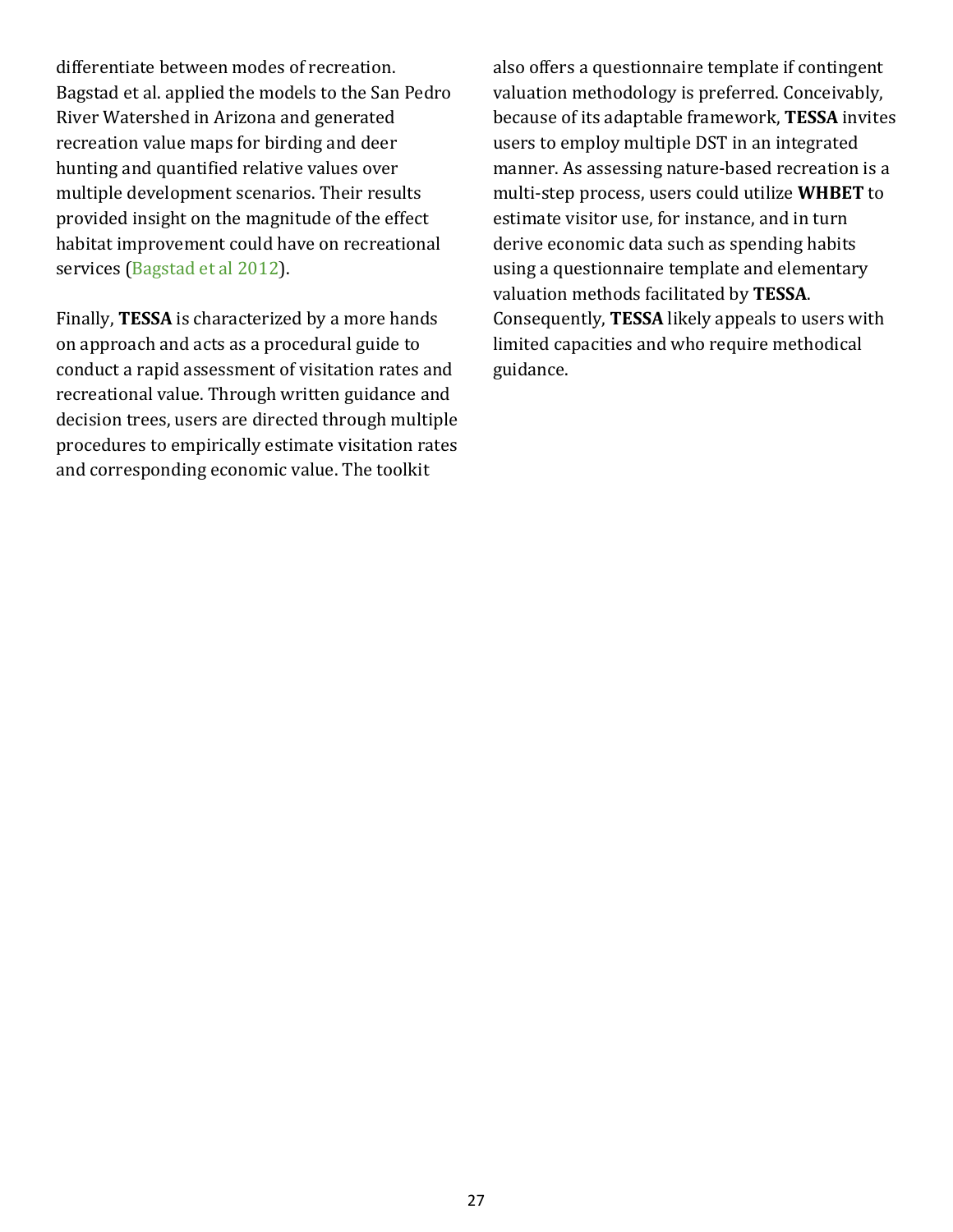# <span id="page-32-0"></span>**INSIGHTS**

| $\mathbf{1}$     | The ecotonal nature of wetlands potentially limits DST application. This is clearly manifest in many of<br>the tools handling of carbon services where natural methane emissions are not factored in models<br>seemingly developed with terrestrial ecosystems in mind. Conversely, marine and coastal models are<br>not pertinent for inland wetlands. There is a need for development of DST expressly for wetlands.                       |
|------------------|----------------------------------------------------------------------------------------------------------------------------------------------------------------------------------------------------------------------------------------------------------------------------------------------------------------------------------------------------------------------------------------------------------------------------------------------|
| $\mathbf{2}$     | Many DST have been developed for particular spatial contexts and their models are then extrapolated<br>to other sites. The appropriateness of a model's application is contingent on many factors. Potential<br>users should consult DST documentation in advance to discern limitations and/or confirm suitability.                                                                                                                         |
| 3                | The spatial granularity of inputs is often indicative of the appropriate scale of analysis for DST. Tools<br>utilizing regional and global datasets are seldom appropriate for local analyses. Potential users should<br>be wary of probabilistically interpolated outputs with ostensibly fine granularity prone to<br>misinterpretation.                                                                                                   |
| $\boldsymbol{4}$ | Care should be taken not to overstate estimated values directly from DST outputs. Sites may retain<br>conditions or contexts that detract from modeled value. Tradeoffs and potential disservices resulting<br>from prospective development should be considered as well as the consumption of services. DST may<br>not model beneficiaries of services, without which there can be no ecosystem service value.                              |
| 5                | There is not a preeminent unit of valuation. Priorities of stakeholders, institutions, and managers will<br>determine effective (or ineffective) units of valuation. The three primary units of valuation (biophysical,<br>monetary, and social) are easily integrated in order to satisfy wide-ranging interests. Potential DST<br>users may opt to employ multiple DST to meet this demand.                                                |
| 6                | Units of valuation need to be properly understood in order to effectively communicate results. For<br>instance, monetary values may express society's willingness to pay for ecological improvement or<br>avoided costs associated with an ecological function depending on valuation methodology. Social values<br>likely express perceived benefits and may or may not be actually realized.                                               |
| $\overline{7}$   | For DST utilization, time is weighted heavily toward data collection and pre-processing that may be<br>easily overlooked. Local and regional valuation efforts would greatly profit from advance preparation.<br>Many DST can be augmented by first hand field surveys that may require long term monitoring<br>programs of which some can be implemented with little cost and upkeep if emphasis is placed on select<br>ecosystem services. |
| 8                | While most DST have been developed to inform future policy and management decisions, they may be<br>effectively applied post-hoc with adequate data from monitoring programs. Most DST are capable of<br>demonstrating change in ecosystem service flows that can positively validate efforts or reveal<br>deficiencies. These assessments could also be used to inform decisions for sites with similar contexts.                           |
| 9                | Data deficient contexts often entice value and benefit transfer methodology. For some DST, the<br>potential of this methodology may not be fully realized until an assemblage of wetland case studies are<br>implemented, documented, and collected for widespread use. For wetlands, regional assessments may<br>also be constrained without an appropriate network of case studies or monitoring programs.                                 |
| 10               | If ecosystem service provisioning is a priority, then the DST included in this report are worth<br>consulting, at minimum, for preliminary site scoping. Requisite regional and national data are readily<br>available in the United States allowing the DST to conduct preliminary assessments rapidly with little to<br>no costs.                                                                                                          |
| 11               | Though many DST attempt to "bridge the scientific gap" for the valuation of ecosystem services, the<br>challenge still remains. Admittedly, many DST models and functions will require expert consultation for<br>the typical wetland manager.                                                                                                                                                                                               |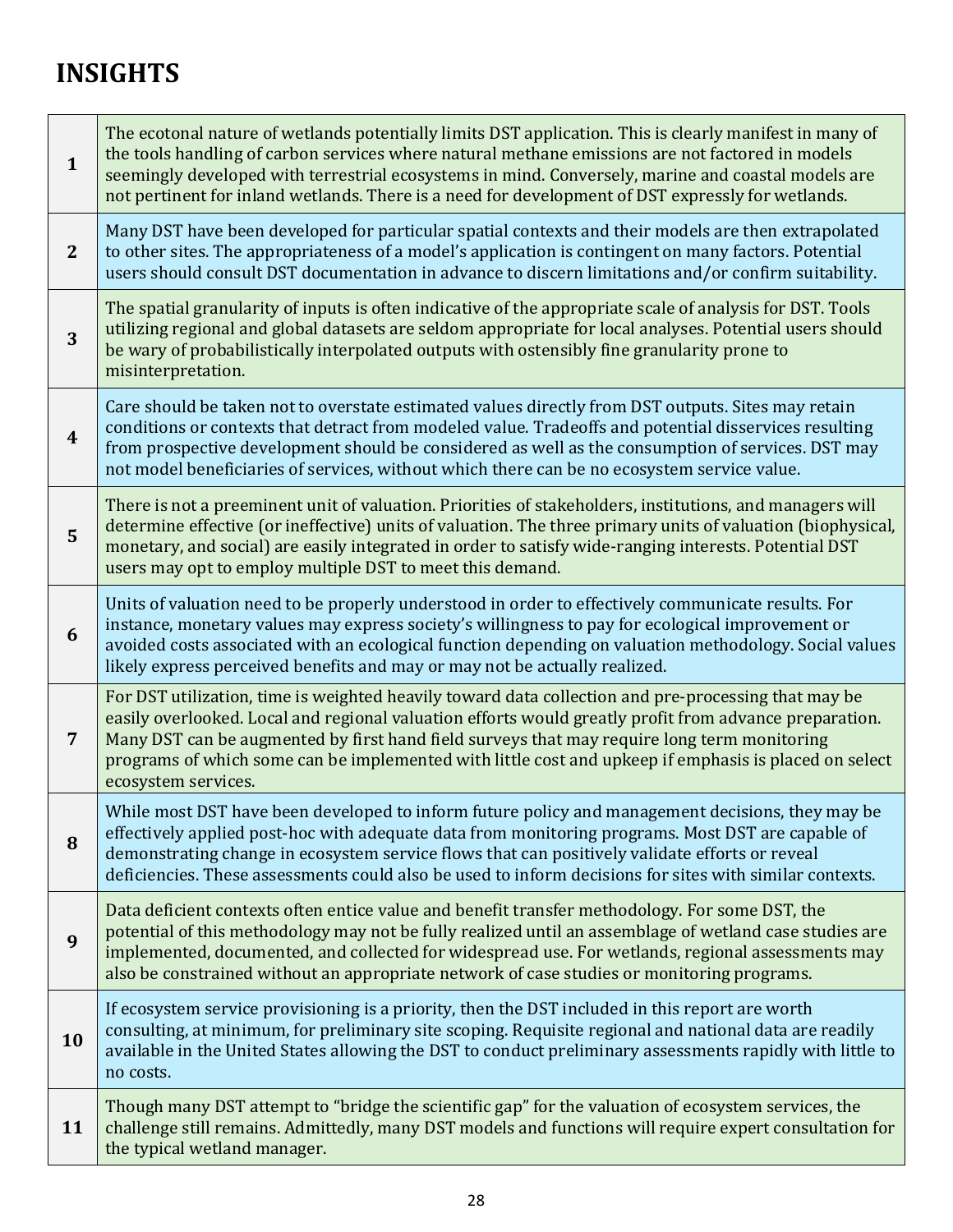# <span id="page-33-0"></span>**GLOSSARY**

**Annual rate of change**: the rate at which the value of benefits changes over time. Society may value benefits more or less in the future [distinct from the **discount rate**] due to contextual or biophysical dynamics.

**Avoided costs**: the value of ecosystem services based on the dollar value of avoided damages.

**Bayesian networks**: probabilistic graphical models used to represent dependencies between random variables and computationally simulate unknown knowledge

**Benefit transfer valuation**: benefit transfer valuation involves finding research and studies already performed for similar projects in different locations (aka "study sites") and applying the economic values estimated from those previous studies for your particular situation (aka "policy site").

**Biogeochemical services**: having to do with the storage and removal of surplus nutrients in a wetland – or nutrient cycling. This intermediate service lead to an assortment of final services such as the regulation of climate through carbon storage and sequestration and the purification of water through nitrogen and phosphorus cycling.

**Contingent valuation**: the Contingent Valuation Method can be used to estimate use and non-use values for ecosystem benefits. Use value is the benefit people derive from using a service or good. Non-use value is the value people assign to goods and services that they never have or possibly never will use. Contingent valuation is the most commonly used method for estimating non-use values (such as preserving a scenic vista, saving whales, or preserving wilderness for the next generation).

**Cultural services**: the nonmaterial benefits provided by ecosystems often experienced through recreation, aesthetic appreciation, spirituality, etc.

**Digital elevation model**: the representation of a terrain surface

**Discount rate**: the rate used to reduce future benefits and costs to their present time equivalent.

**Ecological services**: having to do primarily with provisioning of wetland habitat that support plant and animal biodiversity.

**Ecosystem services**: the actual life-support functions (such as cleansing, recycling, and renewal) provided by ecosystem functions - they may also confer many nonmaterial benefits [see **cultural services**].

**Ecosystem service valuation**: the quantification of goods and services ecosystems provide to society in monetary and non-monetary terms

**Final ecosystem services**: ecosystem goods and services that are directly consumed by end users

**Hydrological services**: having to do with the regulation of sediment that directly or indirectly contribute to inland flood regulation, coastal protection, and the purification of water.

**Intermediate ecosystem services**: ecosystem goods and services that provide indirect benefits to society through the production of **final ecosystem services**

**Natural capital**: the stock of natural ecosystems that yields a flow of valuable ecosystem goods or services into the future.

**Provisioning services**: the material outputs (or products) produced by ecosystems such as food, fuel, fiber, freshwater, etc.

**Raster**: an array of pixels (or cells) containing attribute values representative of spatial information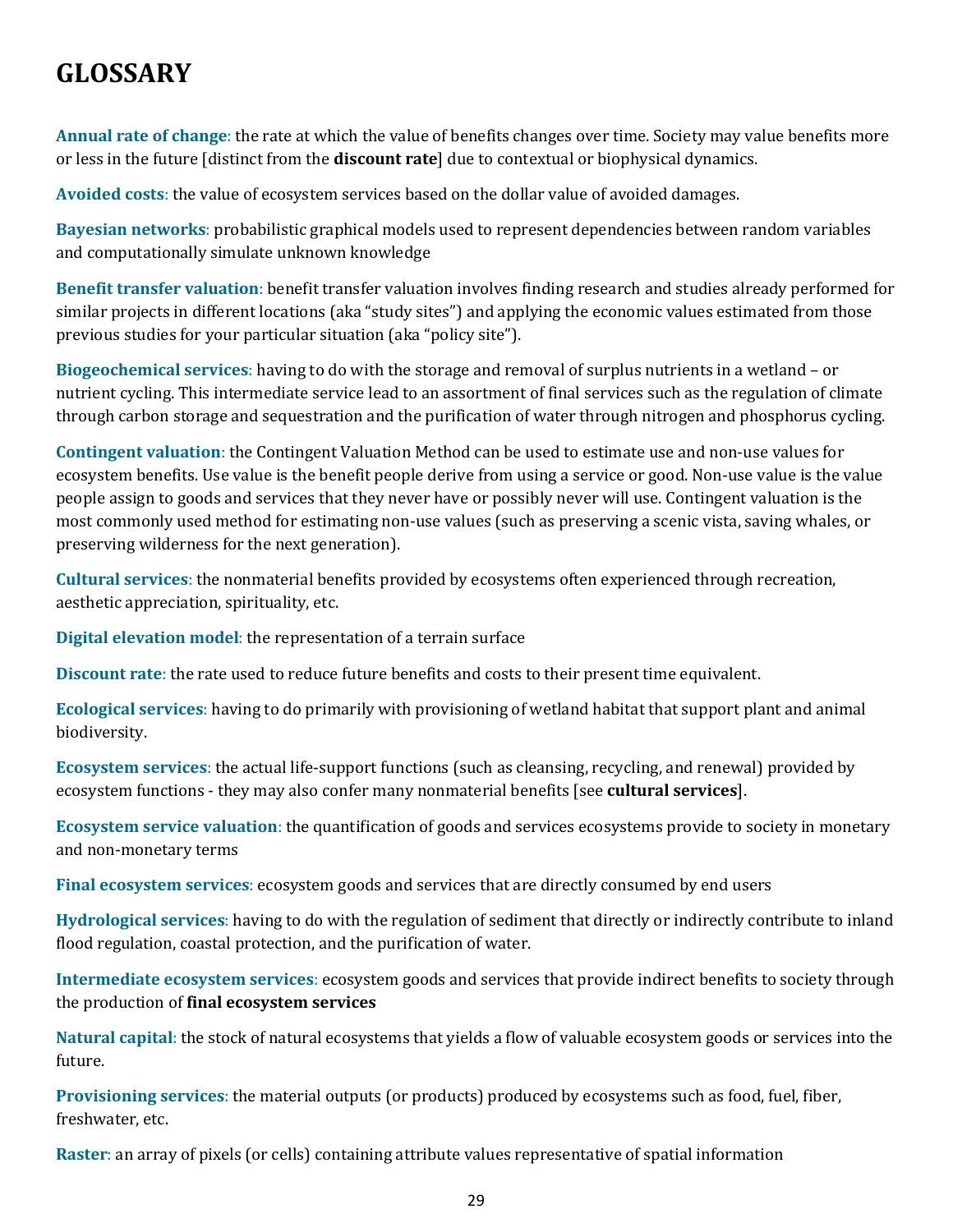**Regulating services**: the ecosystem services provided through moderation of ecological functions such as climate, water, and natural hazard regulation.

**Relative value**: in contrast to absolute value which measures the dollar value of X or Y, relative value measures the value of X in relation to the value of Y – in other words, is X greater or less than Y?

**Social cost of carbon**: an annualized estimate of the economic damages linked to rising carbon emissions contributing to climate change

**Stated preference valuation**: stated preference techniques ask individuals to respond to hypothetical situations and individual responses are used to infer monetary value based on demand. Stated preference techniques include: contingent valuation and conjoint analysis.

**Supporting services**: ecosystem services that contribute to the production of other ecosystem services (see **intermediate ecosystem services**) such as nutrient cycling and primary production.

**Vector:** coordinate spatial data represented as points, lines, and polygons

**Wetland restoration**: the manipulation of the physical, chemical, or biological characteristics of a site with the goal of returning natural/historic functions to former or degraded wetland.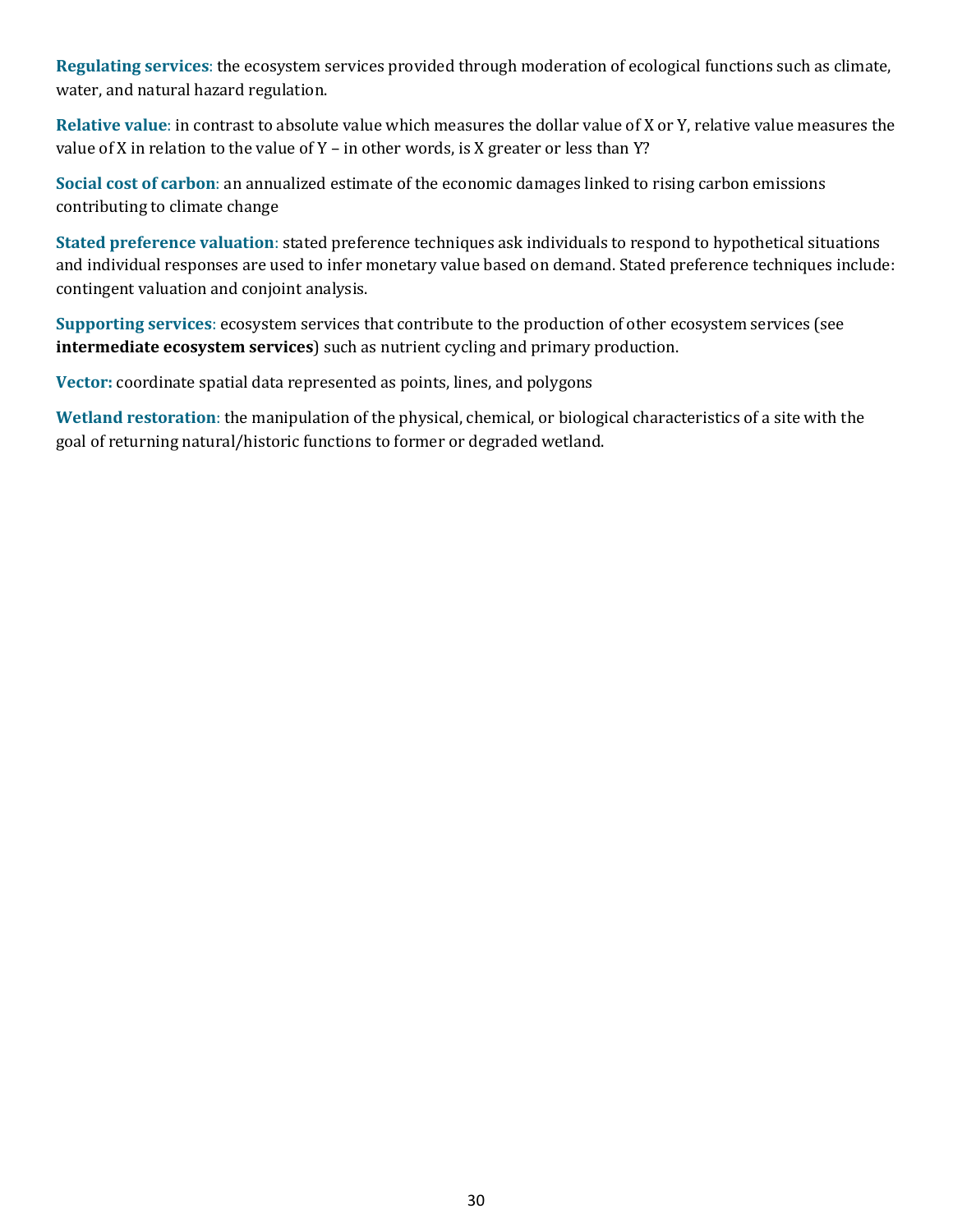## <span id="page-35-0"></span>**REFERENCES**

- Arkema KK, Guannel G, Verutes G, et al (2013) Coastal habitats shield people and property from sea-level rise and storms. Nature Climate Change 3:913–918. doi: 10.1038/nclimate1944
- Arkema KK, Verutes GM, Wood SA, et al (2015) Embedding ecosystem services in coastal planning leads to better outcomes for people and nature. Proceedings of the National Academy of Sciences 112:201406483. doi: 10.1073/pnas.1406483112
- Bagstad KJ, Reed JM, Semmens DJ, et al (2015) Linking biophysical models and public preferences for ecosystem service assessments: a case study for the Southern Rocky Mountains. Regional Environmental Change. doi: 10.1007/s10113-015-0756-7
- Bagstad KJ, Semmens D, Winthrop R, et al (2012) Ecosystem Services Valuation to Support Decisionmaking on Public Lands: A Case Study of the San Pedro River Watershed, Arizona. US Geological Survey
- Bagstad KJ, Villa F, Batker D, et al (2014) From theoretical to actual ecosystem services: mapping beneficiaries and spatial flows in ecosystem service assessments. Ecology and Society. doi: 10.5751/ES-06523-190264
- Bagstad KJ, Villa F, Johnson GW, Voigt B (2011) ARIES–ARtificial Intelligence for Ecosystem Services: a guide to models and data, version 1.0. ARIES Rep. Ser. 1
- Batker D, Kocian M, Lovell B, Harrison-Cox J (2010) Flood Protection and Ecosystem Services in the Chehalis River Basin. Earth Economics, Tacoma, WA
- Carver E, Caudill J (2013) Banking on Nature: The Economic Benefits to Local Communities of National Wildlife Refuge Visitation. US Fish and Wildlife Service, Division of Economics
- Caudill J, Henderson E (2005) Banking on Nature 2004: The Economic Benefits to Local Communities of National Wildlife Refuge Visitation. US Fish and Wildlife Service, Division of Economics
- Coffin AW, Swett RA, Cole ZD (2012) A spatial analysis of cultural ecosystem service valuation by regional stakeholders in Florida: a coastal application of the social values for ecosystem services (SolVES) tool. US Geological Survey
- Flight MJ, Paterson R, Doiron K, Polasky S (2012) Valuing Wetland Ecosystem Services: A Case Study of Delaware. National Wetlands Newsletter 34:16–20.
- Guannel G, Guerry A, Brenner J, et al (2015) Changes in the Delivery of Ecosystem Services in Galveston Bay, TX, under a Sea-Level Rise Scenario. Working Paper. Natural Capital Project
- Hamel P, Chaplin-Kramer R, Sim S, Mueller C (2015) A new approach to modeling the sediment retention service (InVEST 3.0): Case study of the Cape Fear catchment, North Carolina, USA. Science of The Total Environment 524:166–177.
- Hein L, van Koppen K, de Groot RS, van Ierland EC (2006) Spatial scales, stakeholders and the valuation of ecosystem services. Ecological Economics 57:209–228. doi: 10.1016/j.ecolecon.2005.04.005
- Industrial Economics (2011) Economic Valuation of Wetland Ecosystem Services in Delaware. Cambridge, MA
- Kroeger T (2008) Open Space Property Value Premium Analysis. Defenders of Wildlife, Washington, DC
- Kroeger T, Loomis J, Casey F (2008) Introduction to the Wildlife Habitat Benefits Estimation Toolkit. Defenders of Wildlife, Washington, DC
- Loomis J, Richardson L (2008a) Technical Documentation of Benefit Transfer and Visitor Use Estimating Models of Wildlife Recreation, Species and Habitats. Defenders of Wildlife, Washington, DC
- Loomis J, Richardson L (2008b) USER MANUAL: Benefit Transfer and Visitor Use Estimating Models of Wildlife Recreation, Species and Habitats. Defenders of Wildlife, Washington, DC